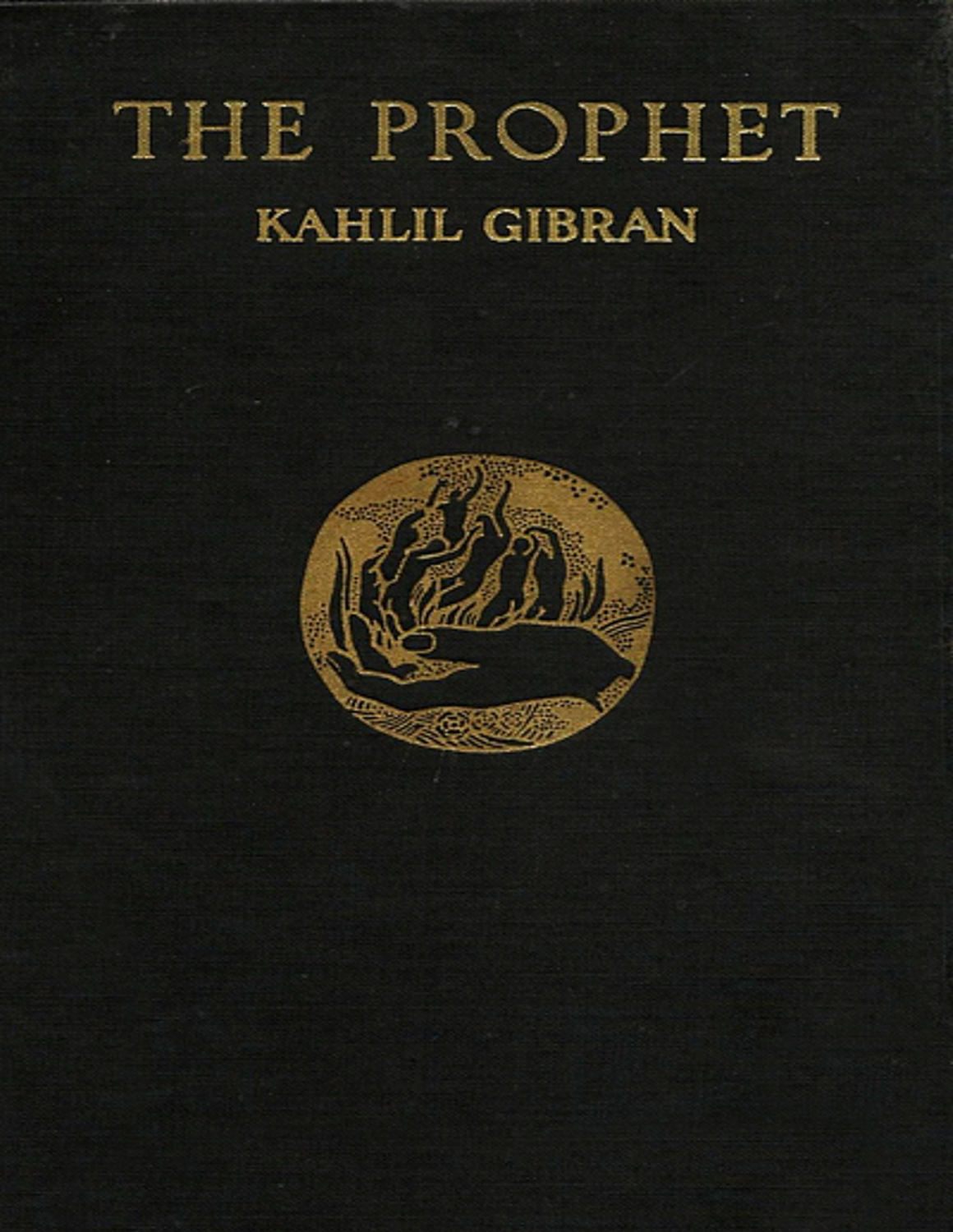https://onemorelibrary.com

# **The Prophet**

# **by**

# **Kahlil Gibran**

Alfred A. Knopf, New York, 1923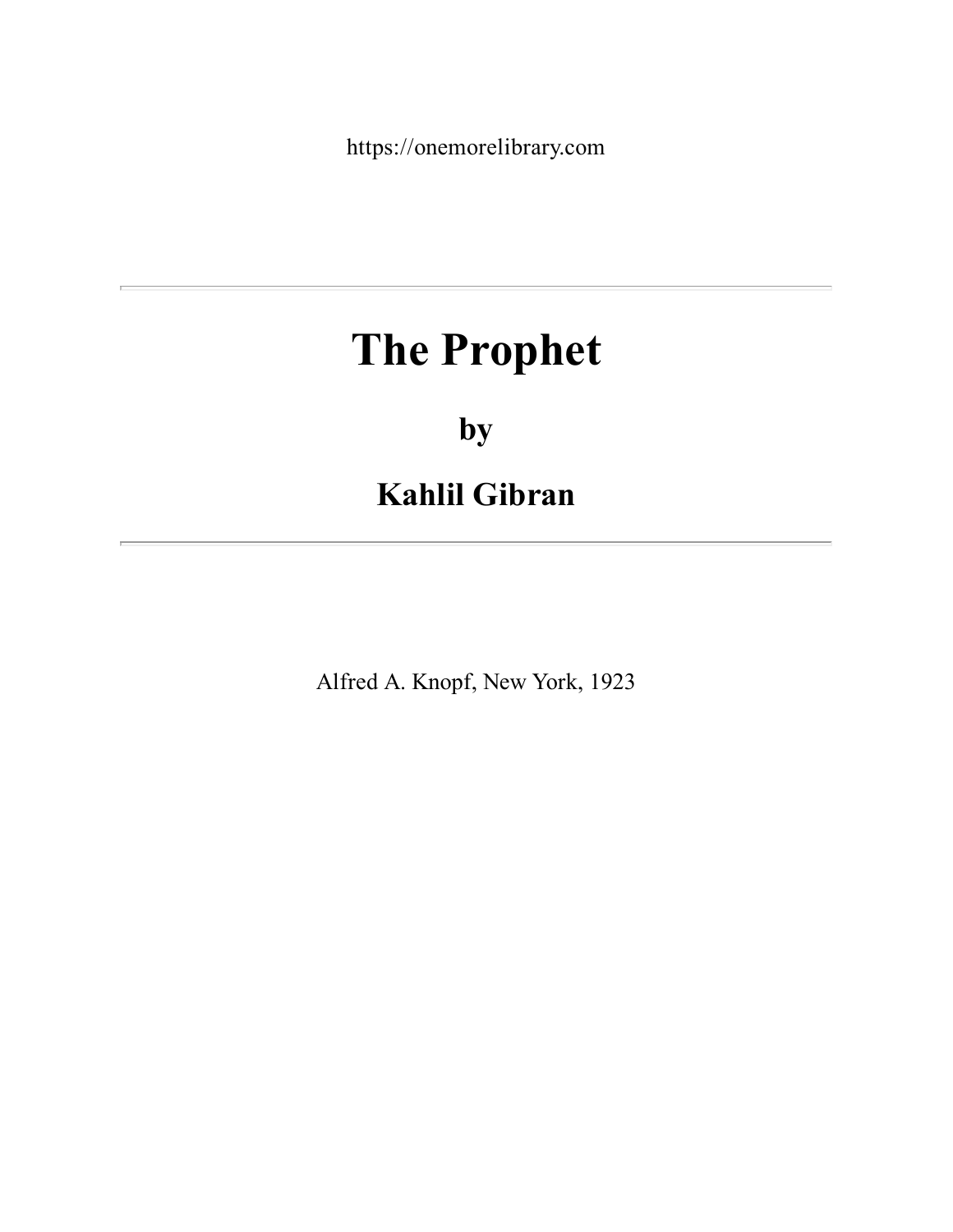#### **Table of Contents**

[The Coming of the Ship](#page-4-0)

[On Love](#page-8-0)

[On Marriage](#page-4-1)

[On Children](#page-11-0)

**[On Giving](#page-12-0)** 

[On Eating and Drinking](#page-15-0)

[On Work](#page-16-0)

[On Joy and Sorrow](#page-18-0)

[On Houses](#page-19-0)

[On Clothes](#page-22-0)

[On Buying and Selling](#page-23-0)

[On Crime and Punishment](#page-24-0)

[On Laws](#page-27-0)

[On Freedom](#page-29-0)

[On Reason and Passion](#page-30-0)

[On Pain](#page-32-0)

[Self-knowledge](#page-33-0)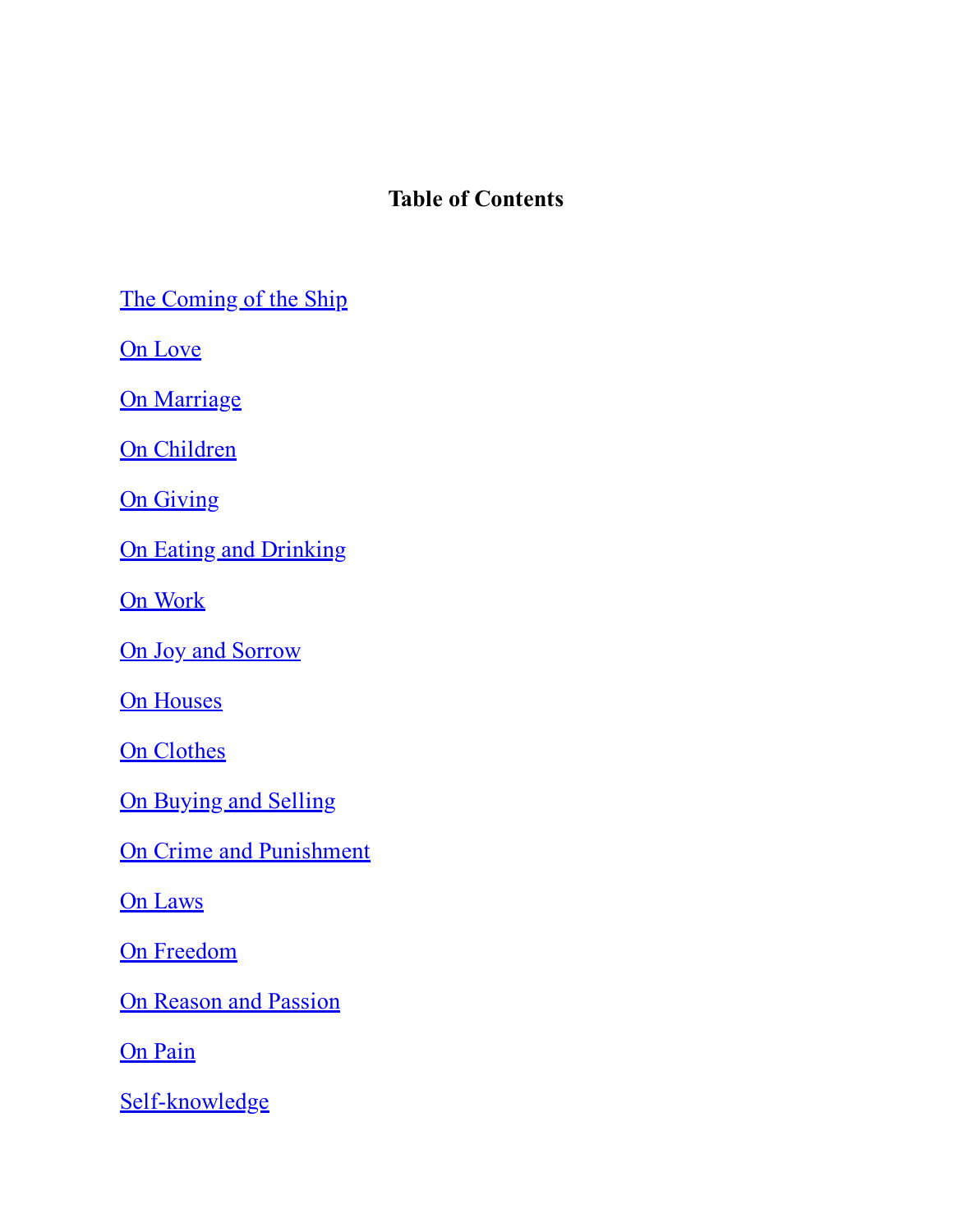[On Teaching](#page-34-0)

[On Friendship](#page-35-0)

[On Talking](#page-36-0)

[On Time](#page-37-0)

[On Good and Evil](#page-38-0)

[On Prayer](#page-40-0)

[On Pleasure](#page-41-0)

**[On Beauty](#page-44-0)** 

[On Religion](#page-46-0)

[On Death](#page-47-0)

[The Farewell](#page-49-0)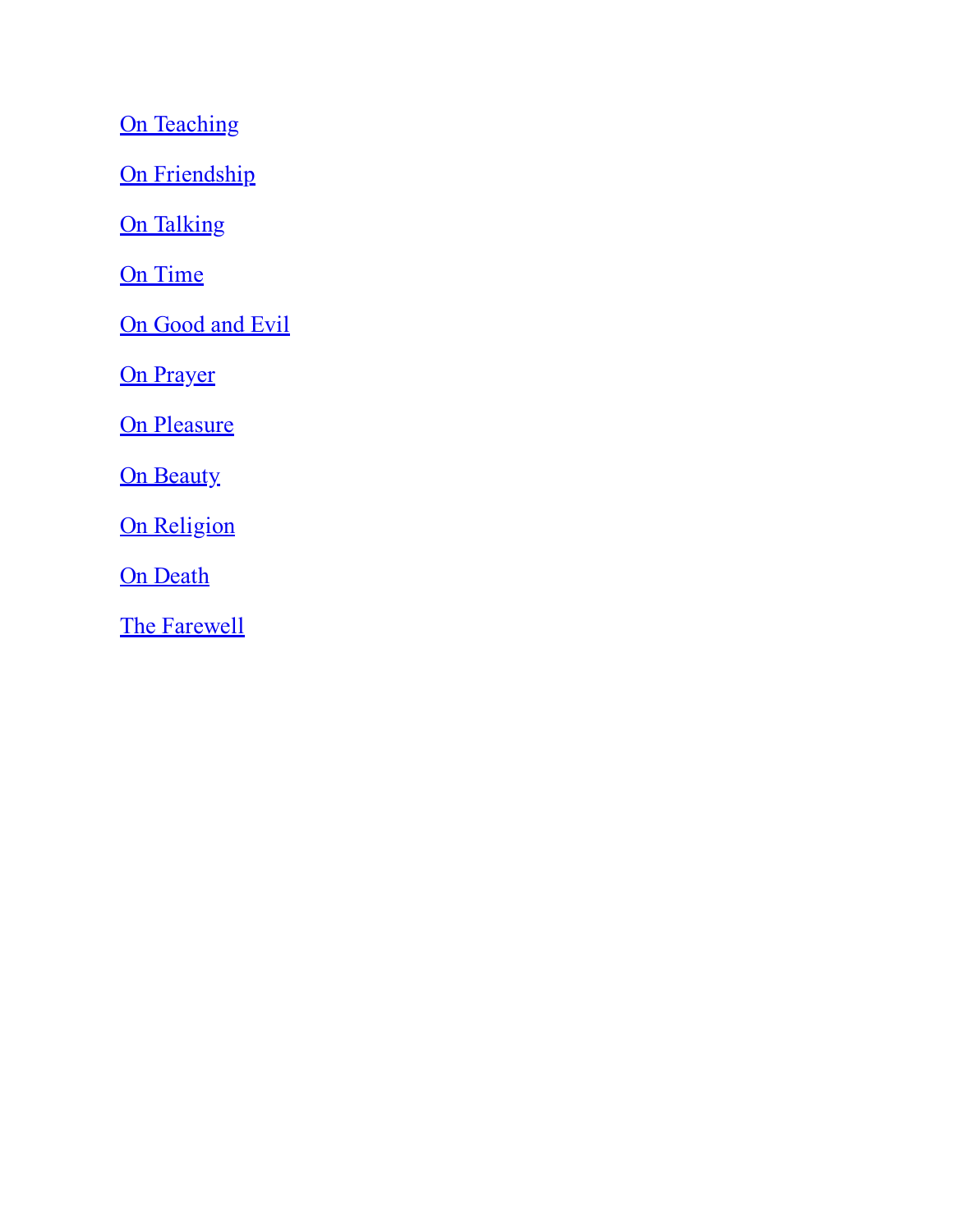# <span id="page-4-1"></span><span id="page-4-0"></span>**THE COMING OF THE SHIP**

ALMUSTAFA, the chosen and the beloved, who was a dawn unto his own day, had waited twelve years in the city of Orphalese for his ship that was to return and bear him back to the isle of his birth.

And in the twelfth year, on the seventh day of Ielool, the month of reaping, he climbed the hill without the city walls and looked seaward; and he beheld his ship coming with the mist.

Then the gates of his heart were flung open, and his joy flew far over the sea. And he closed his eyes and prayed in the silences of his soul.

BUT as he descended the hill, a sadness came upon him, and he thought in his heart: How shall I go in peace and without sorrow? Nay, not without a wound in the spirit shall I leave this city.

Long were the days of pain I have spent within its walls, and long were the nights of aloneness; and who can depart from his pain and his aloneness without regret?

Too many fragments of the spirit have I scattered in these streets, and too many are the children of my longing that walk naked among these hills, and I cannot withdraw from them without a burden and an ache.

It is not a garment I cast off this day, but a skin that I tear with my own hands.

Nor is it a thought I leave behind me, but a heart made sweet with hunger and with thirst.

YET I cannot tarry longer.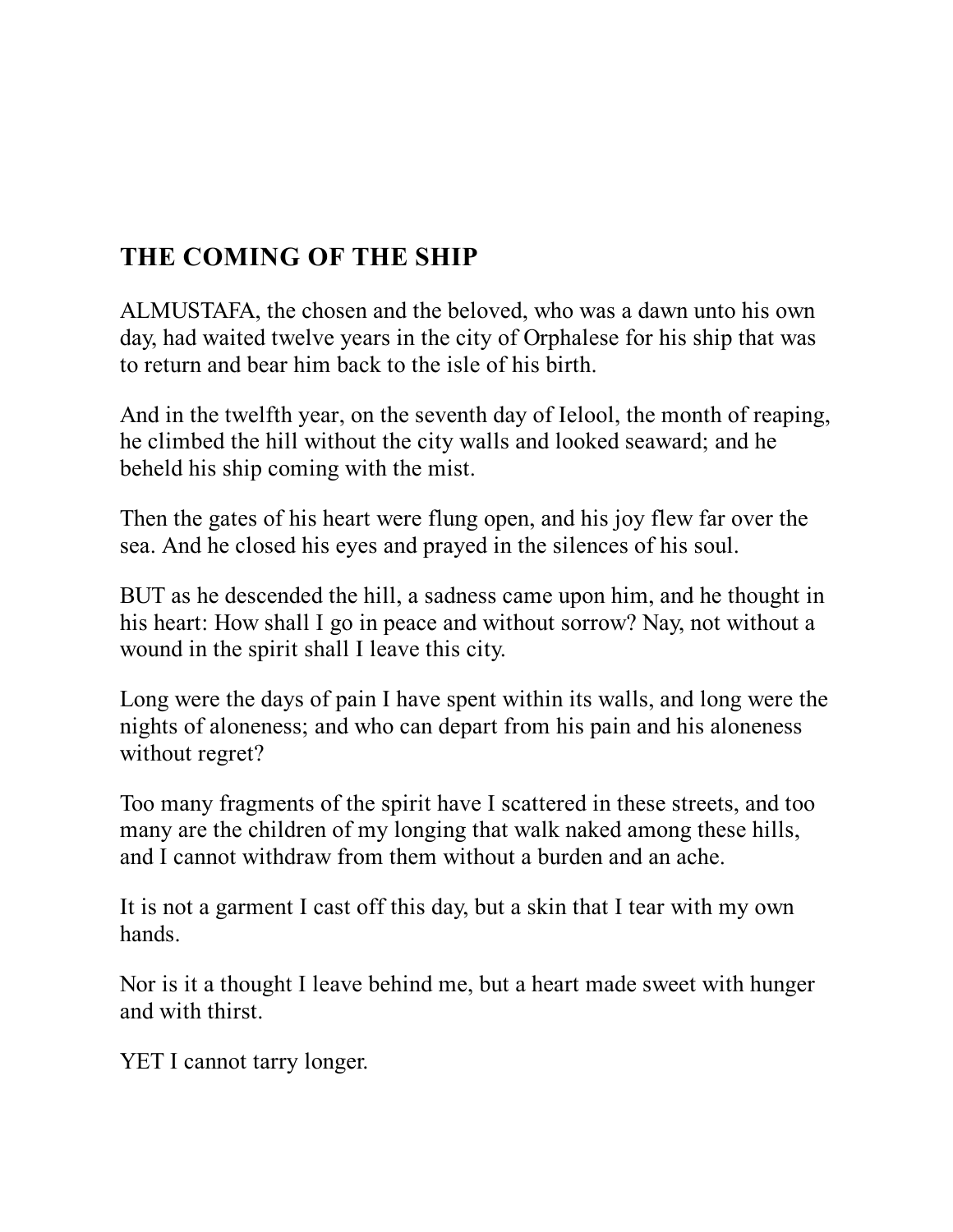The sea that calls all things unto her calls me, and I must embark.

For to stay, though the hours burn in the night, is to freeze and crystallize and be bound in a mould.

Fain would I take with me all that is here. But how shall I?

A voice cannot carry the tongue and the lips that gave it wings. Alone must it seek the ether.

And alone and without his nest shall the eagle fly across the sun.

NOW when he reached the foot of the hill, he turned again towards the sea, and he saw his ship approaching the harbour, and upon her prow the mariners, the men of his own land.

AND his soul cried out to them, and he said:

Sons of my ancient mother, you riders of the tides, How often have you sailed in my dreams. And now you come in my awakening, which is my deeper dream.

Ready am I to go, and my eagerness with sails full set awaits the wind.

Only another breath will I breathe in this still air, only another loving look cast backward, And then I shall stand among you, a seafarer among seafarers.

And you, vast sea, sleeping mother,

Who alone are peace and freedom to the river and the stream, Only another winding will this stream make, only another murmur in this glade, And then I shall come to you, a boundless drop to a boundless ocean.

AND as he walked he saw from afar men and women leaving their fields and their vineyards and hastening towards the city gates.

And he heard their voices calling his name, and shouting from field to field telling one another of the coming of his ship.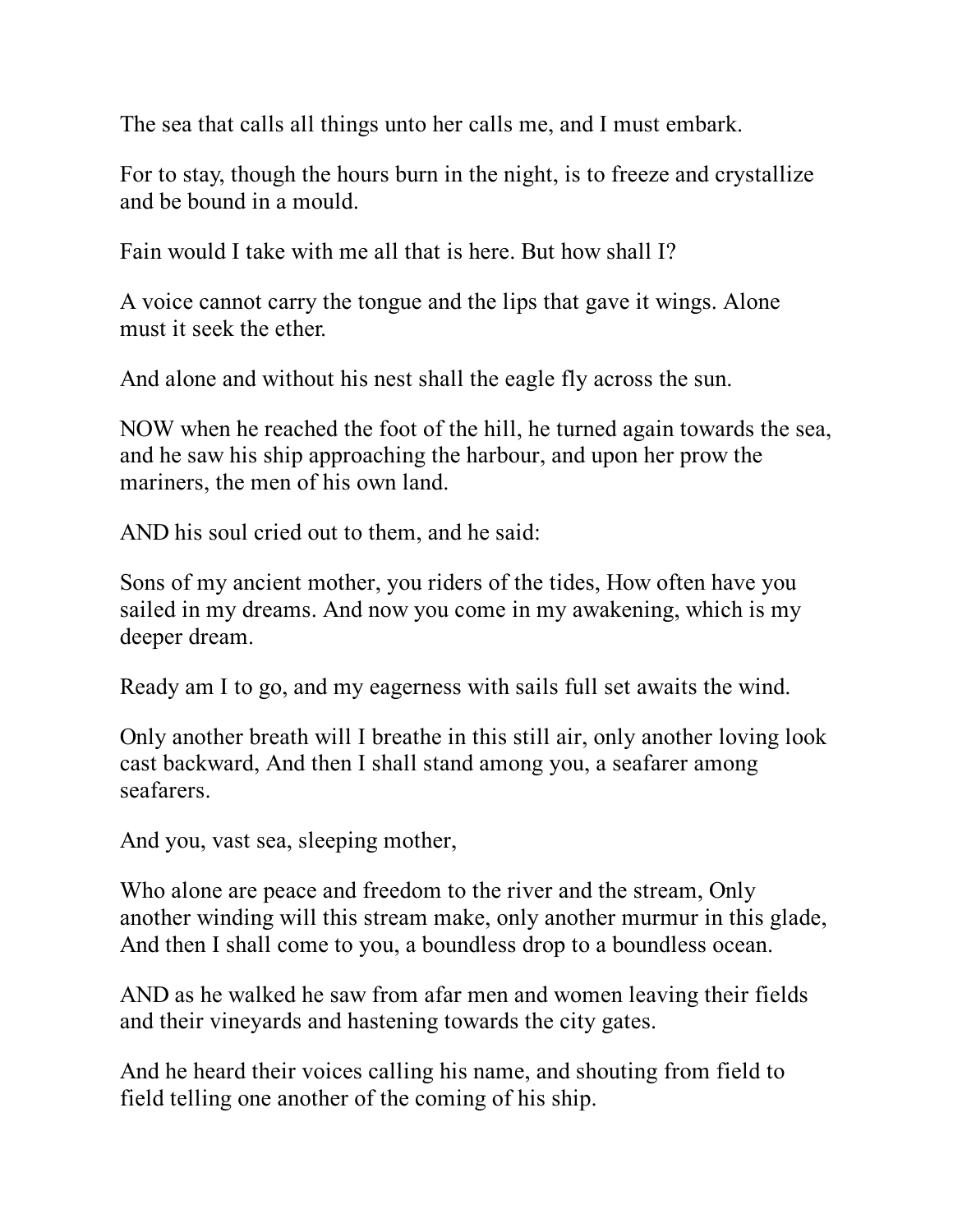AND he said to himself:

Shall the day of parting be the day of gathering?

And shall it be said that my eve was in truth my dawn?

And what shall I give unto him who has left his slough in midfurrow, or to him who has stopped the wheel of his winepress?

Shall my heart become a tree heavy–laden with fruit that I may gather and give unto them?

And shall my desires flow like a fountain that I may fill their cups?

Am I a harp that the hand of the mighty may touch me, or a flute that his breath may pass through me?

A seeker of silences am I, and what treasure have I found in silences that I may dispense with confidence?

If this is my day of harvest, in what fields have I sowed the seed, and in what unremembered seasons?

If this indeed be the hour in which I lift up my lantern, it is not my flame that shall burn therein.

Empty and dark shall I raise my lantern, And the guardian of the night shall fill it with oil and he shall light it also.

THESE things he said in words. But much in his heart remained unsaid. For he himself could not speak his deeper secret.

AND when he entered into the city all the people came to meet him, and they were crying out to him as with one voice.

And the elders of the city stood forth and said: Go not yet away from us.

A noontide have you been in our twilight, and your youth has given us dreams to dream.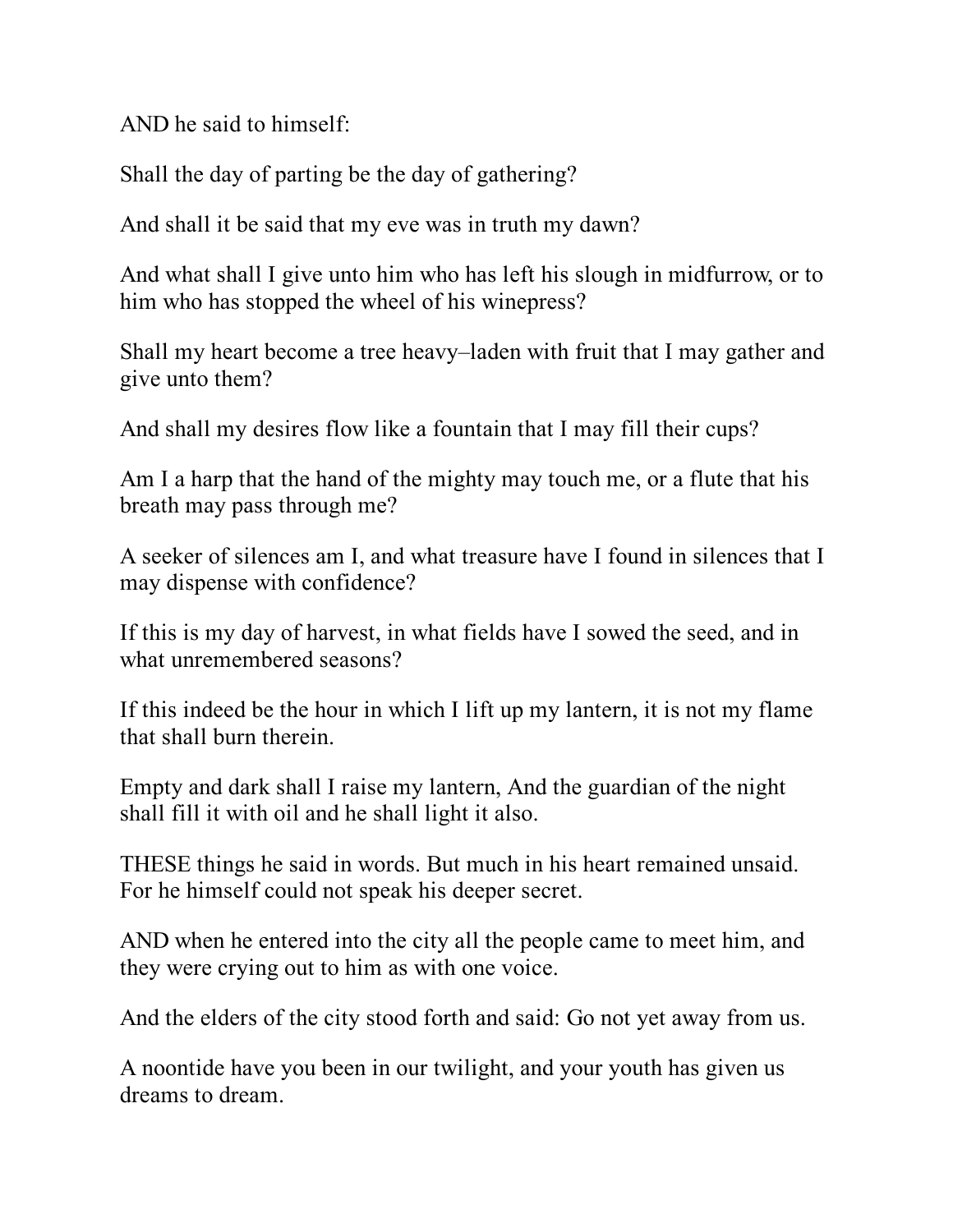No stranger are you among us, nor a guest, but our son and our dearly beloved.

Suffer not yet our eyes to hunger for your face.

AND the priests and the priestesses said unto him: Let not the waves of the sea separate us now, and the years you have spent in our midst become a memory.

You have walked among us a spirit, and your shadow has been a light upon our faces.

Much have we loved you. But speechless was our love, and with veils has it been veiled.

Yet now it cries aloud unto you, and would stand revealed before you.

And ever has it been that love knows not its own depth until the hour of separation.

AND others came also and entreated him. But he answered them not. He only bent his head; and those who stood near saw his tears falling upon his breast.

And he and the people proceeded towards the great square before the temple.

AND there came out of the sanctuary a woman whose name was Almitra. And she was a seeress.

And he looked upon her with exceeding tenderness, for it was she who had first sought and believed in him when he had been but a day in their city.

And she hailed him, saying:

Prophet of God, in quest of the uttermost, long have you searched the distances for your ship.

And now your ship has come, and you must needs go.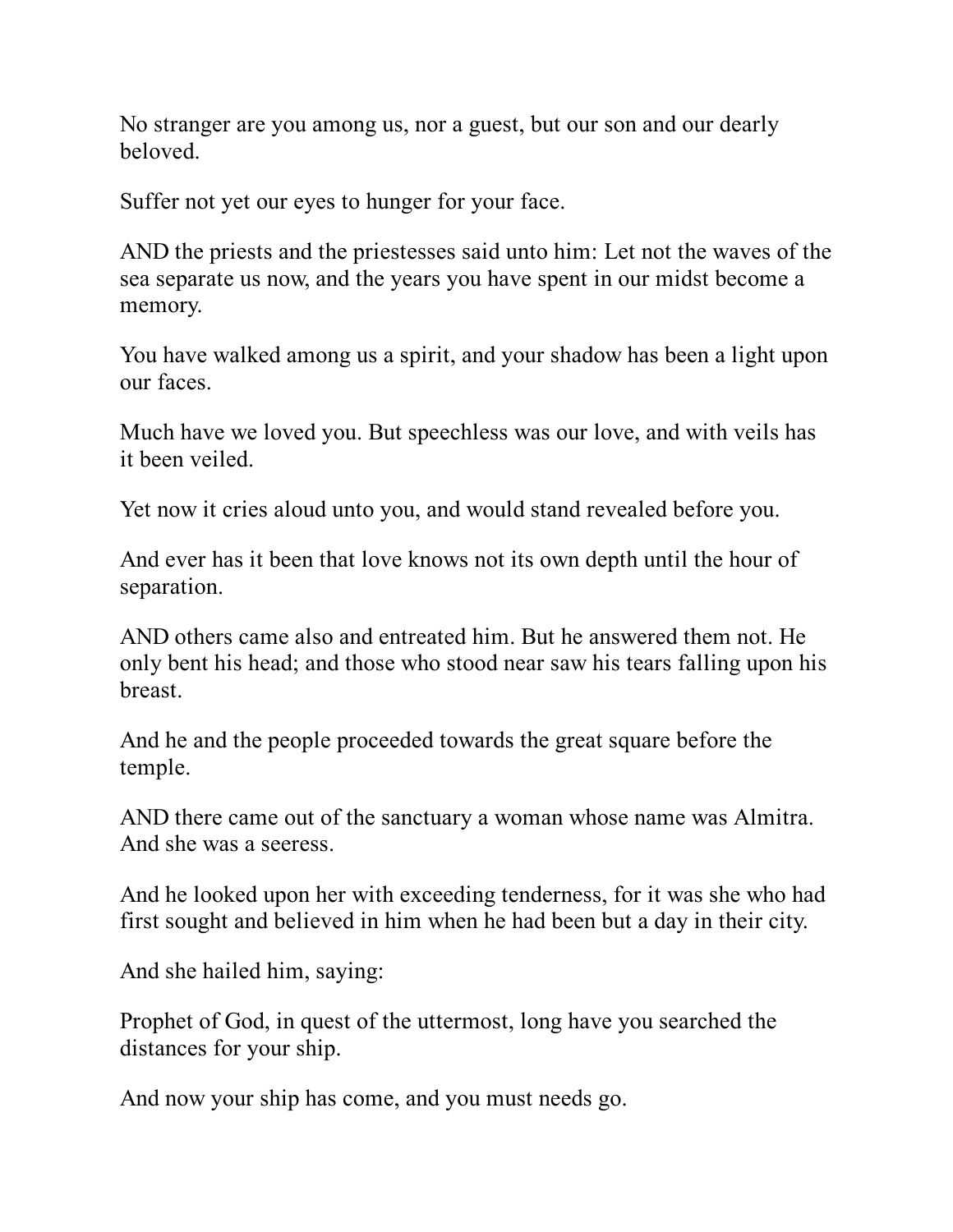Deep is your longing for the land of your memories and the dwelling– place of your greater desires; and our love would not bind you nor our needs hold you.

Yet this we ask ere you leave us, that you speak to us and give us of your truth.

And we will give it unto our children, and they unto their children, and it shall not perish.

In your aloneness you have watched with our days, and in your wakefulness you have listened to the weeping and the laughter of our sleep.

Now therefore disclose us to ourselves, and tell us all that has been shown you of that which is between birth and death.

AND he answered:

People of Orphalese, of what can I speak save of that which is even now moving within your souls?

#### <span id="page-8-0"></span>**ON LOVE**

THEN said Almitra, Speak to us of Love.

And he raised his head and looked upon the people, and there fell a stillness upon them.

And with a great voice he said:

When love beckons to you, follow him,

Though his ways are hard and steep.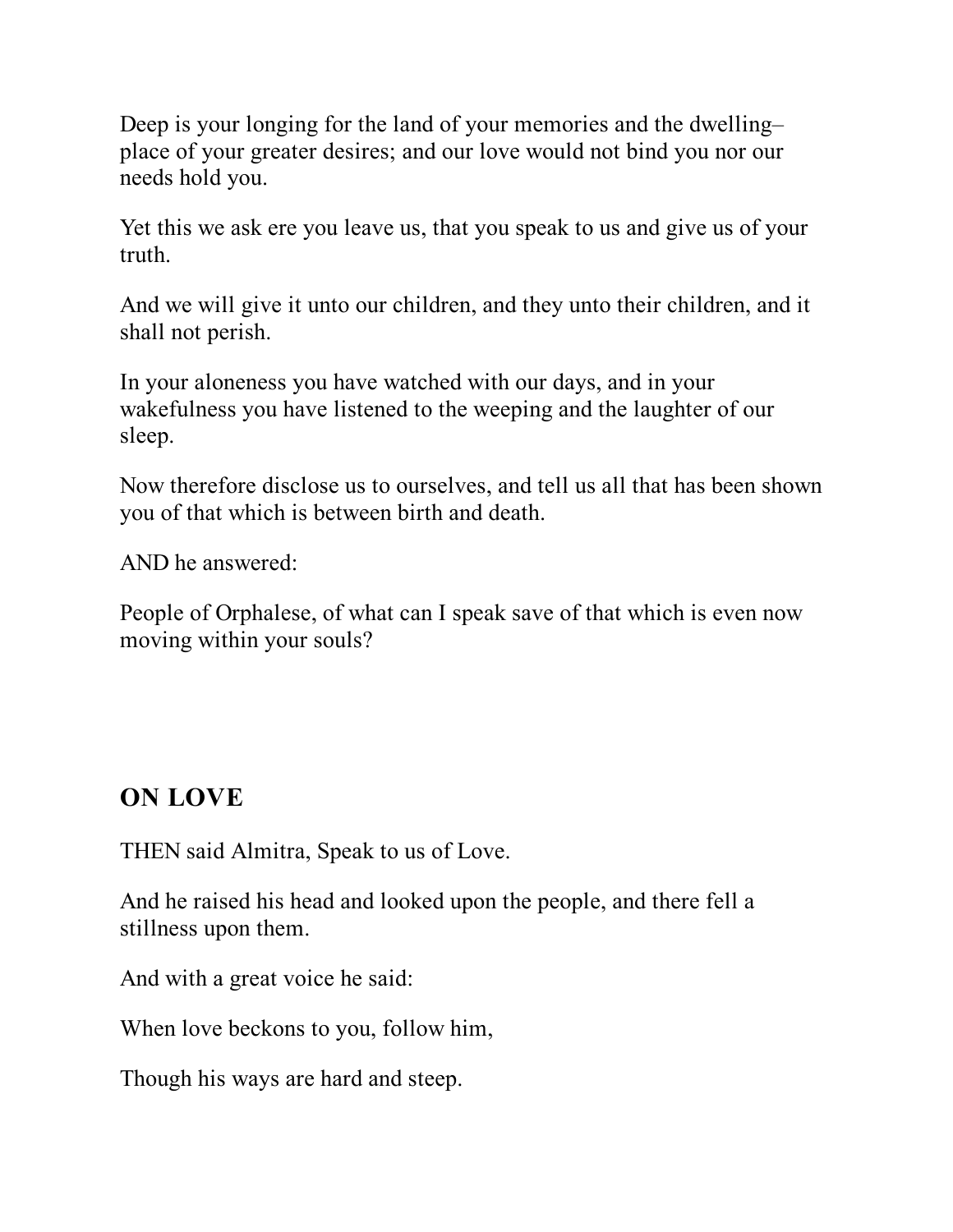And when his wings enfold you yield to him,

Though the sword hidden among his pinions may wound you.

And when he speaks to you believe in him,

Though his voice may shatter your dreams as the north wind lays waste the garden.

FOR even as love crowns you so shall he crucify you.

Even as he is for your growth so is he for your pruning.

Even as he ascends to your height and caresses your tenderest branches that quiver in the sun,

So shall he descend to your roots and shake them in their clinging to the earth.

LIKE sheaves of corn he gathers you unto himself.

He threshes you to make you naked.

He sifts you to free you from your husks.

He grinds you to whiteness.

He kneads you until you are pliant;

And then he assigns you to his sacred fire, that you may become sacred bread for God's sacred feast.

ALL these things shall love do unto you that you may know the secrets of your heart, and in that knowledge become a fragment of Life's heart.

BUT if in your fear you would seek only love's peace and love's pleasure, Then it is better for you that you cover your nakedness and pass out of love's threshing–floor,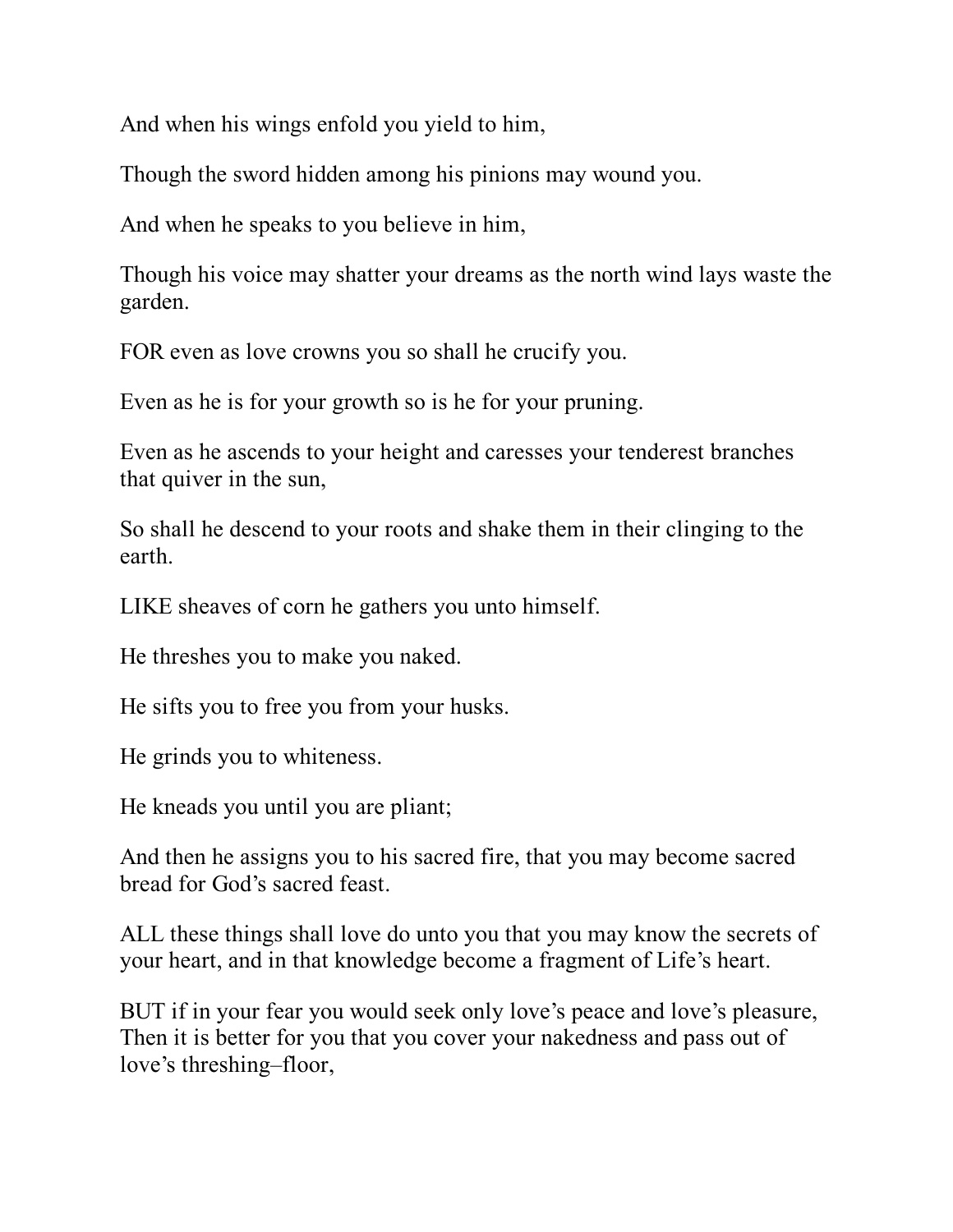Into the seasonless world where you shall laugh, but not all of your laughter, and weep, but not all of your tears.

LOVE gives naught but itself and takes naught but from itself.

Love possesses not nor would it be possessed; For love is sufficient unto love.

WHEN you love you should not say, "God is in my heart," but rather, "I am in the heart of God."

And think not you can direct the course of love, for love, if it finds you worthy, directs your course.

LOVE has no other desire but to fulfill itself.

But if you love and must needs have desires, let these be your desires: To melt and be like a running brook that sings its melody to the night.

To know the pain of too much tenderness.

To be wounded by your own understanding of love; And to bleed willingly and joyfully.

To wake at dawn with a winged heart and give thanks for another day of loving; To rest at the noon hour and meditate love's ecstasy; To return home at eventide with gratitude;

And then to sleep with a prayer for the beloved in your heart and a song of praise upon your lips.

#### **ON MARRIAGE**

THEN Almitra spoke again and said, And what of Marriage, master?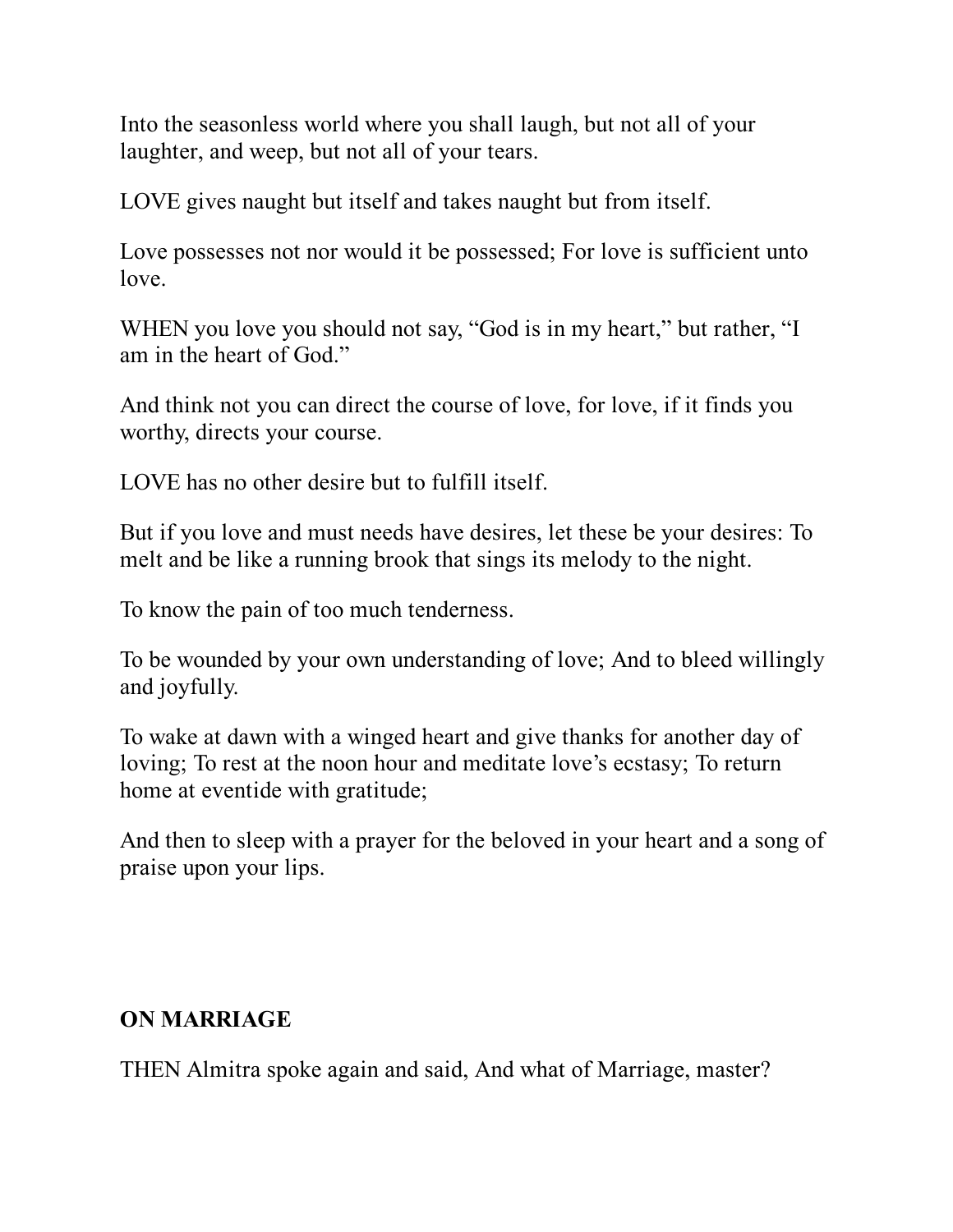And he answered saying:

You were born together, and together you shall be for evermore.

You shall be together when the white wings of death scatter your days.

Aye, you shall be together even in the silent memory of God.

But let there be spaces in your togetherness.

And let the winds of the heavens dance between you.

LOVE one another, but make not a bond of love: Let it rather be a moving sea between the shores of your souls.

Fill each other's cup but drink not from one cup.

Give one another of your bread but eat not from the same loaf.

Sing and dance together and be joyous, but let each one of you be alone, Even as the strings of a lute are alone though they quiver with the same music.

GIVE your hearts, but not into each other's keeping.

For only the hand of Life can contain your hearts.

And stand together yet not too near together: For the pillars of the temple stand apart,

And the oak tree and the cypress grow not in each other's shadow.

#### <span id="page-11-0"></span>**ON CHILDREN**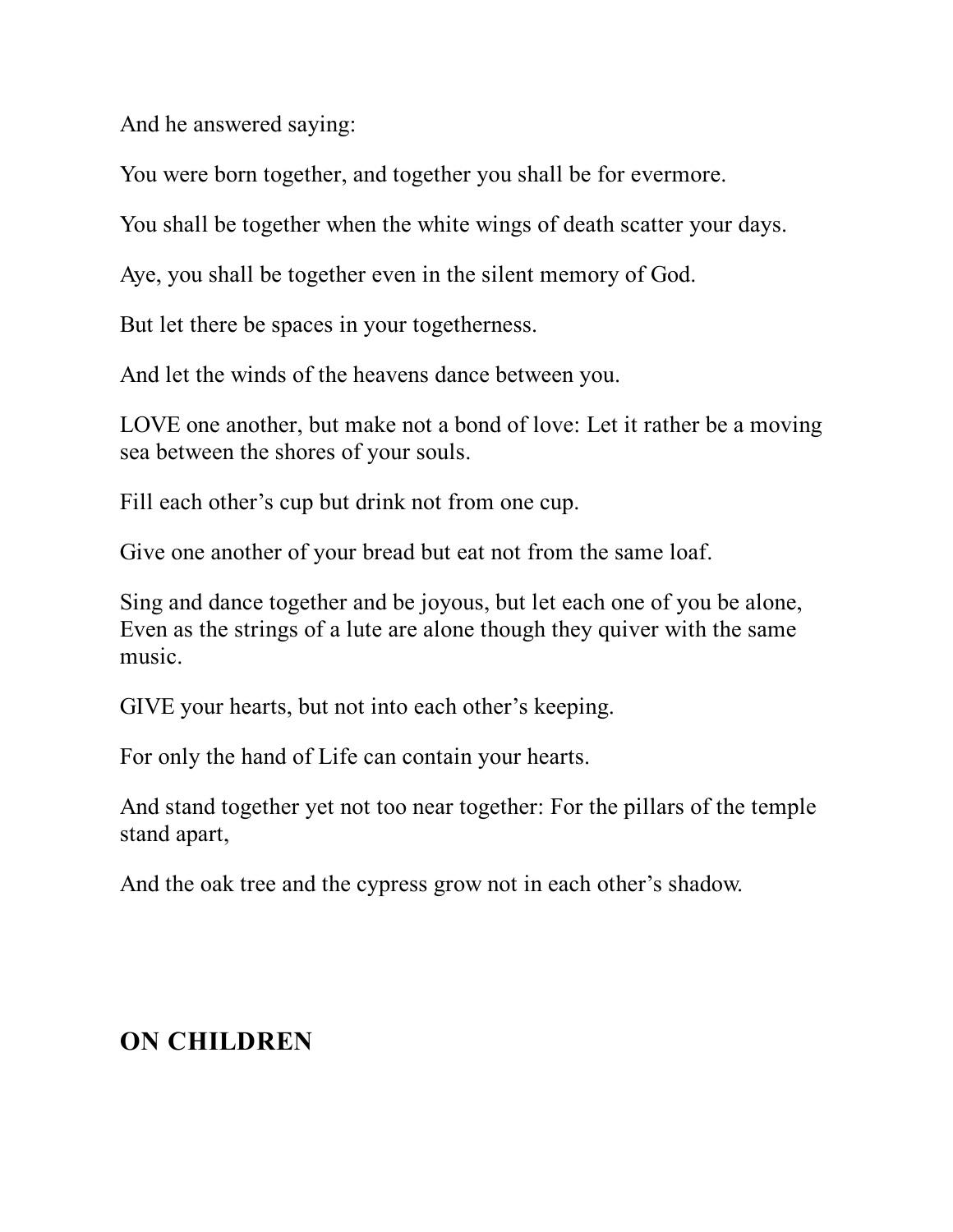AND a woman who held a babe against her bosom said, Speak to us of Children.

And he said:

Your children are not your children.

They are the sons and daughters of Life's longing for itself.

They come through you but not from you,

And though they are with you yet they belong not to you.

YOU may give them your love but not your thoughts, For they have their own thoughts.

You may house their bodies but not their souls, For their souls dwell in the house of to–morrow, which you cannot visit, not even in your dreams.

You may strive to be like them, but seek not to make them like you.

For life goes not backward nor tarries with yesterday.

You are the bows from which your children as living arrows are sent forth.

The archer sees the mark upon the path of the infinite, and He bends you with His might that His arrows may go swift and far.

Let your bending in the Archer's hand be for gladness; For even as He loves the arrow that flies, so He loves also the bow that is stable.

# <span id="page-12-0"></span>**ON GIVING**

THEN said a rich man, Speak to us of Giving.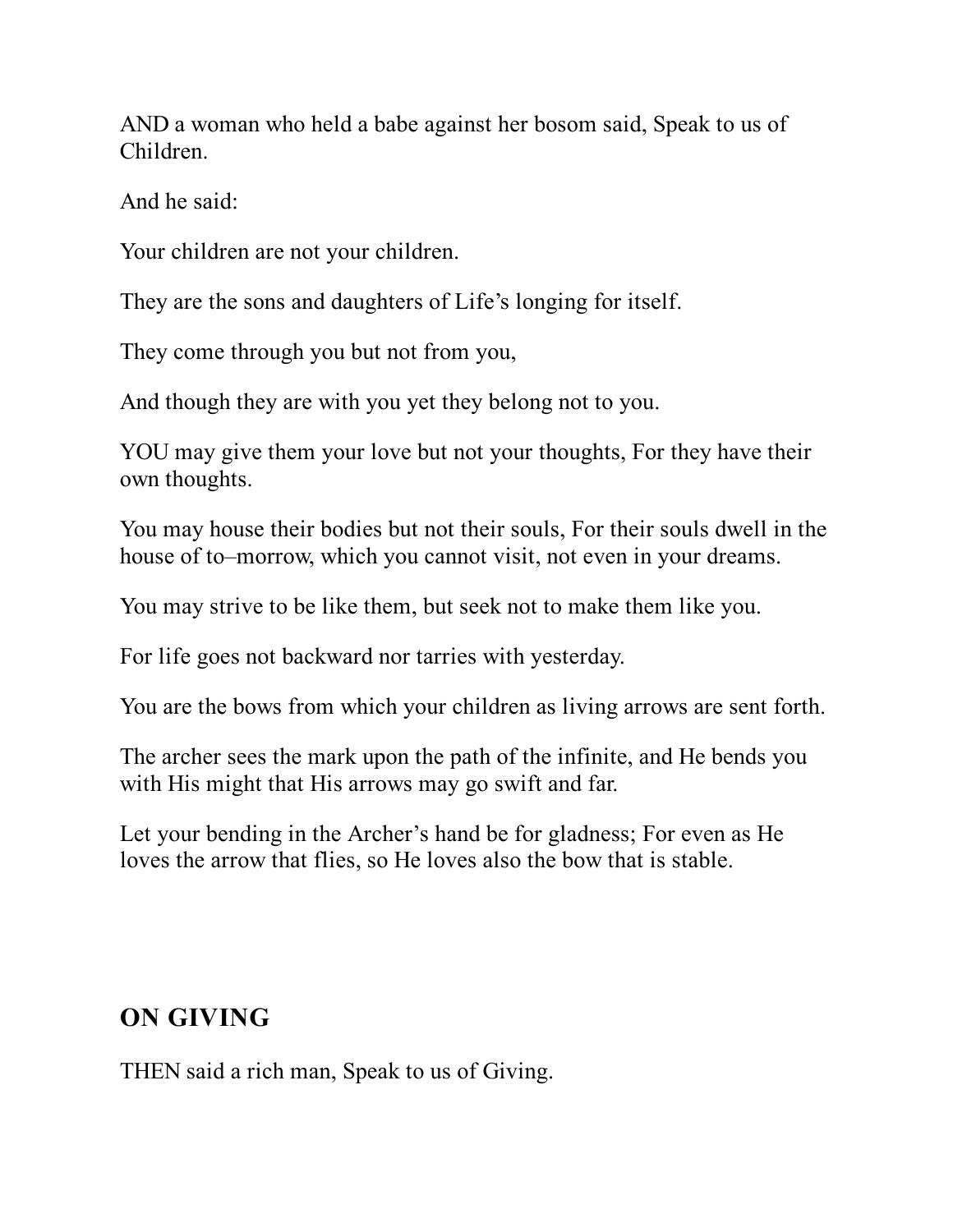And he answered:

You give but little when you give of your possessions.

It is when you give of yourself that you truly give.

For what are your possessions but things you keep and guard for fear you may need them to morrow?

And to–morrow, what shall to–morrow bring to the over–prudent dog burying bones in the trackless sand as he follows the pilgrims to the holy city?

And what is fear of need but need itself?

Is not dread of thirst when your well is full, the thirst that is unquenchable?

THERE are those who give little of the much which they have—and they give it for recognition and their hidden desire makes their gifts unwholesome.

And there are those who have little and give it all.

These are the believers in life and the bounty of life, and their coffer is never empty.

There are those who give with joy, and that joy is their reward.

And there are those who give with pain, and that pain is their baptism.

And there are those who give and know not pain in giving, nor do they seek joy, nor give with mindfulness of virtue;

They give as in yonder valley the myrtle breathes its fragrance into space.

Through the hands of such as these God speaks, and from behind their eyes He smiles upon the earth.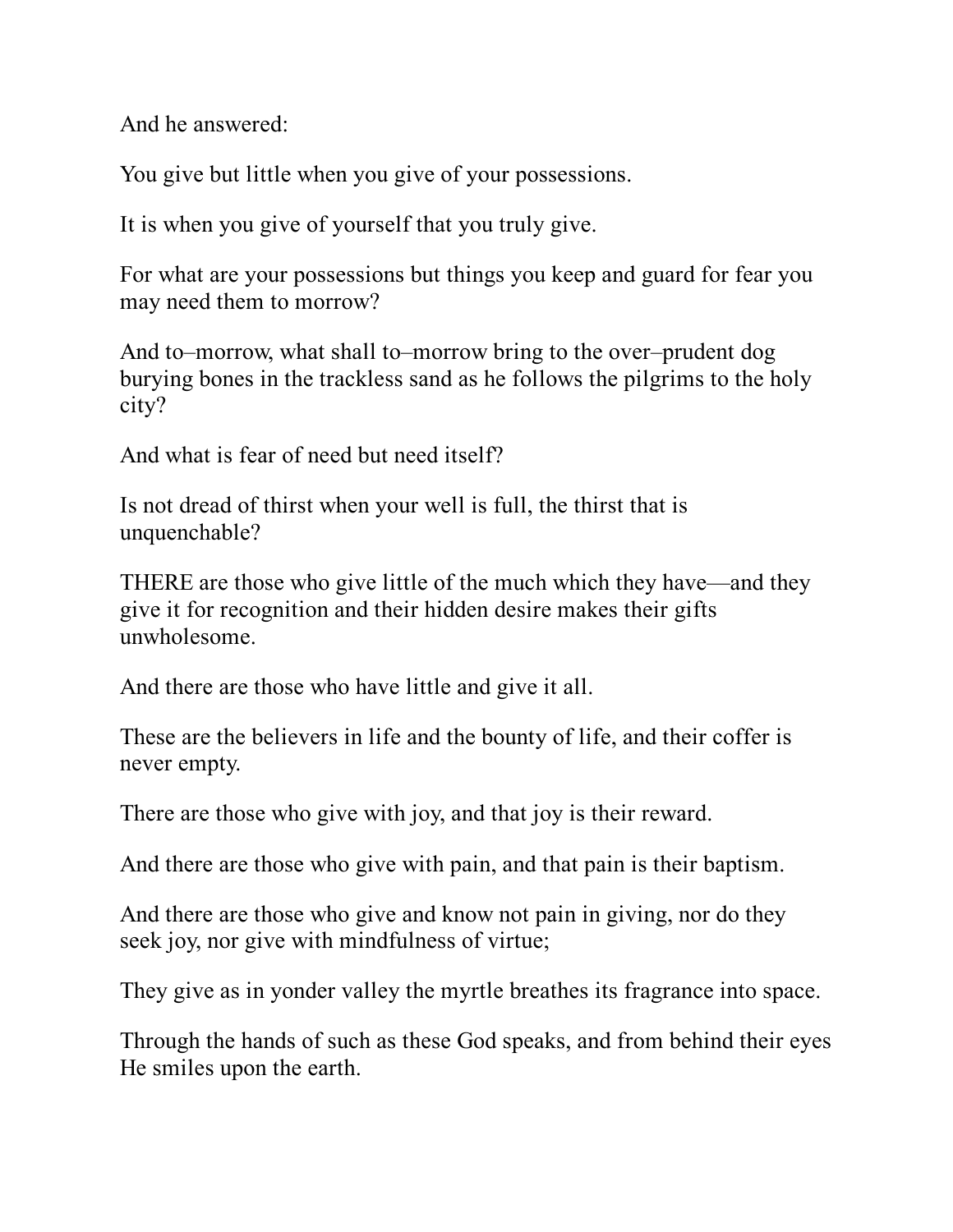IT is well to give when asked, but it is better to give unasked, through understanding; And to the open–handed the search for one who shall receive is joy greater than giving.

And is there aught you would withhold?

All you have shall some day be given;

Therefore give now, that the season of giving may be yours and not your inheritors'.

YOU often say, "I would give, but only to the deserving."

The trees in your orchard say not so, nor the flocks in your pasture.

They give that they may live, for to withhold is to perish.

Surely he who is worthy to receive his days and his nights is worthy of all else from you.

And he who has deserved to drink from the ocean of life deserves to fill his cup from your little stream.

And what desert greater shall there be, than that which lies in the courage and the confidence, nay the charity, of receiving?

And who are you that men should rend their bosom and unveil their pride, that you may see their worth naked and their pride unabashed?

See first that you yourself deserve to be a giver, and an instrument of giving.

For in truth it is life that gives unto life–while you, who deem yourself a giver, are but a witness.

AND you receivers—and you are all receivers—assume no weight of gratitude, lest you lay a yoke upon yourself and upon him who gives.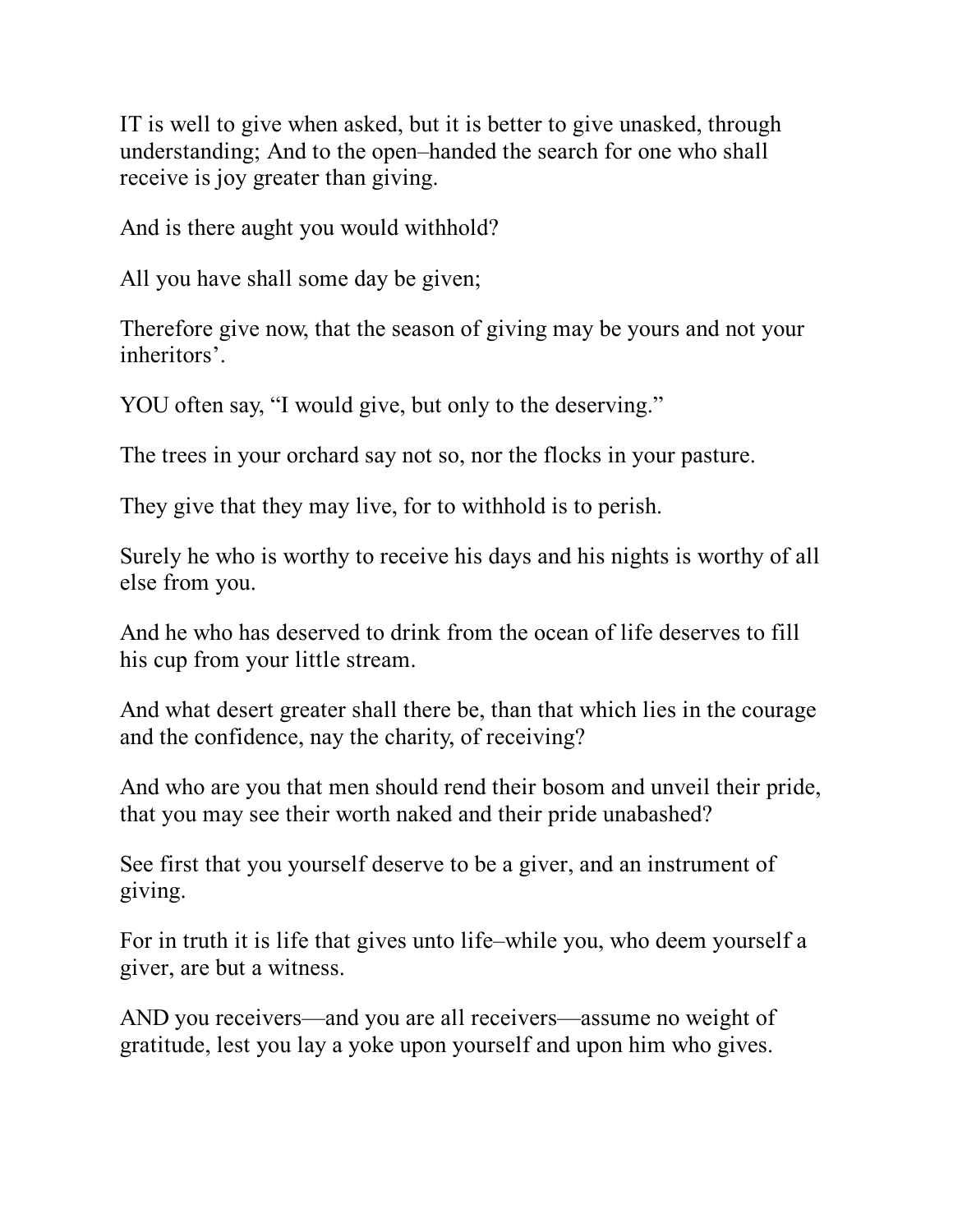Rather rise together with the giver on his gifts as on wings; For to be overmindful of your debt is to doubt his generosity who has the free– hearted earth for mother, and God for father.

# <span id="page-15-0"></span>**ON EATING AND DRINKING**

THEN an old man, a keeper of an inn, said, Speak to us of Eating and Drinking.

And he said:

Would that you could live on the fragrance of the earth, and like an air plant be sustained by the light.

But since you must kill to eat, and rob the newly born of its mother's milk to quench your thirst, let it then be an act of worship,

And let your board stand an altar on which the pure and the innocent of forest and plain are sacrificed for that which is purer and still more innocent in man.

WHEN you kill a beast say to him in your heart:

"By the same power that slays you, I too am slain; and I too shall be consumed.

For the law that delivered you into my hand shall deliver me into a mightier hand.

Your blood and my blood is naught but the sap that feeds the tree of heaven."

AND when you crush an apple with your teeth, say to it in your heart:

"Your seeds shall live in my body,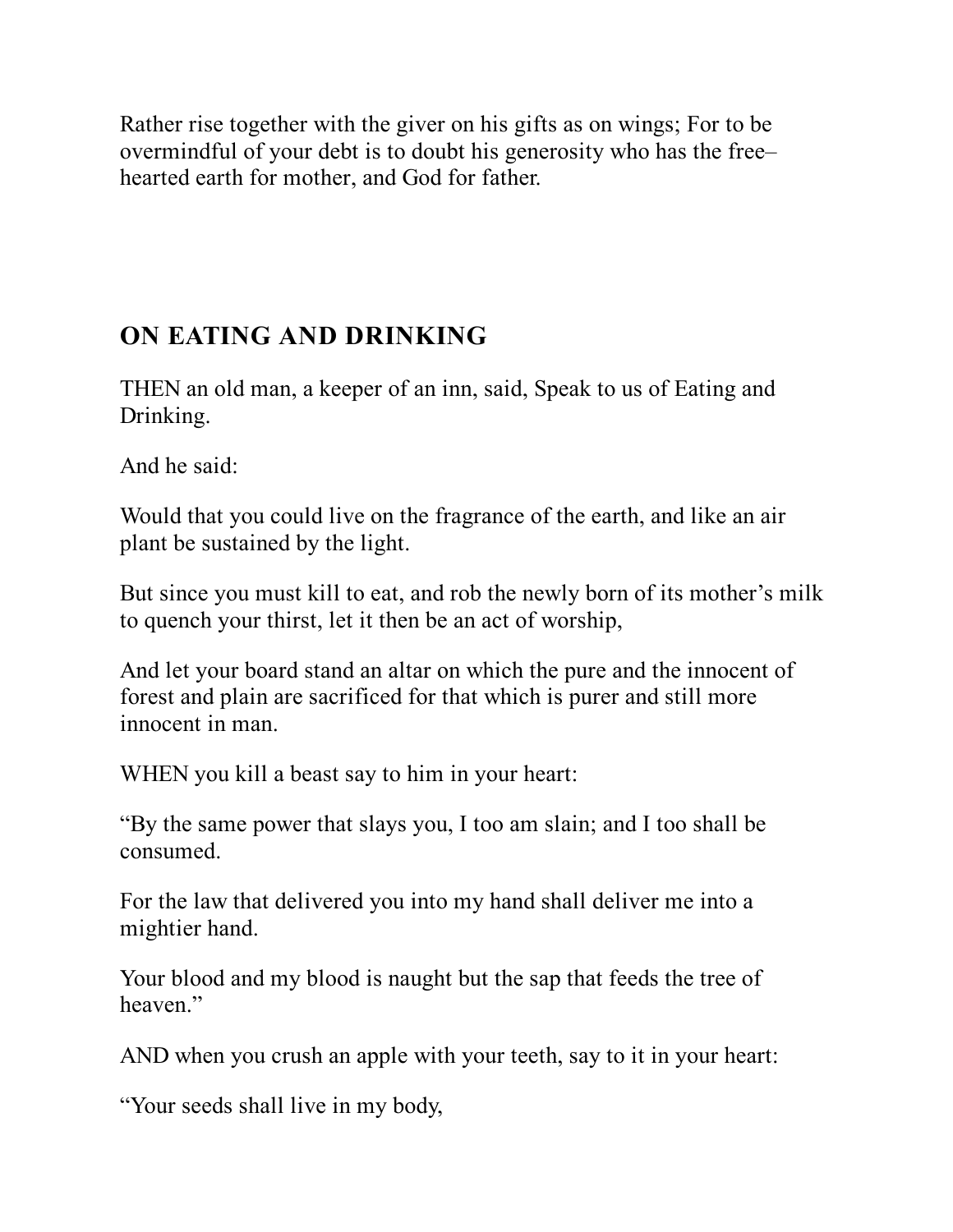And the buds of your to–morrow shall blossom in my heart, And your fragrance shall be my breath,

And together we shall rejoice through all the seasons."

AND in the autumn, when you gather the grapes of your vineyards for the winepress, say in your heart:

"I too am a vineyard, and my fruit shall be gathered for the winepress, And like new wine I shall be kept in eternal vessels."

And in winter, when you draw the wine, let there be in your heart a song for each cup; And let there be in the song a remembrance for the autumn days, and for the vineyard, and for the winepress.

#### <span id="page-16-0"></span>**ON WORK**

THEN a ploughman said, Speak to us of Work.

And he answered, saying:

You work that you may keep pace with the earth and the soul of the earth.

For to be idle is to become a stranger unto the seasons, and to step out of life's procession that marches in majesty and proud submission towards the infinite.

WHEN you work you are a flute through whose heart the whispering of the hours turns to music.

Which of you would be a reed, dumb and silent, when all else sings together in unison?

ALWAYS you have been told that work is a curse and labour a misfortune.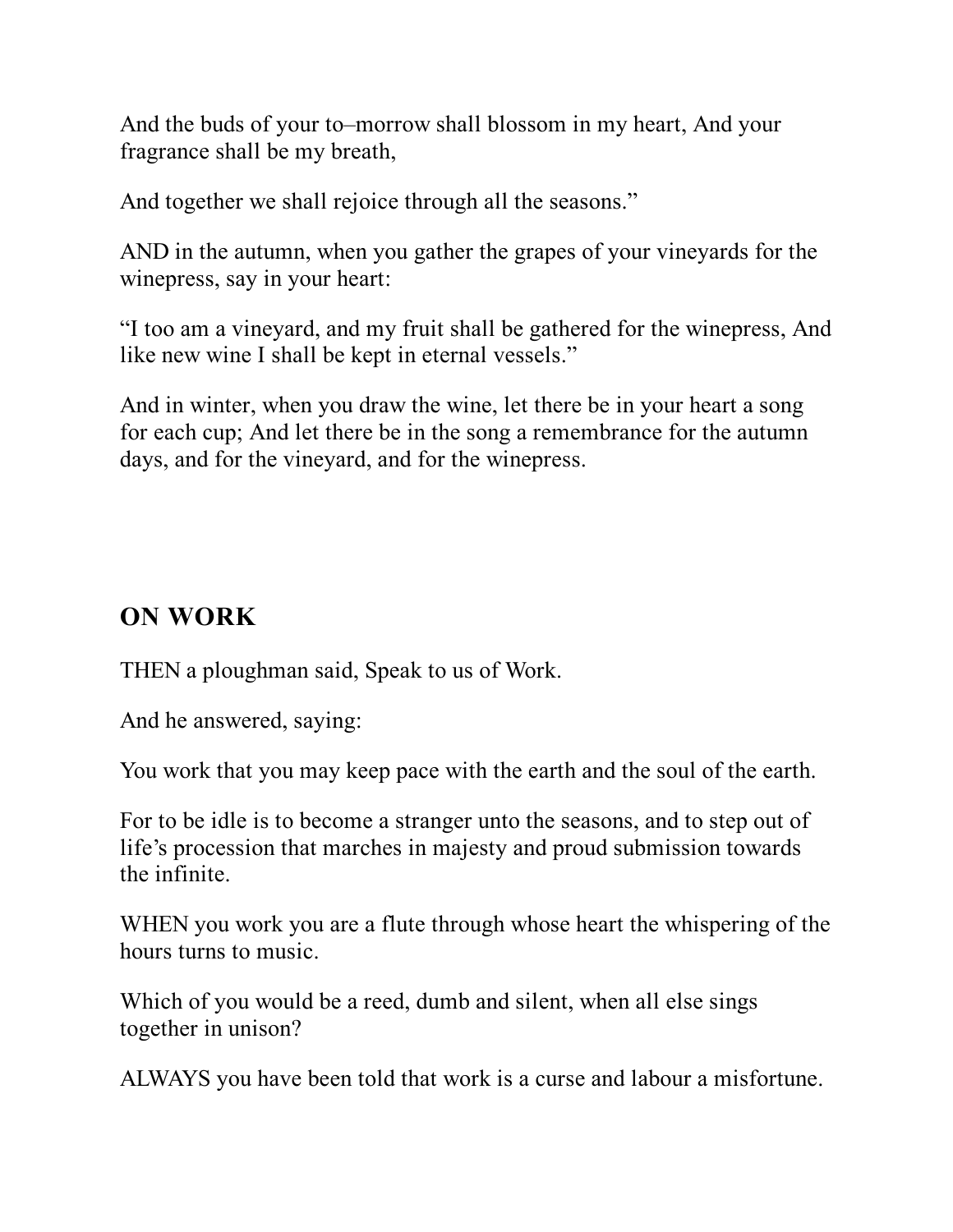But I say to you that when you work you fulfill a part of earth's furthest dream, assigned to you when that dream was born,

And in keeping yourself with labour you are in truth loving life, And to love life through labour is to be intimate with life's inmost secret.

BUT if you in your pain call birth an affliction and the support of the flesh a curse written upon your brow, then I answer that naught but the sweat of your brow shall wash away that which is written.

YOU have been told also that life is darkness, and in your weariness you echo what was said by the weary.

And I say that life is indeed darkness save when there is urge, And all urge is blind save when there is know ledge.

And all knowledge is vain save when there is work, And all work is empty save when there is love; And when you work with love you bind your self to yourself, and to one another, and to God.

AND what is it to work with love?

It is to weave the cloth with threads drawn from your heart, even as if your beloved were to wear that cloth.

It is to build a house with affection, even as if your beloved were to dwell in that house.

It is to sow seeds with tenderness and reap the harvest with joy, even as if your beloved were to eat the fruit.

It is to charge all things your fashion with a breath of your own spirit, And to know that all the blessed dead are standing about you and watching.

OFTEN have I heard you say, as if speaking in sleep, "He who works in marble, and finds the shape of his own soul in the stone, is nobler than he who ploughs the soil.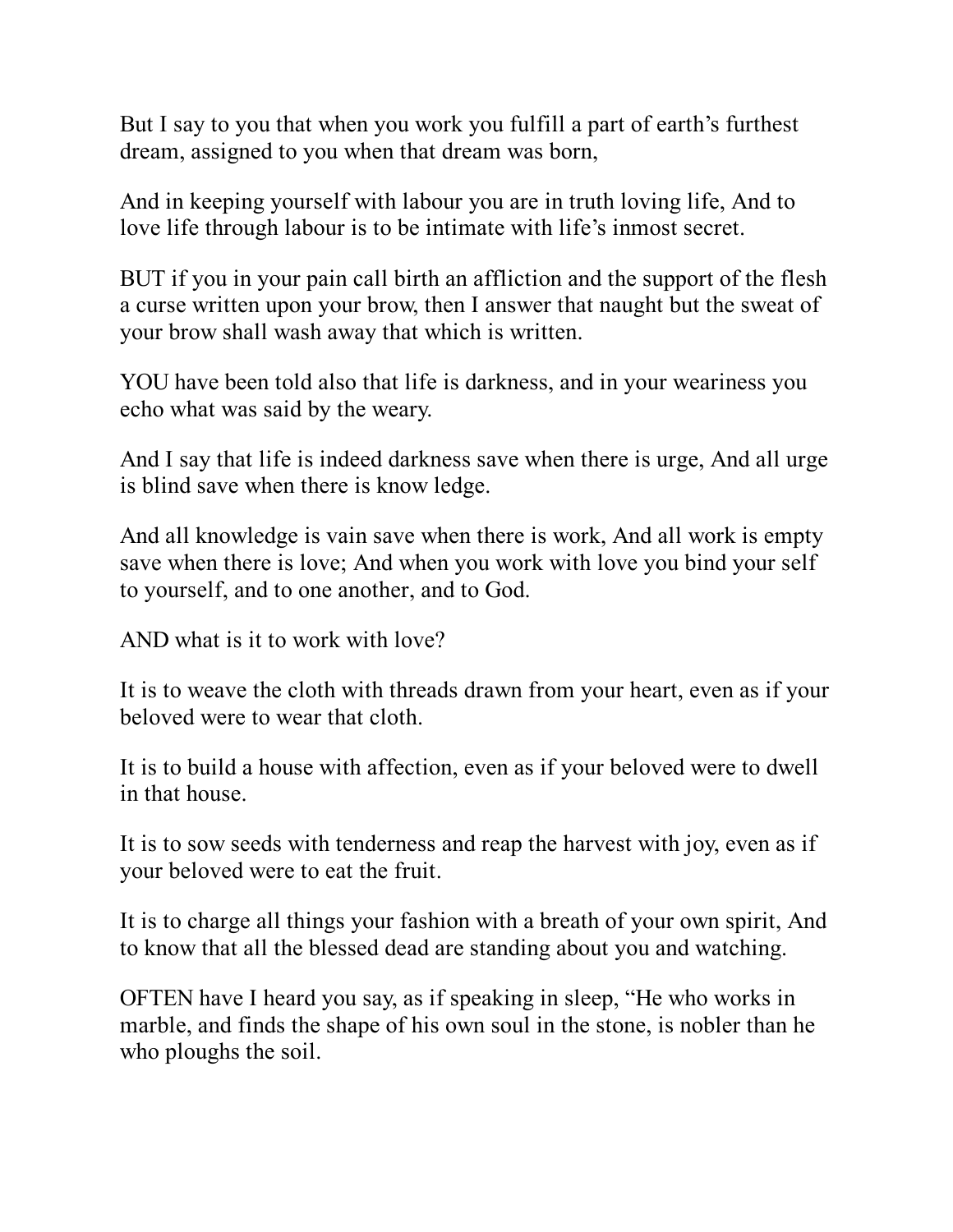And he who seizes the rainbow to lay it on a cloth in the likeness of man, is more than he who makes the sandals for our feet."

But I say, not in sleep, but in the overwakefulness of noontide, that the wind speaks not more sweetly to the giant oaks than to the least of all the blades of grass; And he alone is great who turns the voice of the wind into a song made sweeter by his own loving.

WORK is love made visible. And if you cannot work with love but only with distaste, it is better that you should leave your work and sit at the gate of the temple and take alms of those who work with joy.

For if you bake bread with indifference, you bake a bitter bread that feeds but half man's hunger.

And if you grudge the crushing of the grapes, your grudge distills a poison in the wine.

And if you sing though as angels, and love not the singing, you muffle man's ears to the voices of the day and the voices of the night.

#### <span id="page-18-0"></span>**ON JOY AND SORROW**

THEN a woman said, Speak to us of Joy and Sorrow.

And he answered:

Your joy is your sorrow unmasked.

And the selfsame well from which your laughter rises was oftentimes filled with your tears.

And how else can it be?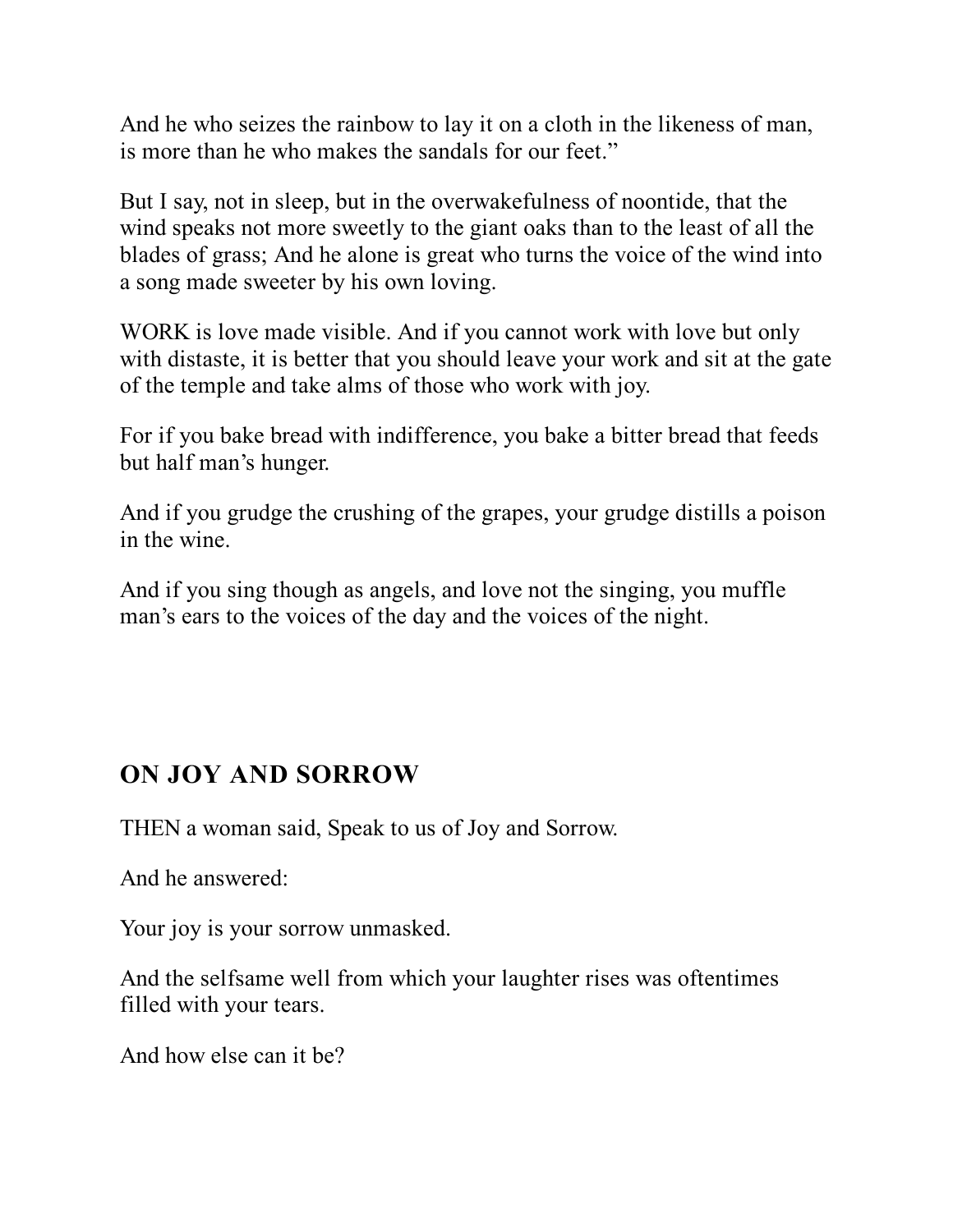The deeper that sorrow carves into your being, the more joy you can contain.

Is not the cup that holds your wine the very cup that was burned in the potter's oven?

And is not the lute that soothes your spirit the very wood that was hollowed with knives?

When you are joyous, look deep into your heart and you shall find it is only that which has given you sorrow that is giving you joy.

When you are sorrowful, look again in your heart, and you shall see that in truth you are weeping for that which has been your delight.

SOME of you say, "Joy is greater than sorrow," and others say, "Nay, sorrow is the greater."

But I say unto you, they are inseparable.

Together they come, and when one sits alone with you at your board, remember that the other is asleep upon your bed.

VERILY you are suspended like scales between your sorrow and your joy.

Only when you are empty are you at standstill and balanced.

When the treasure–keeper lifts you to weigh his gold and his silver, needs must your joy or your sorrow rise or fall.

#### <span id="page-19-0"></span>**ON HOUSES**

THEN a mason came forth and said, Speak to us of Houses.

And he answered and said: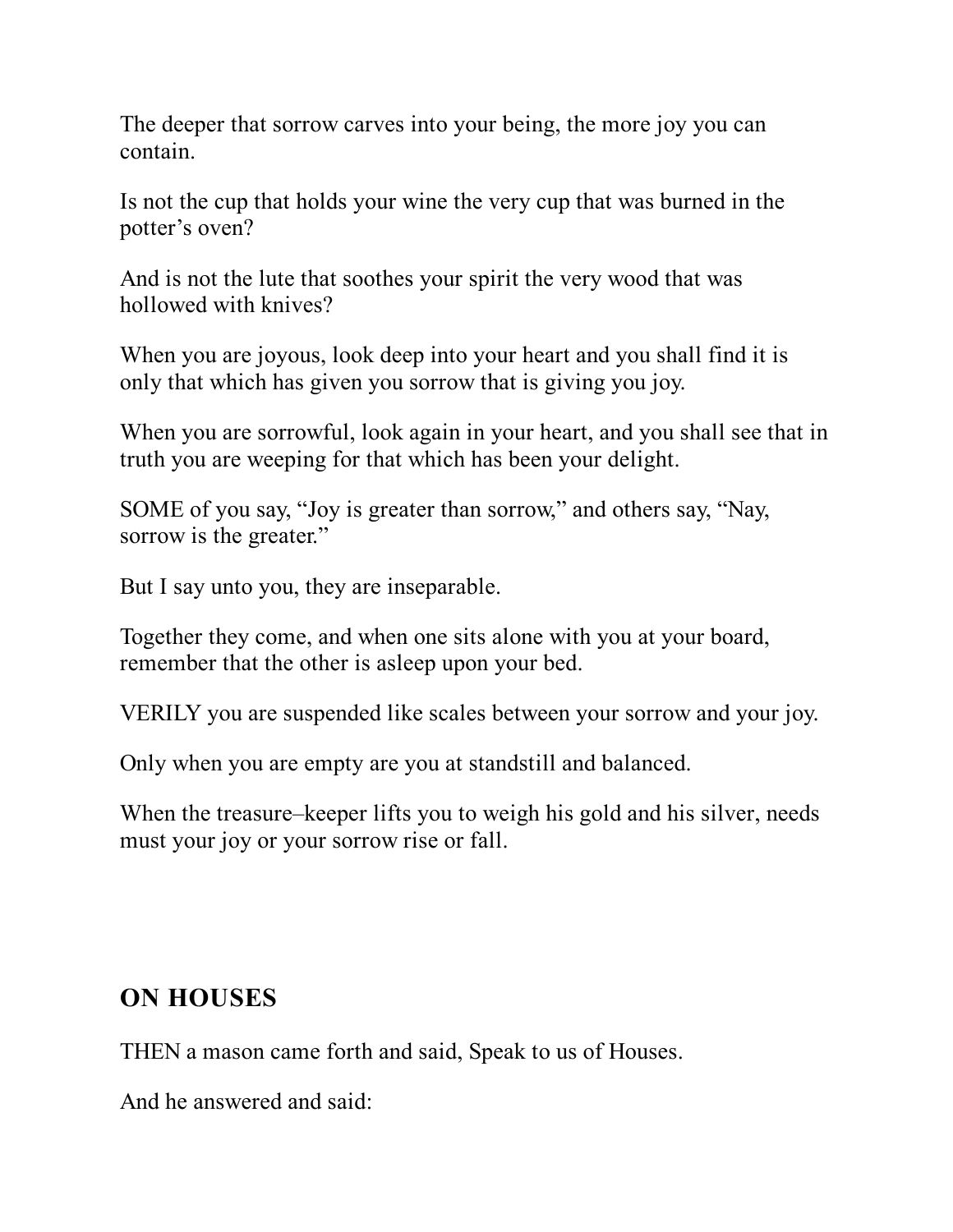Build of your imaginings a bower in the wilderness ere you build a house within the city walls.

For even as you have home–comings in your twilight, so has the wanderer in you, the ever distant and alone.

Your house is your larger body.

It grows in the sun and sleeps in the stillness of the night; and it is not dreamless.

Does not your house dream? and dreaming, leave the city for grove or hilltop?

WOULD that I could gather your houses into my hand, and like a sower scatter them in forest and meadow.

Would the valleys were your streets, and the green paths your alleys, that you might seek one another through vineyards, and come with the fragrance of the earth in your garments.

But these things are not yet to be.

In their fear your forefathers gathered you too near together.

And that fear shall endure a little longer.

A little longer shall your city walls separate your hearths from your fields.

AND tell me, people of Orphalese, what have you in these houses?

And what is it you guard with fastened doors?

Have you peace, the quiet urge that reveals your power?

Have you remembrances, the glimmering arches that span the summits of the mind?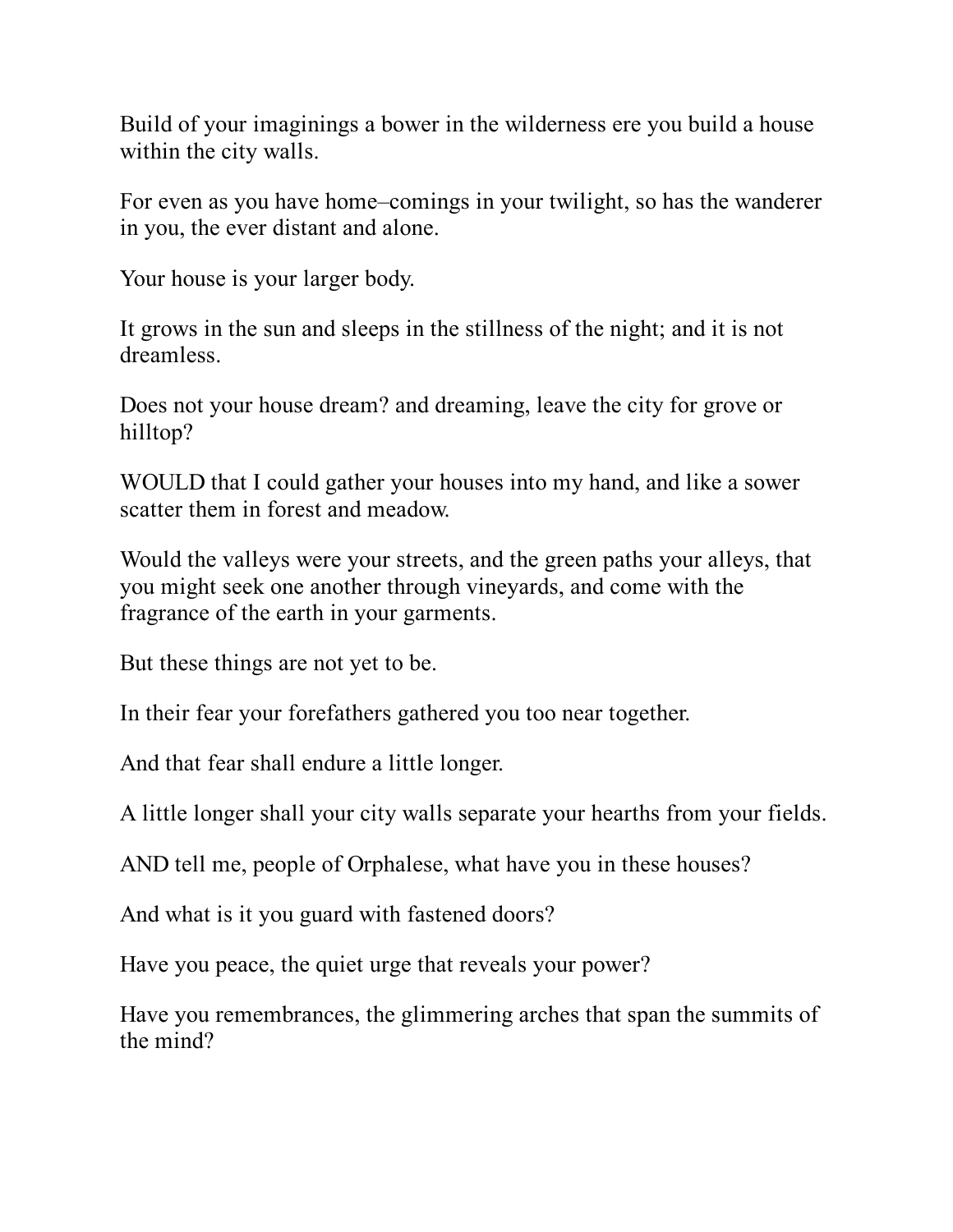Have you beauty, that leads the heart from things fashioned of wood and stone to the holy mountain?

Tell me, have you these in your houses?

Or have you only comfort, and the lust for comfort, that stealthy thing that enters the house a guest, and then becomes a host, and then a master?

AYE, and it becomes a tamer, and with hook and scourge makes puppets of your larger desires.

Though its hands are silken, its heart is of iron.

It lulls you to sleep only to stand by your bed and jeer at the dignity of the flesh.

It makes mock of your sound senses, and lays them in thistledown like fragile vessels.

Verily the lust for comfort murders the passion of the soul, and then walks grinning in the funeral.

BUT you, children of space, you restless in rest, you shall not be trapped nor tamed.

Your house shall be not an anchor but a mast.

It shall not be a glistening film that covers a wound, but an eyelid that guards the eye.

You shall not fold your wings that you may pass through doors, nor bend your heads that they strike not against a ceiling, nor fear to breathe lest walls should crack and fall down.

You shall not dwell in tombs made by the dead for the living.

And though of magnificence and splendour, your house shall not hold your secret nor shelter your longing.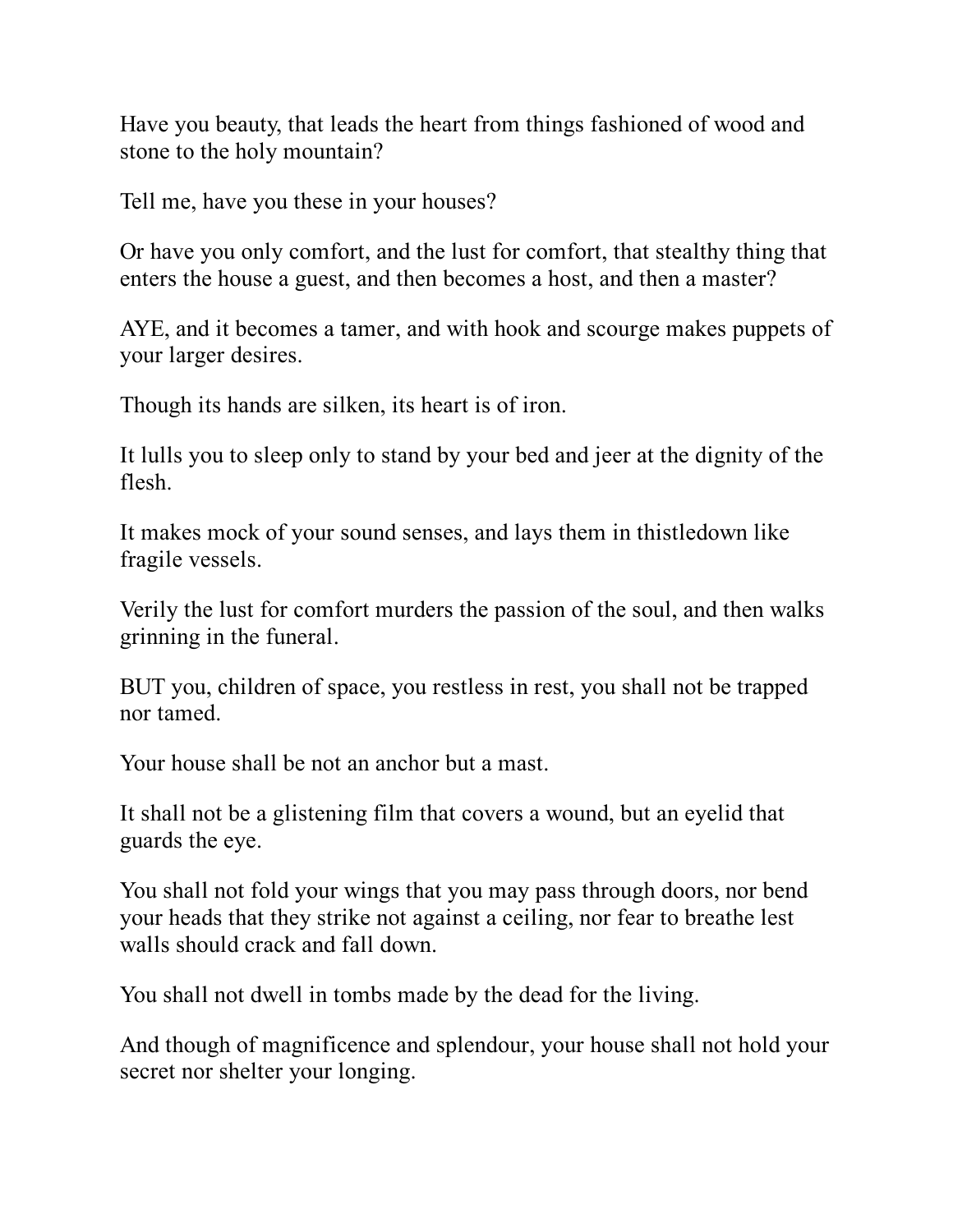For that which is boundless in you abides in the mansion of the sky, whose door is the morning mist, and whose windows are the songs and the silences of night.

#### <span id="page-22-0"></span>**ON CLOTHES**

AND the weaver said, Speak to us of Clothes.

And he answered:

Your clothes conceal much of your beauty, yet they hide not the unbeautiful.

And though you seek in garments the freedom of privacy you may find in them a harness and a chain.

Would that you could meet the sun and the wind with more of your skin and less of your raiment.

For the breath of life is in the sunlight and the hand of life is in the wind.

SOME of you say, "It is the north wind who has woven the clothes we wear."

And I say, Aye, it was the north wind,

But shame was his loom, and the softening of the sinews was his thread.

And when his work was done he laughed in the forest.

Forget not that modesty is for a shield against the eye of the unclean.

And when the unclean shall be no more, what were modesty but a fetter and a fouling of the mind?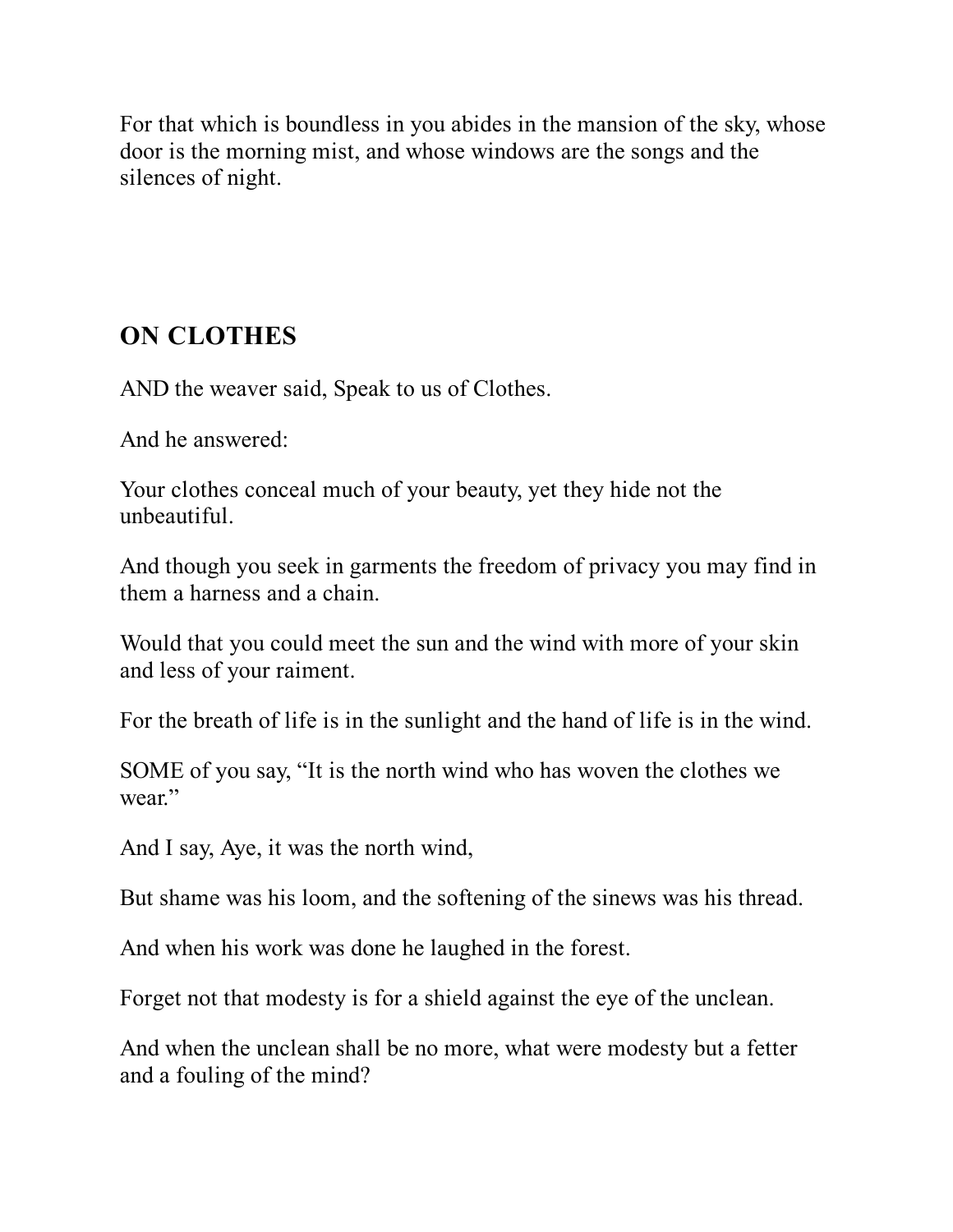And forget not that the earth delights to feel your bare feet and the winds long to play with your hair.

# <span id="page-23-0"></span>**ON BUYING AND SELLING**

AND a merchant said, Speak to us of Buying and Selling.

And he answered and said:

To you the earth yields her fruit, and you shall not want if you but know how to fill your hands.

It is in exchanging the gifts of the earth that you shall find abundance and be satisfied.

Yet unless the exchange be in love and kindly justice it will but lead some to greed and others to hunger.

WHEN in the market–place you toilers of the sea and fields and vineyards meet the weavers and the potters and the gatherers of spices,—

Invoke then the master spirit of the earth, to come into your midst and sanctify the scales and the reckoning that weighs value against value.

AND suffer not the barren–handed to take part in your transactions, who would sell their words for your labour.

To such men you should say:

"Come with us to the field, or go with our brothers to the sea and cast your net; For the land and the sea shall be bountiful to you even as to us."

AND if there come the singers and the dancers and the flute players,— buy of their gifts also.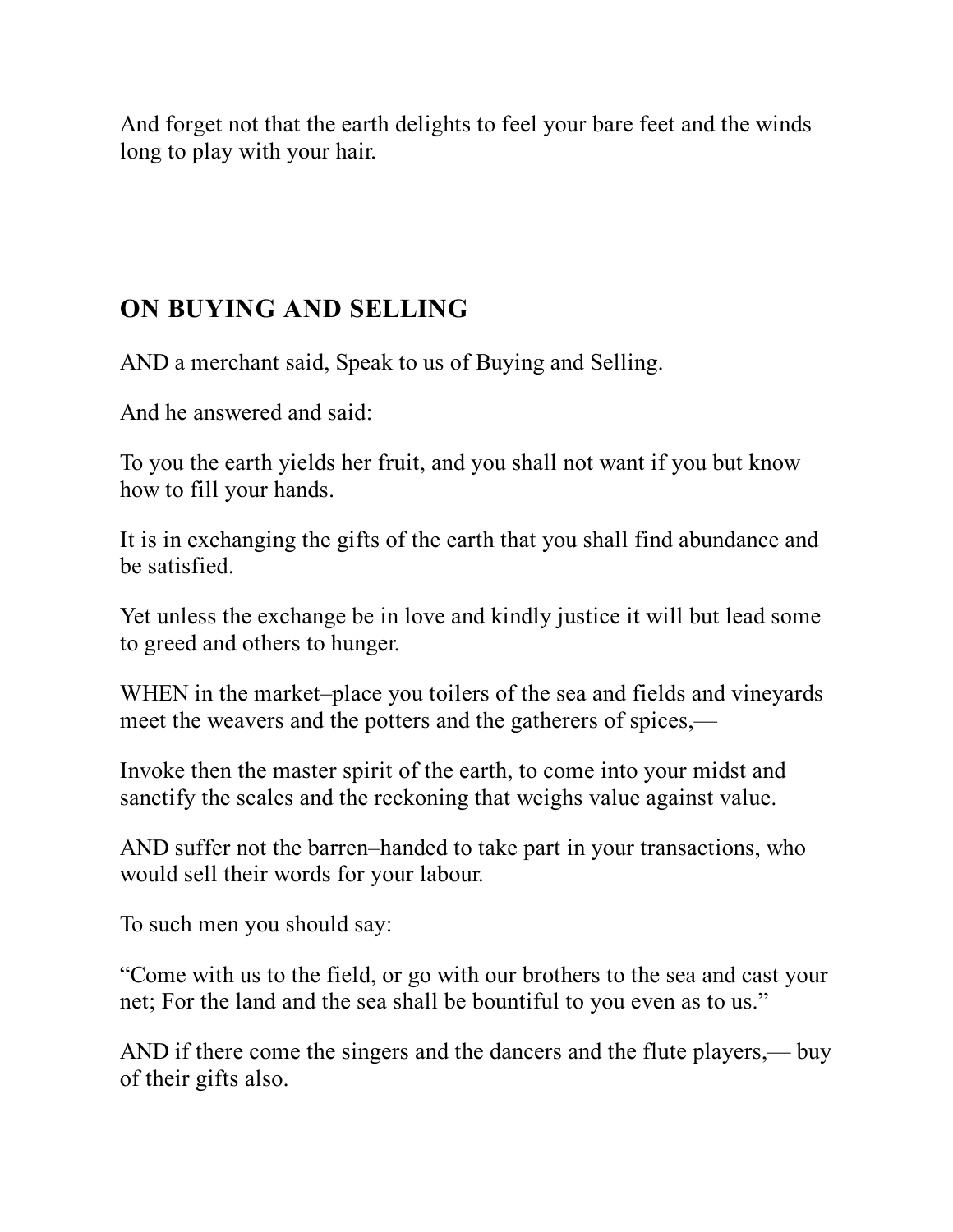For they too are gatherers of fruit and frankincense, and that which they bring, though fashioned of dreams, is raiment and food for your soul.

AND before you leave the market–place, see that no one has gone his way with empty hands.

For the master spirit of the earth shall not sleep peacefully upon the wind till the needs of the least of you are satisfied.

#### <span id="page-24-0"></span>**ON CRIME AND PUNISHMENT**

THEN one of the judges of the city stood forth and said, Speak to us of Crime and Punishment.

And he answered, saying:

It is when your spirit goes wandering upon the wind, That you, alone and unguarded, commit a wrong unto others and therefore unto yourself.

And for that wrong committed must you knock and wait a while unheeded at the gate of the blessed.

LIKE the ocean is your god–self;

It remains for ever undefiled.

And like the ether it lifts but the winged.

Even like the sun is your god–self;

It knows not the ways of the mole nor seeks it the holes of the serpent.

But your god–self dwells not alone in your being.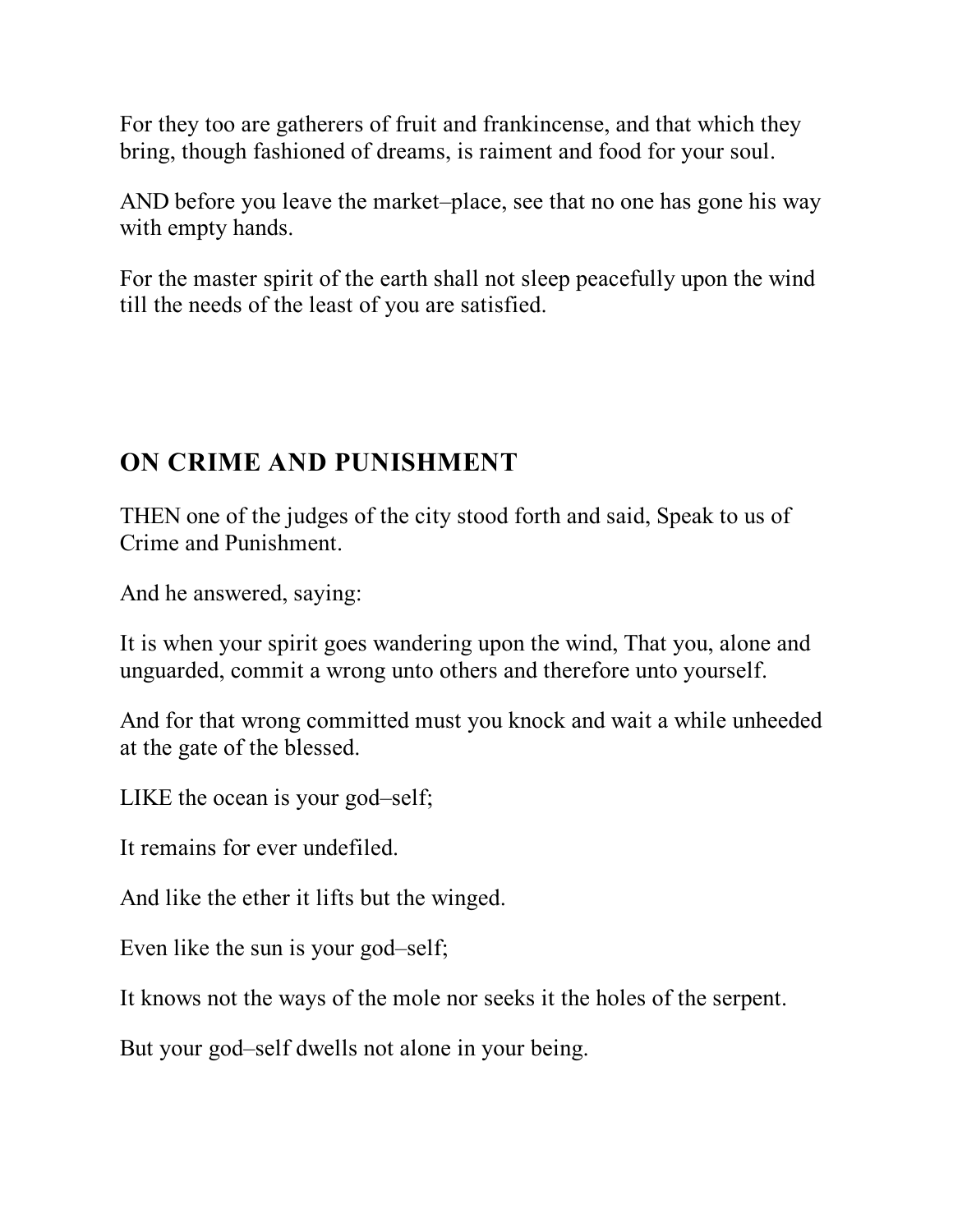Much in you is still man, and much in you is not yet man, But a shapeless pigmy that walks asleep in the mist searching for its own awakening.

And of the man in you would I now speak.

For it is he and not your god–self nor the pigmy in the mist that knows crime and the punishment of crime.

OFTENTIMES have I heard you speak of one who commits a wrong as though he were not one of you, but a stranger unto you and an intruder upon your world.

But I say that even as the holy and the righteous cannot rise beyond the highest which is in each one of you,

So the wicked and the weak cannot fall lower than the lowest which is in you also.

And as a single leaf turns not yellow but with the silent knowledge of the whole tree, So the wrong–doer cannot do wrong without the hidden will of you all.

Like a procession you walk together towards your god–self.

You are the way and the wayfarers.

And when one of you falls down he falls for those behind him, a caution against the stumbling stone.

Aye, and he falls for those ahead of him, who, though faster and surer of foot, yet removed not the stumbling stone.

AND this also, though the word lie heavy upon your hearts: The murdered is not unaccountable for his own murder, And the robbed is not blameless in being robbed.

The righteous is not innocent of the deeds of the wicked, And the white– handed is not clean in the doings of the felon.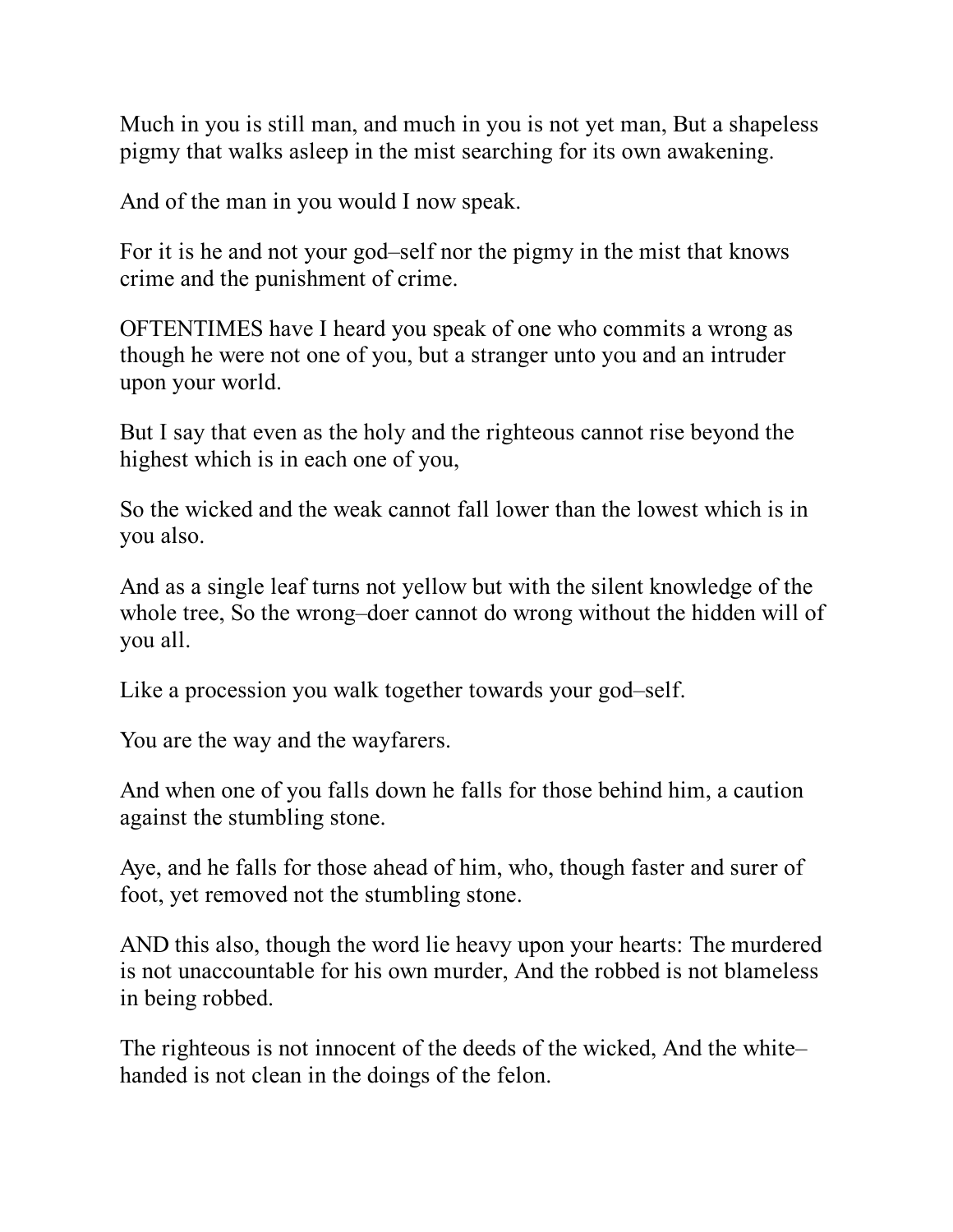Yea, the guilty is oftentimes the victim of the injured, And still more often the condemned is the burden bearer for the guiltless and unblamed.

You cannot separate the just from the unjust and the good from the wicked; For they stand together before the face of the sun even as the black thread and the white are woven together.

And when the black thread breaks, the weaver shall look into the whole cloth, and he shall examine the loom also.

IF any of you would bring to judgment the unfaithful wife, Let him also weigh the heart of her husband in scales, and measure his soul with measurements.

And let him who would lash the offender look unto the spirit of the offended.

And if any of you would punish in the name of righteousness and lay the axe unto the evil tree, let him see to its roots;

And verily he will find the roots of the good and the bad, the fruitful and the fruitless, all entwined together in the silent heart of the earth.

And you judges who would be just.

What judgment pronounce you upon him who though honest in the flesh yet is a thief in spirit?

What penalty lay you upon him who slays in the flesh yet is himself slain in the spirit?

And how prosecute you him who in action is a deceiver and an oppressor, Yet who also is aggrieved and outraged?

AND how shall you punish those whose remorse is already greater than their misdeeds?

Is not remorse the justice which is administered by that very law which you would fain serve?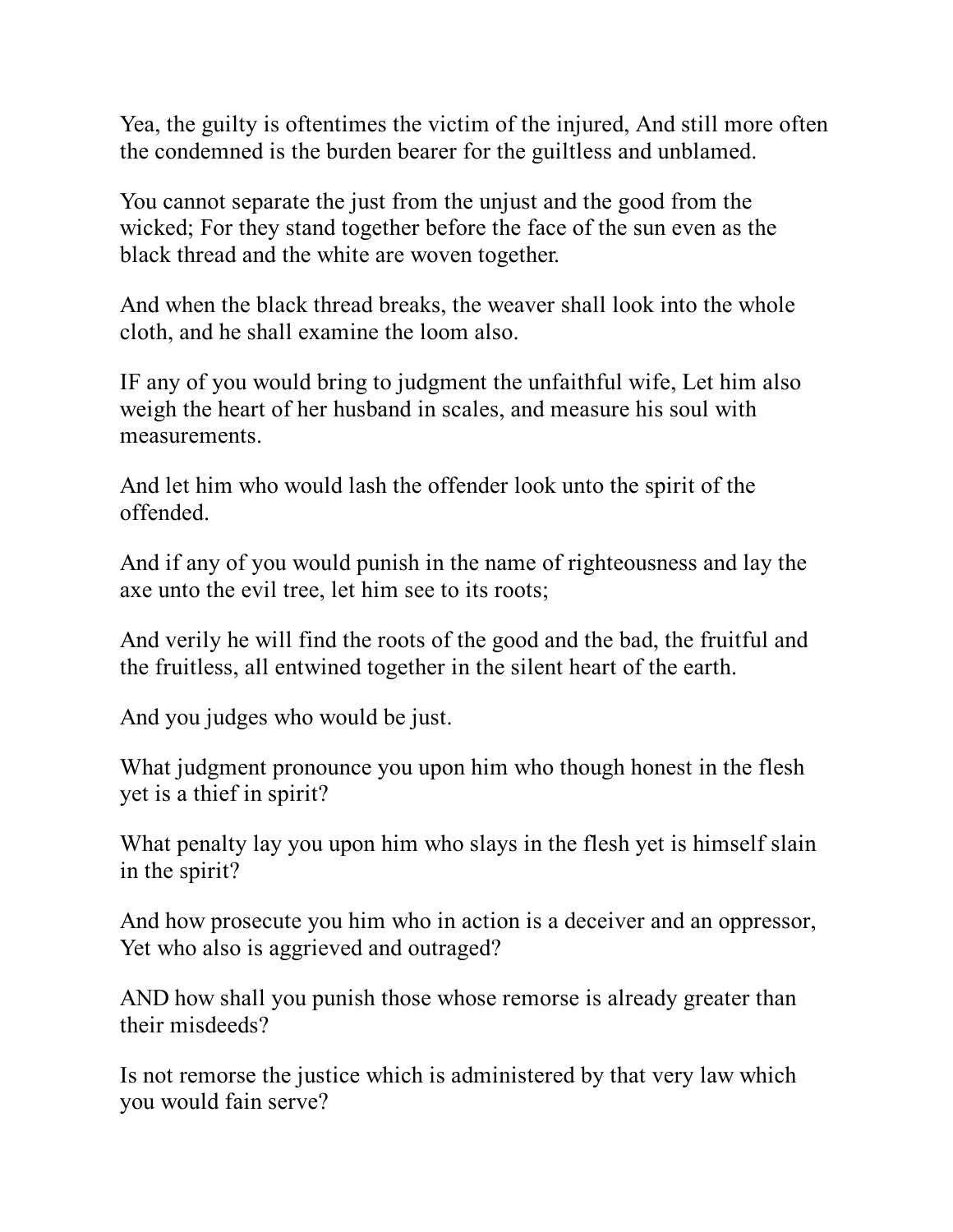Yet you cannot lay remorse upon the innocent nor lift it from the heart of the guilty.

Unbidden shall it call in the night, that men may wake and gaze upon themselves.

And you who would understand justice, how shall you unless you look upon all deeds in the fullness of light?

Only then shall you know that the erect and the fallen are but one man standing in twilight between the night of his pigmy–self and the day of his god self,

And that the corner–stone of the temple is not higher than the lowest stone in its foundation.

#### <span id="page-27-0"></span>**ON LAWS**

THEN a lawyer said, But what of our Laws, master?

And he answered:

You delight in laying down laws,

Yet you delight more in breaking them.

Like children playing by the ocean who build sand–towers with constancy and then destroy them with laughter.

But while you build your sand–towers the ocean brings more sand to the shore, And when you destroy them the ocean laughs with you.

Verily the ocean laughs always with the innocent.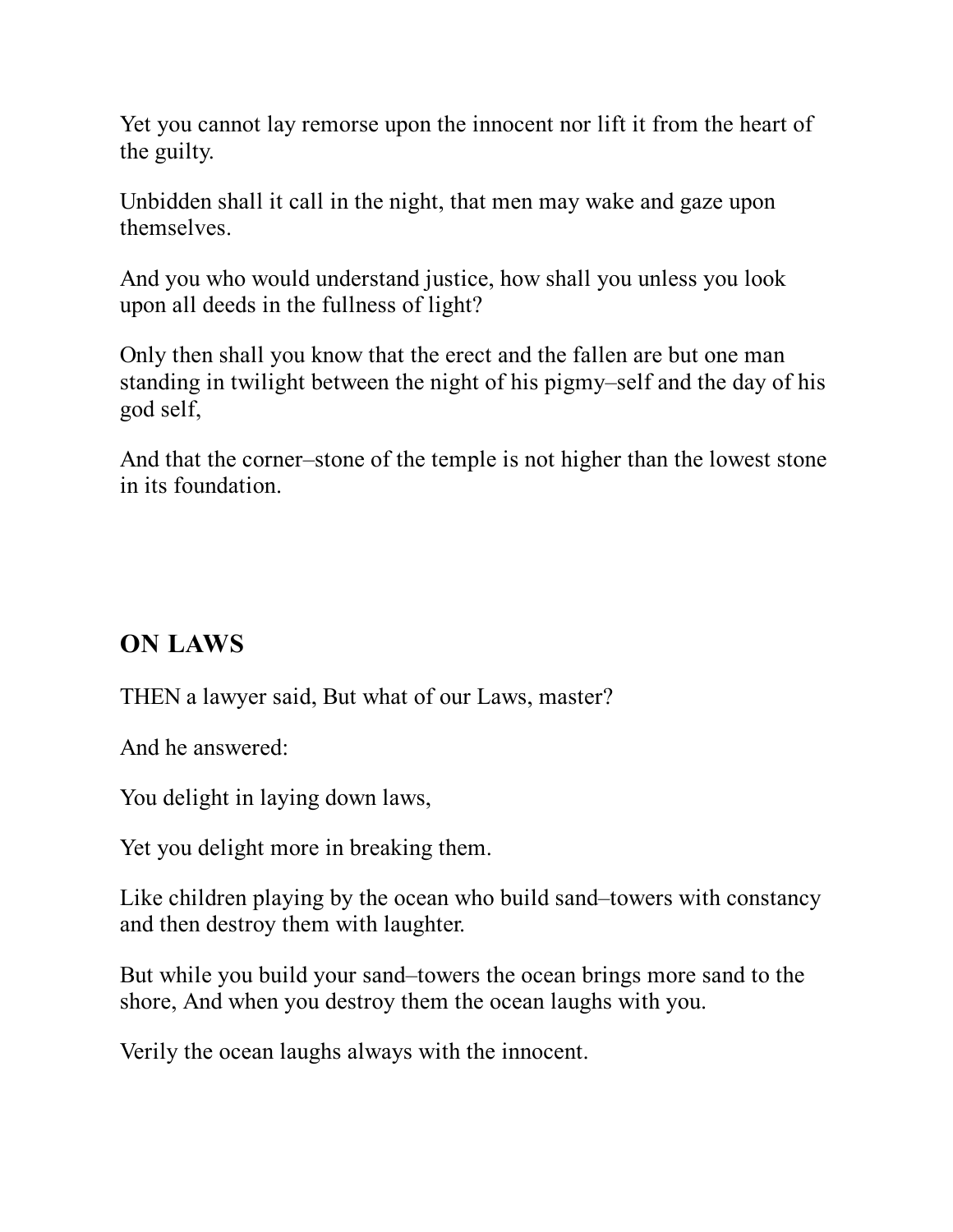BUT what of those to whom life is not an ocean, and man–made laws are not sand–towers, But to whom life is a rock, and the law a chisel with which they would carve it in their own likeness?

What of the cripple who hates dancers?

What of the ox who loves his yoke and deems the elk and deer of the forest stray and vagrant things?

What of the old serpent who cannot shed his skin, and calls all others naked and shameless?

And of him who comes early to the wedding feast, and when over–fed and tired goes his way saying that all feasts are violation and all feasters law– breakers?

WHAT shall I say of these save that they too stand in the sunlight, but with their backs to the sun?

They see only their shadows, and their shadows are their laws.

And what is the sun to them but a caster of shadows?

And what is it to acknowledge the laws but to stoop down and trace their shadows upon the earth?

But you who walk facing the sun, what images drawn on the earth can hold you?

You who travel with the wind, what weather vane shall direct your course?

What man's law shall bind you if you break your yoke but upon no man's prison door?

What laws shall you fear if you dance but stumble against no man's iron chains?

And who is he that shall bring you to judgment if you tear off your garment yet leave it in no man's path?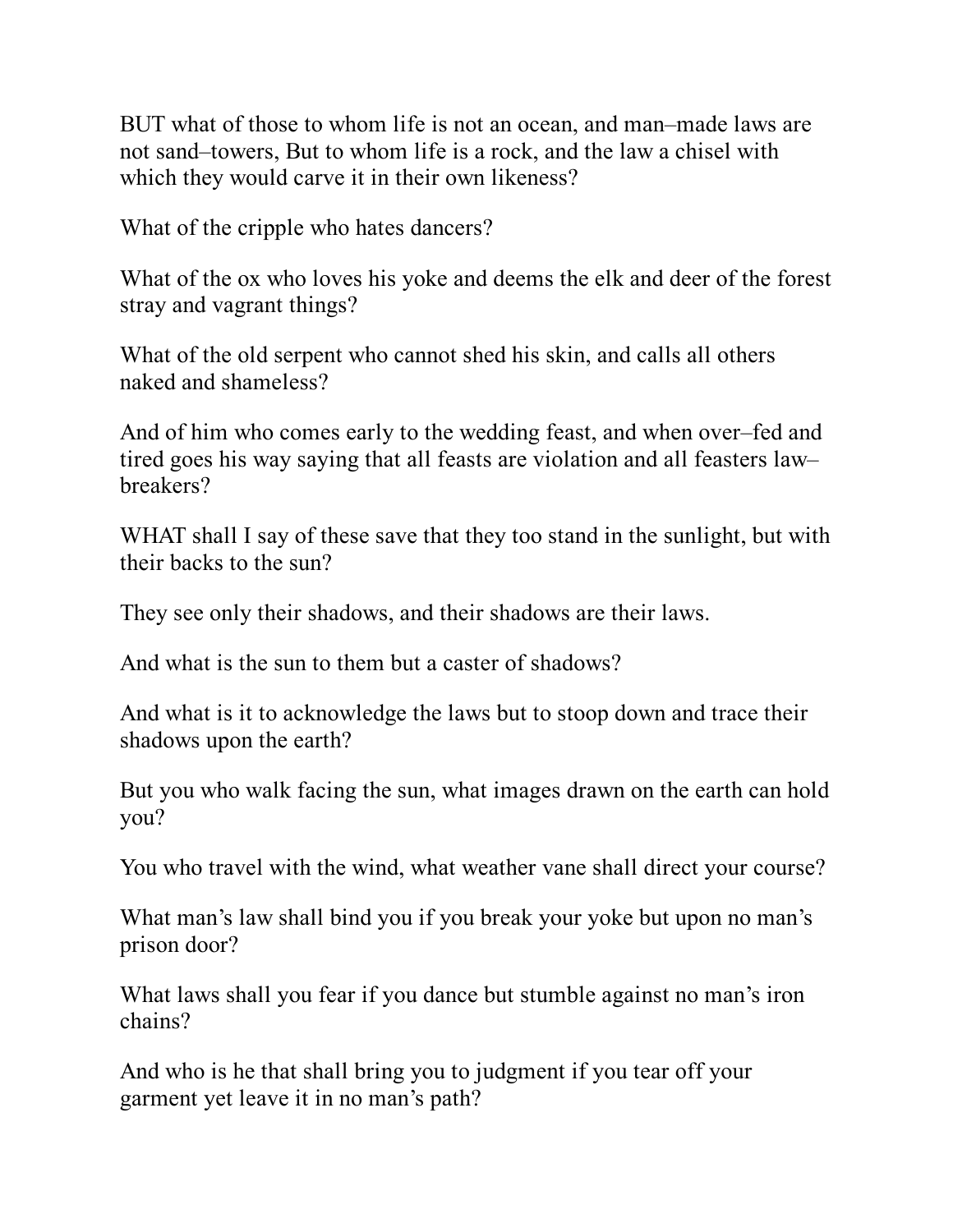PEOPLE of Orphalese, you can muffle the drum, and you can loosen the strings of the lyre, but who shall command the skylark not to sing?

#### <span id="page-29-0"></span>**ON FREEDOM**

AND an orator said, Speak to us of Freedom.

And he answered:

At the city gate and by your fireside I have seen you prostrate yourself and worship your own freedom,

Even as slaves humble themselves before a tyrant and praise him though he slays them.

Aye, in the grove of the temple and in the shadow of the citadel I have seen the freest among you wear their freedom as a yoke and a handcuff.

And my heart bled within me; for you can only be free when even the desire of seeking freedom becomes a harness to you, and when you cease to speak of freedom as a goal and a fulfillment.

YOU shall be free indeed when your days are not without a care nor your nights without a want and a grief,

But rather when these things girdle your life and yet you rise above them naked and unbound.

AND how shall you rise beyond your days and nights unless you break the chains which you at the dawn of your understanding have fastened around your noon hour?

In truth that which you call freedom is the strongest of these chains, though its links glitter in the sun and dazzle your eyes.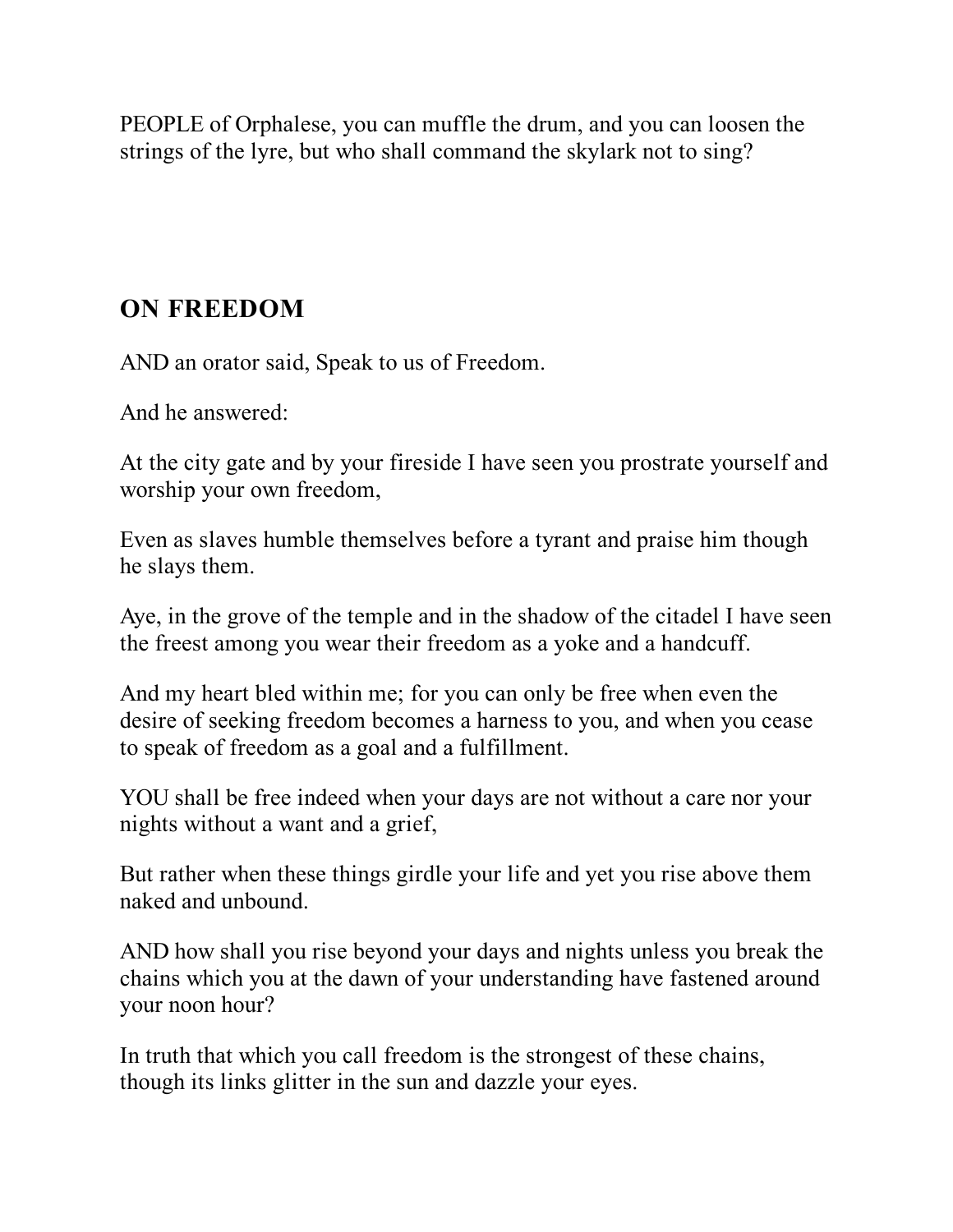AND what is it but fragments of your own self you would discard that you may become free?

If it is an unjust law you would abolish, that law was written with your own hand upon your own forehead.

You cannot erase it by burning your law books nor by washing the foreheads of your judges, though you pour the sea upon them.

And if it is a despot you would dethrone, see first that his throne erected within you is destroyed.

For how can a tyrant rule the free and the proud, but for a tyranny in their own freedom and a shame in their own pride?

And if it is a care you would cast off, that care has been chosen by you rather than imposed upon you.

And if it is a fear you would dispel, the seat of that fear is in your heart and not in the hand of the feared.

VERILY all things move within your being in constant half embrace, the desired and the dreaded, the repugnant and the cherished, the pursued and that which you would escape.

These things move within you as lights and shadows in pairs that cling.

And when the shadow fades and is no more, the light that lingers becomes a shadow to another light.

And thus your freedom when it loses its fetters becomes itself the fetter of a greater freedom.

#### <span id="page-30-0"></span>**ON REASON AND PASSION**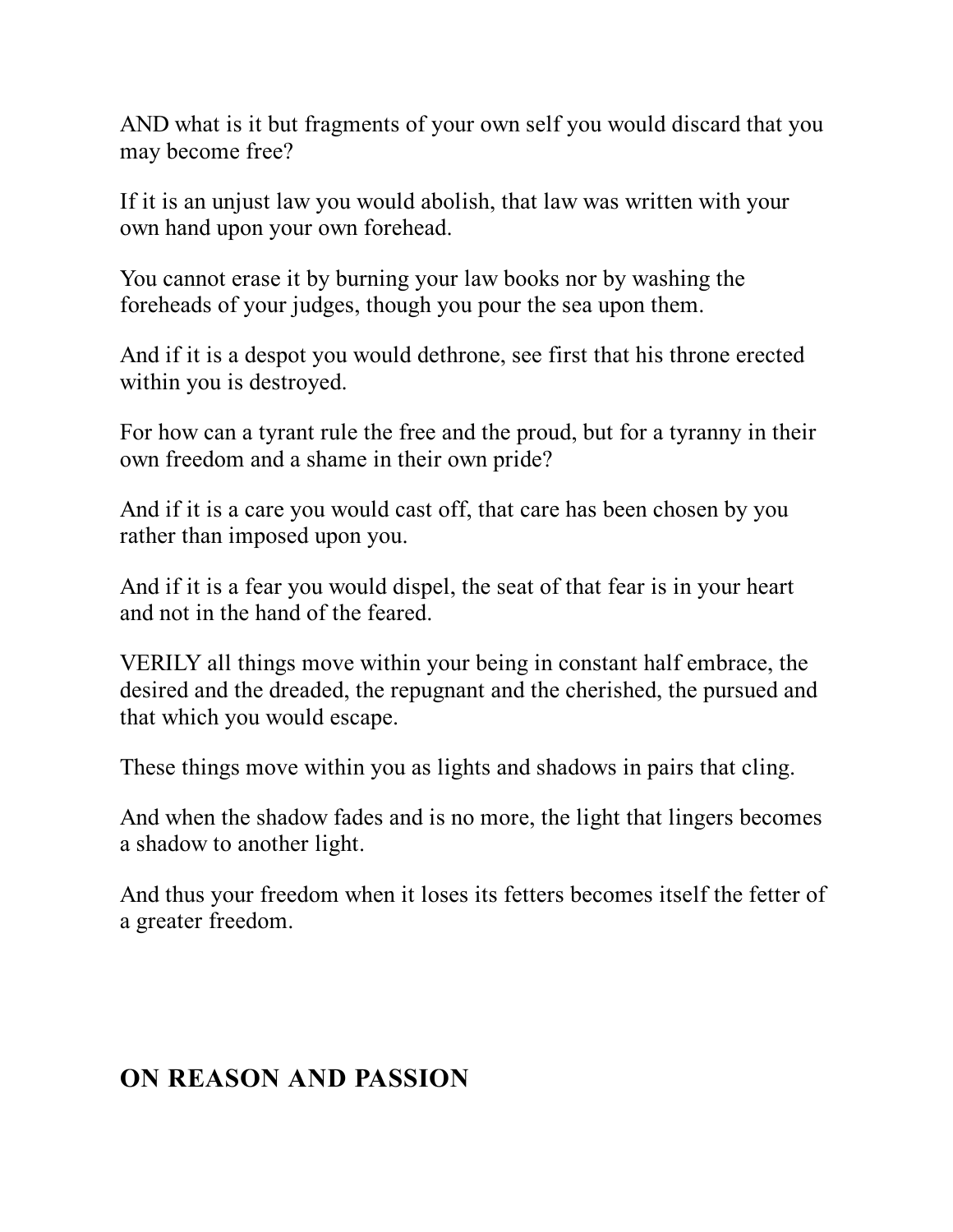AND the priestess spoke again and said: Speak to us of Reason and Passion.

And he answered, saying:

Your soul is oftentimes a battlefield, upon which your reason and your judgment wage war against your passion and your appetite.

Would that I could be the peacemaker in your soul, that I might turn the discord and the rivalry of your elements into oneness and melody.

But how shall I, unless you yourselves be also the peacemakers, nay, the lovers of all your elements?

YOUR reason and your passion are the rudder and the sails of your seafaring soul.

If either your sails or your rudder be broken, you can but toss and drift, or else be held at a standstill in mid–seas.

For reason, ruling alone, is a force confining; and passion, unattended, is a flame that burns to its own destruction.

Therefore let your soul exalt your reason to the height of passion, that it may sing; And let it direct your passion with reason, that your passion may livethrough its own daily resurrection, and like the phoenix rise above its own ashes.

I WOULD have you consider your judgment and your appetite even as you would two loved guests in your house.

Surely you would not honour one guest above the other; for he who is more mindful of one loses the love and the faith of both.

AMONG the hills, when you sit in the cool shade of the white poplars, sharing the peace and serenity of distant fields and meadows— then let your heart say in silence, "God rests in reason."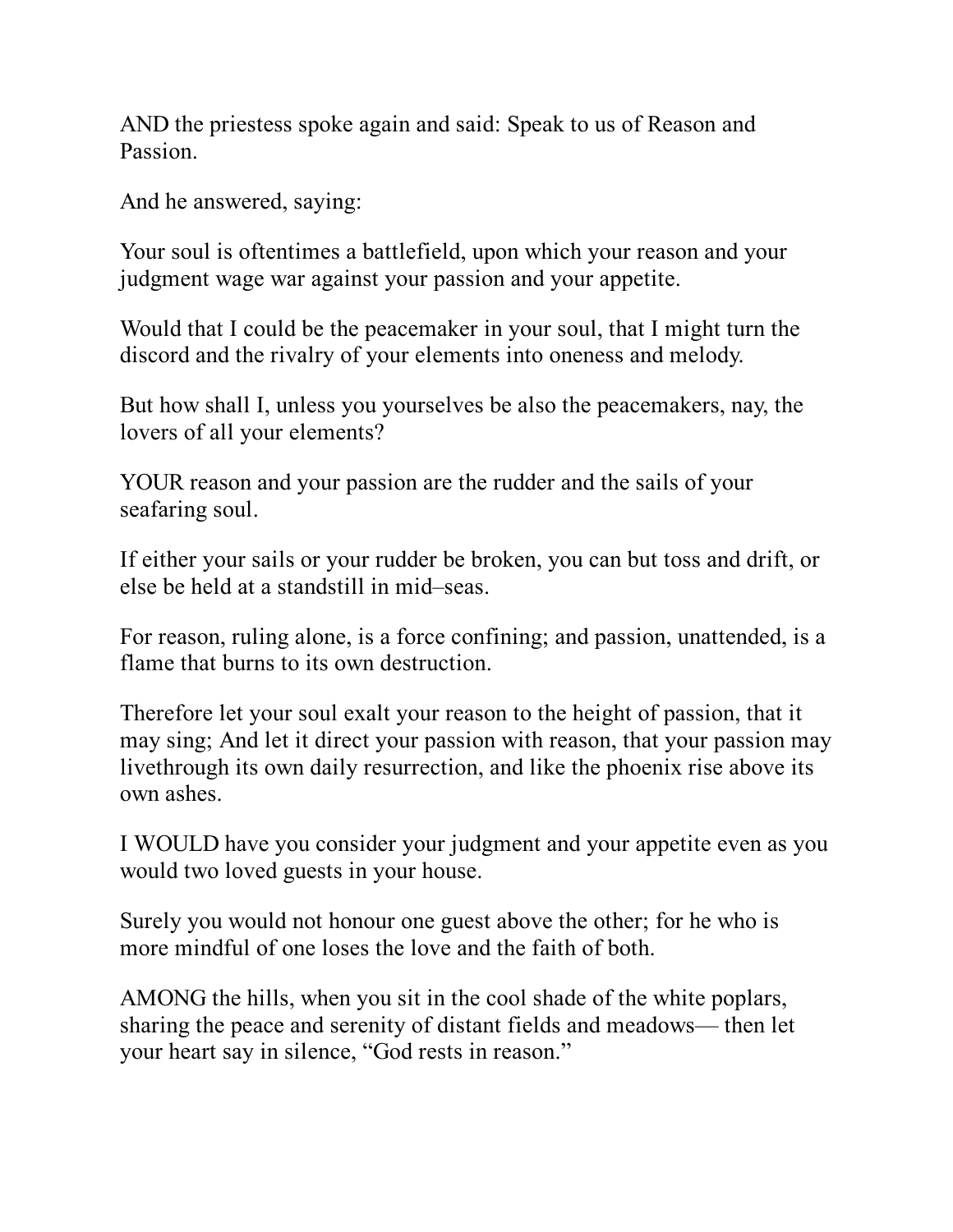And when the storm comes, and the mighty wind shakes the forest, and thunder and lightning proclaim the majesty of the sky,—then let your heart say in awe, "God moves in passion."

And since you are a breath in God's sphere, and a leaf in God's forest, you too should rest in reason and move in passion.

# <span id="page-32-0"></span>**ON PAIN**

AND a woman spoke, saying, Tell us of Pain.

And he said:

Your pain is the breaking of the shell that encloses your understanding.

Even as the stone of the fruit must break, that its heart may stand in the sun, so must you know pain.

And could you keep your heart in wonder at the daily miracles of your life, your pain would not seem less wondrous than your joy;

And you would accept the seasons of your heart, even as you have always accepted the seasons that pass over your fields.

And you would watch with serenity through the winters of your grief.

MUCH of your pain is self–chosen.

It is the bitter potion by which the physician within you heals your sick self.

Therefore trust the physician, and drink his remedy in silence and tranquillity: For his hand, though heavy and hard, is guided by the tender hand of the Unseen, And the cup he brings, though it burn your lips, has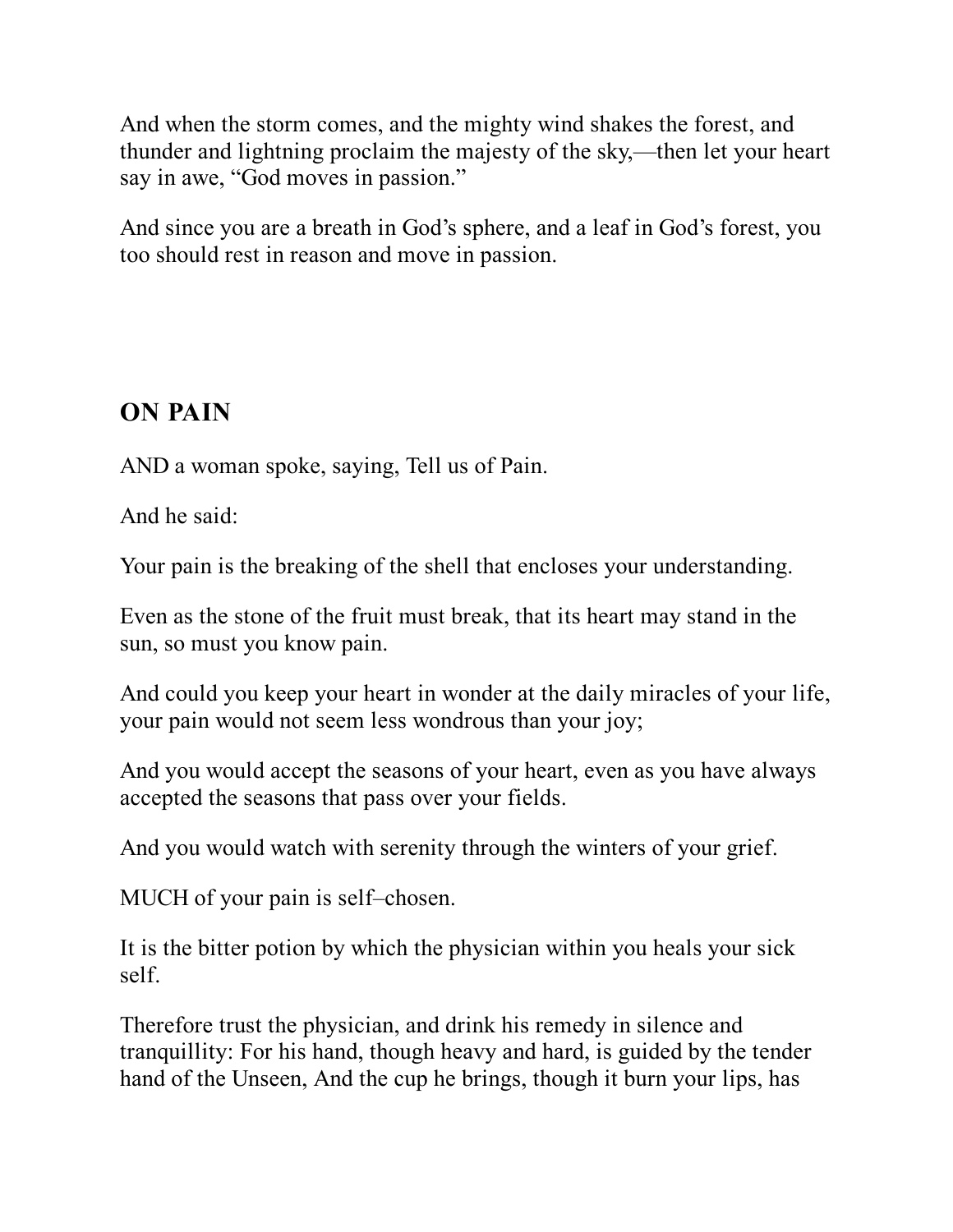been fashioned of the clay which the Potter has moistened with His own sacred tears.

#### <span id="page-33-0"></span>**SELF-KNOWLEDGE**

AND a man said, Speak to us of Self–Knowledge.

And he answered, saying:

Your hearts know in silence the secrets of the days and the nights.

But your ears thirst for the sound of your heart's knowledge.

You would know in words that which you have always known in thought.

You would touch with your fingers the naked body of your dreams.

AND it is well you should.

The hidden well–spring of your soul must needs rise and run murmuring to the sea; And the treasure of your infinite depths would be revealed to your eyes.

But let there be no scales to weigh your unknown treasure; And seek not the depths of your knowledge with staff or sounding line.

For self is a sea boundless and measureless.

SAY not, "I have found the truth," but rather, "I have found a truth."

Say not, "I have found the path of the soul." Say rather, "I have met the soul walking upon my path."

For the soul walks upon all paths.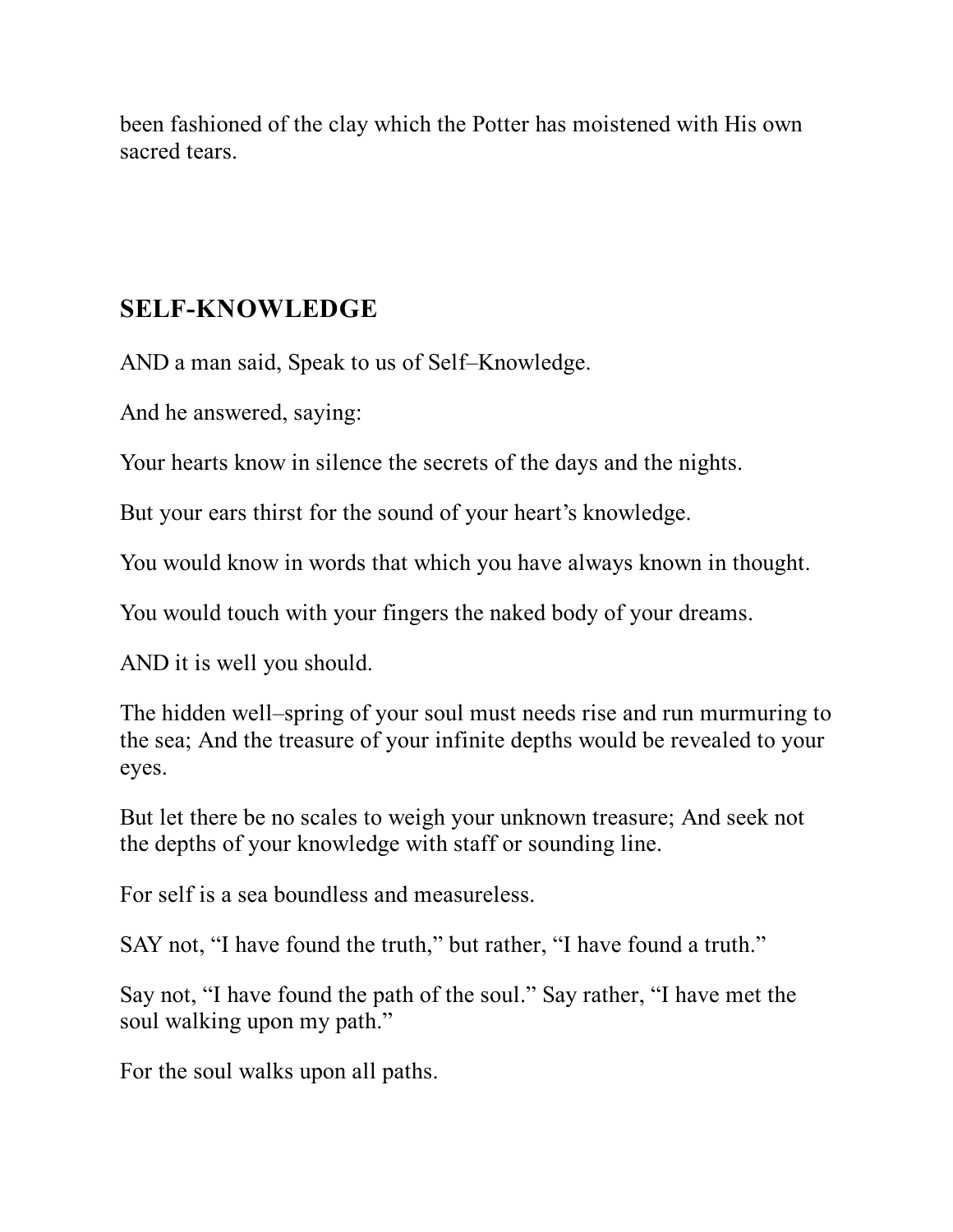The soul walks not upon a line, neither does it grow like a reed.

The soul unfolds itself, like a lotus of countless petals.

# <span id="page-34-0"></span>**ON TEACHING**

THEN said a teacher, Speak to us of Teaching.

And he said:

No man can reveal to you aught but that which already lies half asleep in the dawning of your knowledge.

The teacher who walks in the shadow of the temple, among his followers, gives not of his wisdom but rather of his faith and his lovingness.

If he is indeed wise he does not bid you enter the house of his wisdom, but rather leads you to the threshold of your own mind.

The astronomer may speak to you of his understanding of space, but he cannot give you his understanding.

The musician may sing to you of the rhythm which is in all space, but he cannot give you the ear which arrests the rhythm, nor the voice that echoes it.

And he who is versed in the science of numbers can tell of the regions of weight and measure, but he cannot conduct you thither.

For the vision of one man lends not its wings to another man.

And even as each one of you stands alone in God's knowledge, so must each one of you be alone in his knowledge of God and in his understanding of the earth.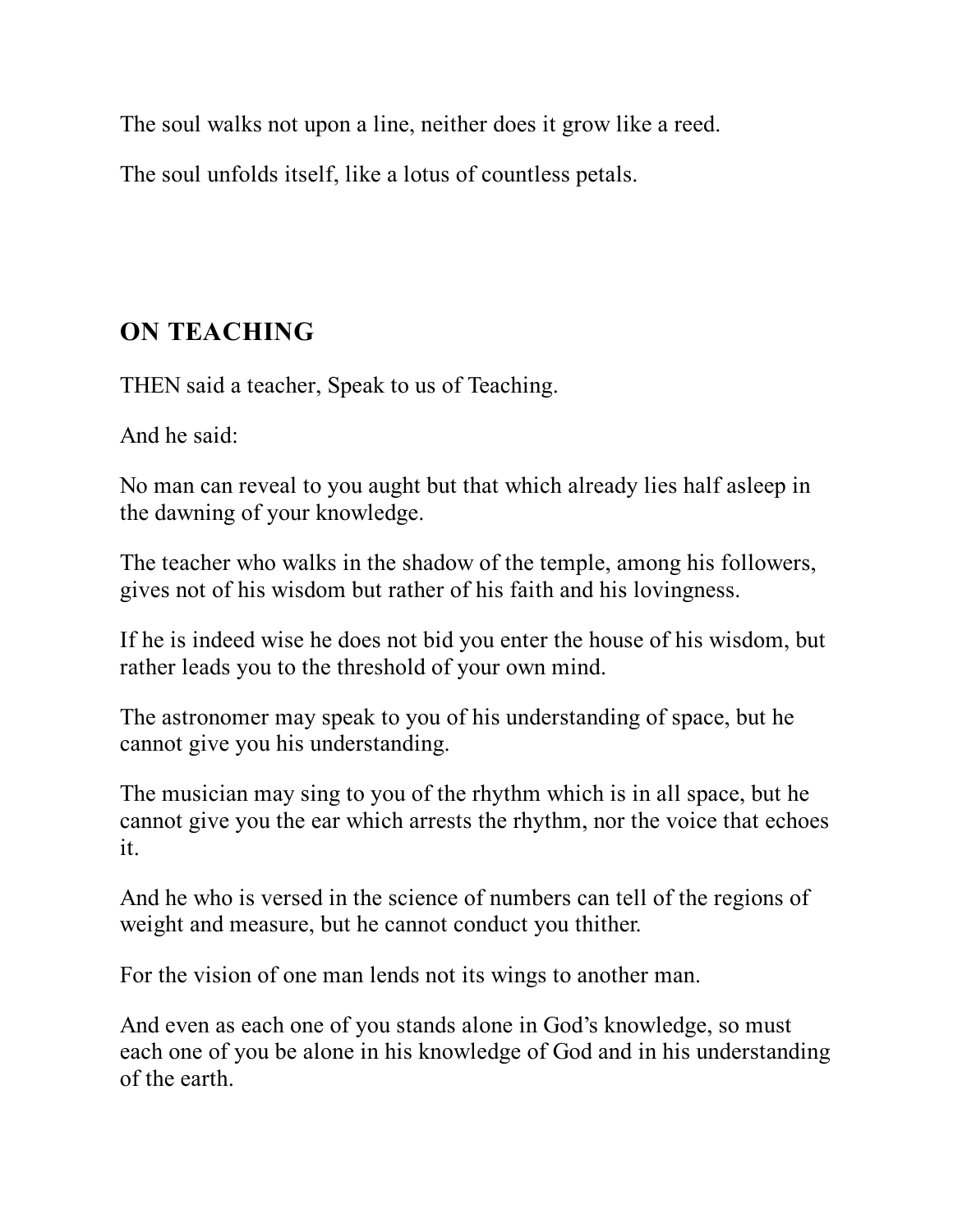#### <span id="page-35-0"></span>**ON FRIENDSHIP**

AND a youth said, Speak to us of Friendship.

And he answered, saying:

Your friend is your needs answered.

He is your field which you sow with love and reap with thanksgiving.

And he is your board and your fireside.

For you come to him with your hunger, and you seek him for peace.

WHEN your friend speaks his mind you fear not the "nay" in your own mind, nor do you with hold the "aye."

And when he is silent your heart ceases not to listen to his heart; For without words, in friendship, all thoughts, all desires, all expectations are born and shared, with joy that is unclaimed.

When you part from your friend, you grieve not; For that which you love most in him may be clearer in his absence, as the mountain to the climber is clearer from the plain.

And let there be no purpose in friendship save the deepening of the spirit.

For love that seeks aught but the disclosure of its own mystery is not love but a net cast forth: and only the unprofitable is caught.

AND let your best be for your friend.

If he must know the ebb of your tide, let him know its flood also.

For what is your friend that you should seek him with hours to kill?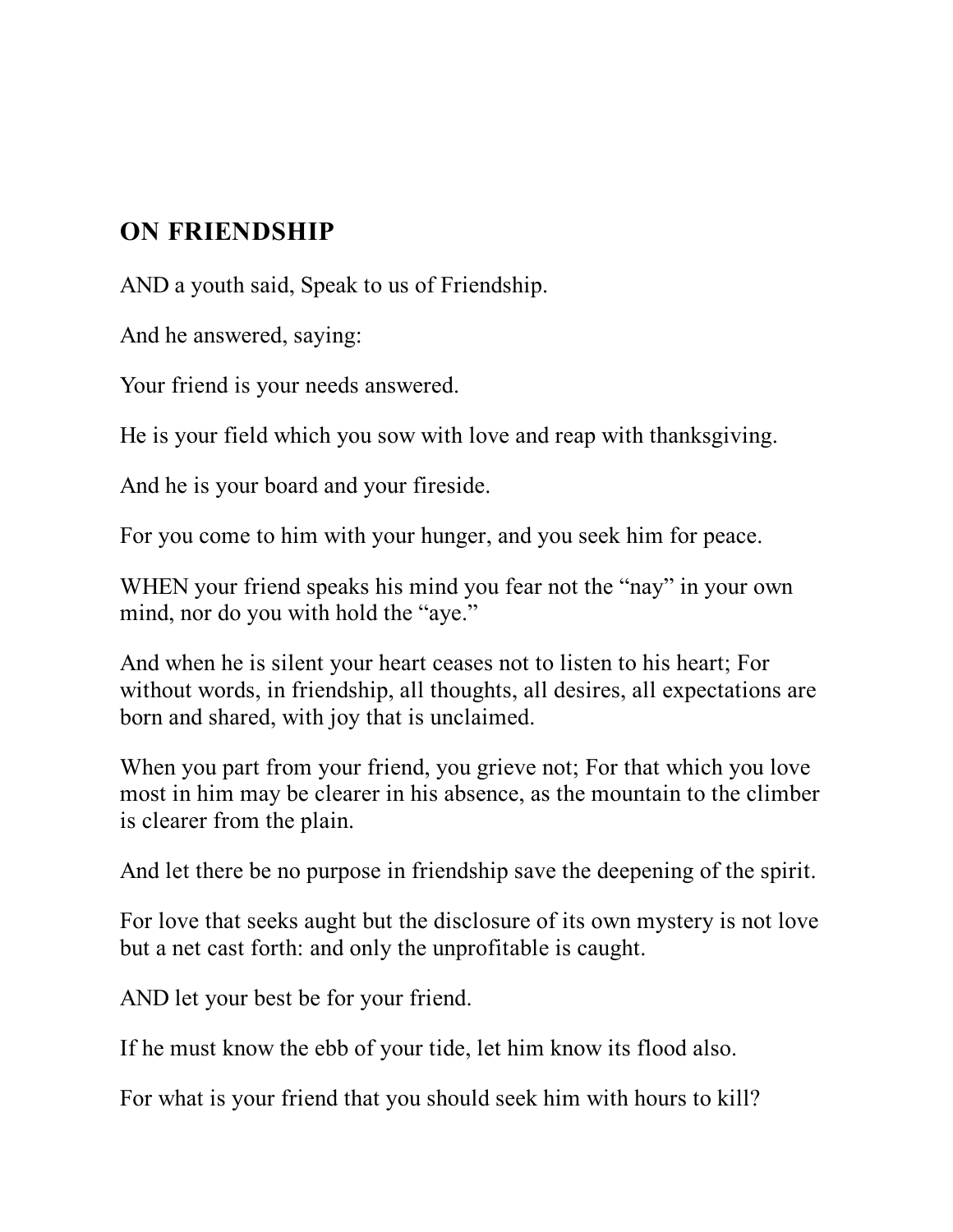Seek him always with hours to live.

For it is his to fill your need, but not your emptiness.

And in the sweetness of friendship let there be laughter, and sharing of pleasures.

For in the dew of little things the heart finds its morning and is refreshed.

# <span id="page-36-0"></span>**ON TALKING**

AND then a scholar said, Speak of Talking.

And he answered, saying:

You talk when you cease to be at peace with your thoughts; And when you can no longer dwell in the solitude of your heart you live in your lips, and sound is a diversion and a pastime.

And in much of your talking, thinking is half murdered. For thought is a bird of space, that in a cage of words may indeed unfold its wings but cannot fly.

THERE are those among you who seek the talkative through fear of being alone.

The silence of aloneness reveals to their eyes their naked selves and they would escape.

And there are those who talk, and without knowledge or forethought reveal a truth which they themselves do not understand.

And there are those who have the truth within them, but they tell it not in words.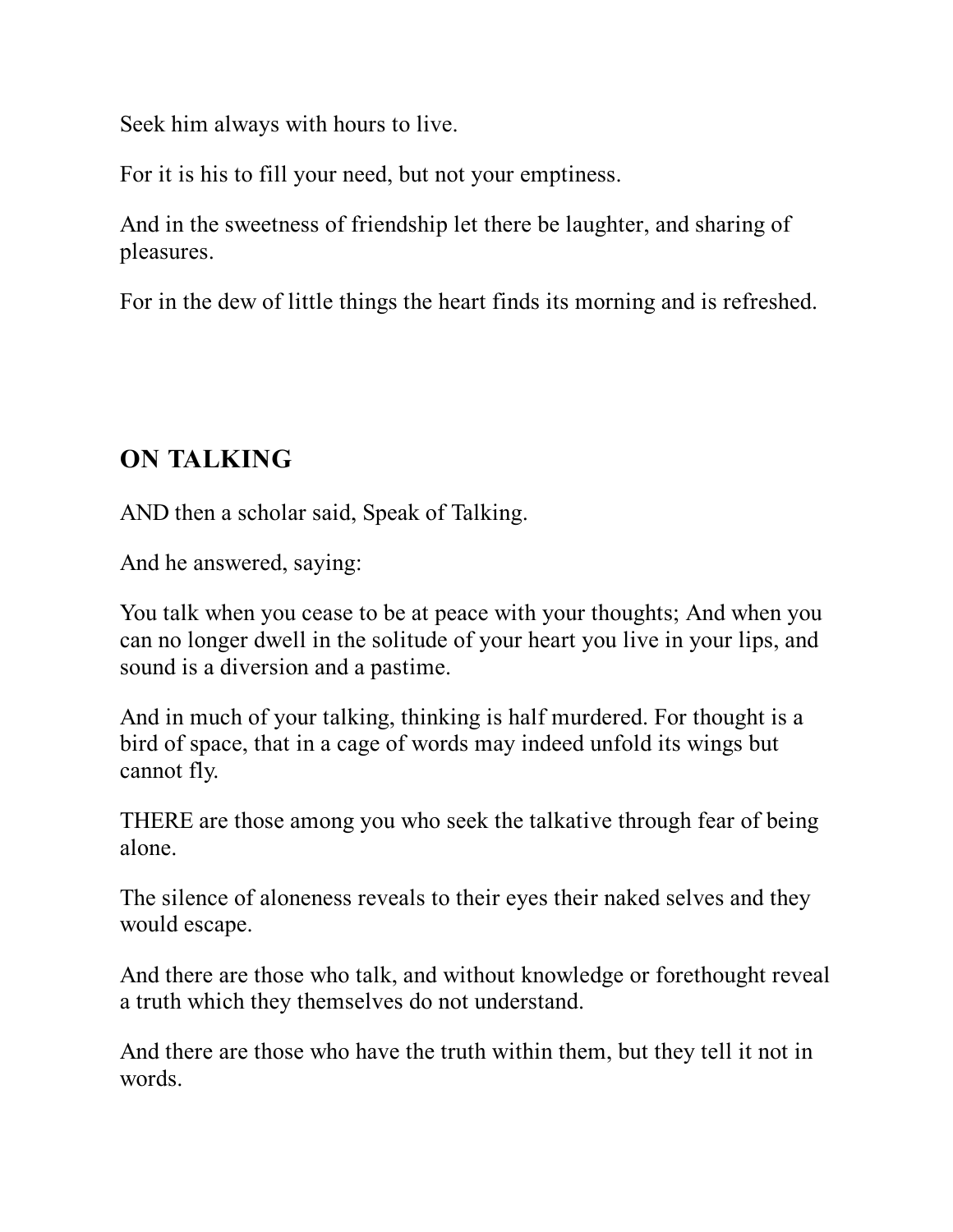In the bosom of such as these the spirit dwells in rhythmic silence.

WHEN you meet your friend on the roadside or in the market–place, let the spirit in you move your lips and direct your tongue.

Let the voice within your voice speak to the ear of his ear; For his soul will keep the truth of your heart as the taste of the wine is remembered.

When the colour is forgotten and the vessel is no more.

#### <span id="page-37-0"></span>**ON TIME**

AND an astronomer said, "Master, what of Time?"

And he answered:

You would measure time the measureless and the immeasurable.

You would adjust your conduct and even direct the course of your spirit according to hours and seasons.

Of time you would make a stream upon whose bank you would sit and watch its flowing.

YET the timeless in you is aware of life's timelessness, And knows that yesterday is but to–day's memory and to–morrow is to–day's dream.

And that which sings and contemplates in you is still dwelling within the bounds of that first moment which scattered the stars into space.

Who among you does not feel that his power to love is boundless?

And yet who does not feel that very love, though boundless, encompassed within the centre of his being, and moving not from love thought to love thought, nor from love deeds to other love deeds?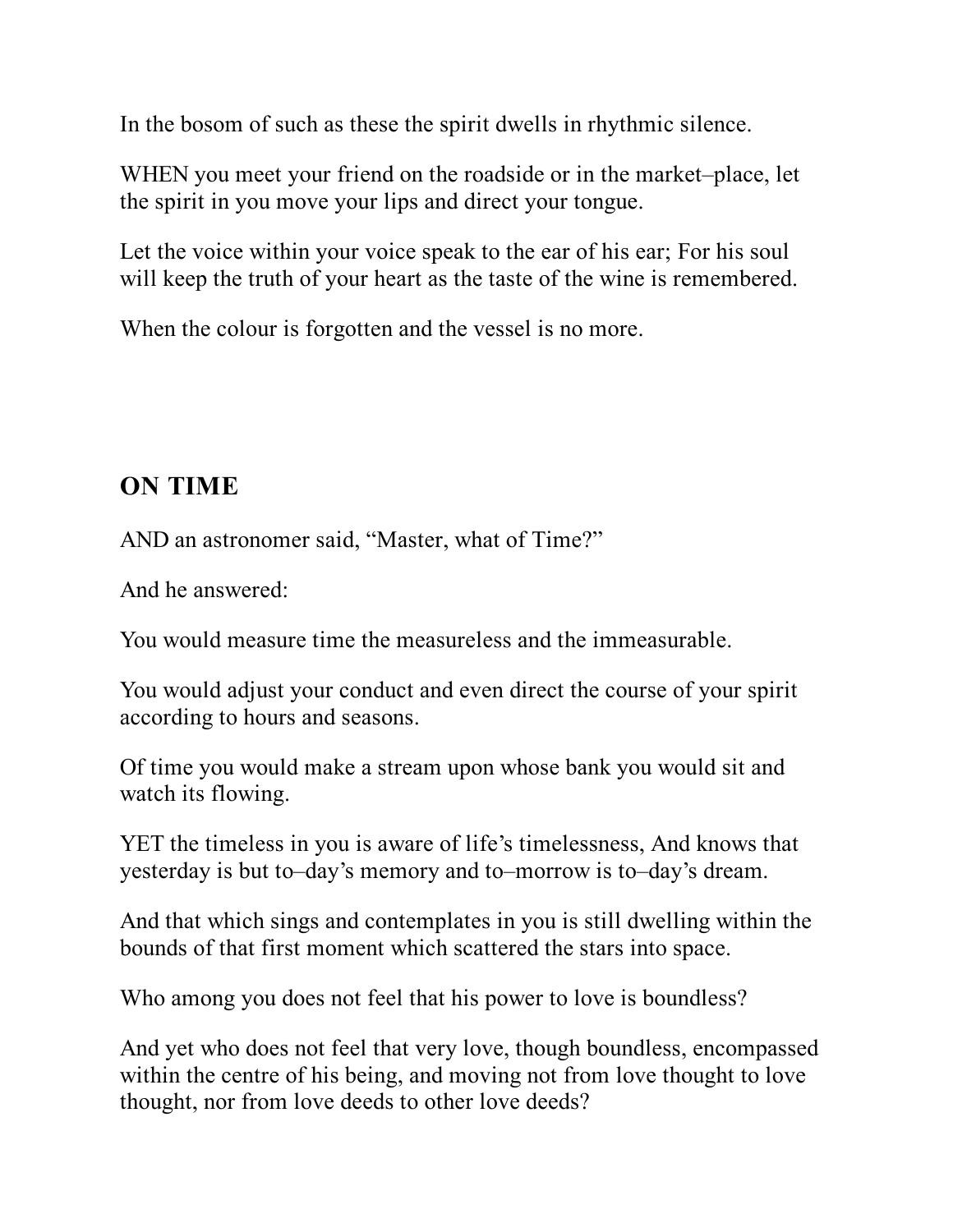And is not time even as love is, undivided and paceless?

BUT if in your thought you must measure time into seasons, let each season encircle all the other seasons,

And let to–day embrace the past with remembrance and the future with longing.

#### <span id="page-38-0"></span>**ON GOOD AND EVIL**

AND one of the elders of the city said, Speak to us of Good and Evil.

And he answered:

Of the good in you I can speak, but not of the evil.

For what is evil but good tortured by its own hunger and thirst?

Verily when good is hungry it seeks food even in dark caves, and when it thirsts it drinks even of dead waters.

YOU are good when you are one with yourself.

Yet when you are not one with yourself you are not evil.

For a divided house is not a den of thieves; it is only a divided house.

And a ship without rudder may wander aimlessly among perilous isles yet sink not to the bottom.

YOU are good when you strive to give of yourself.

Yet you are not evil when you seek gain for yourself.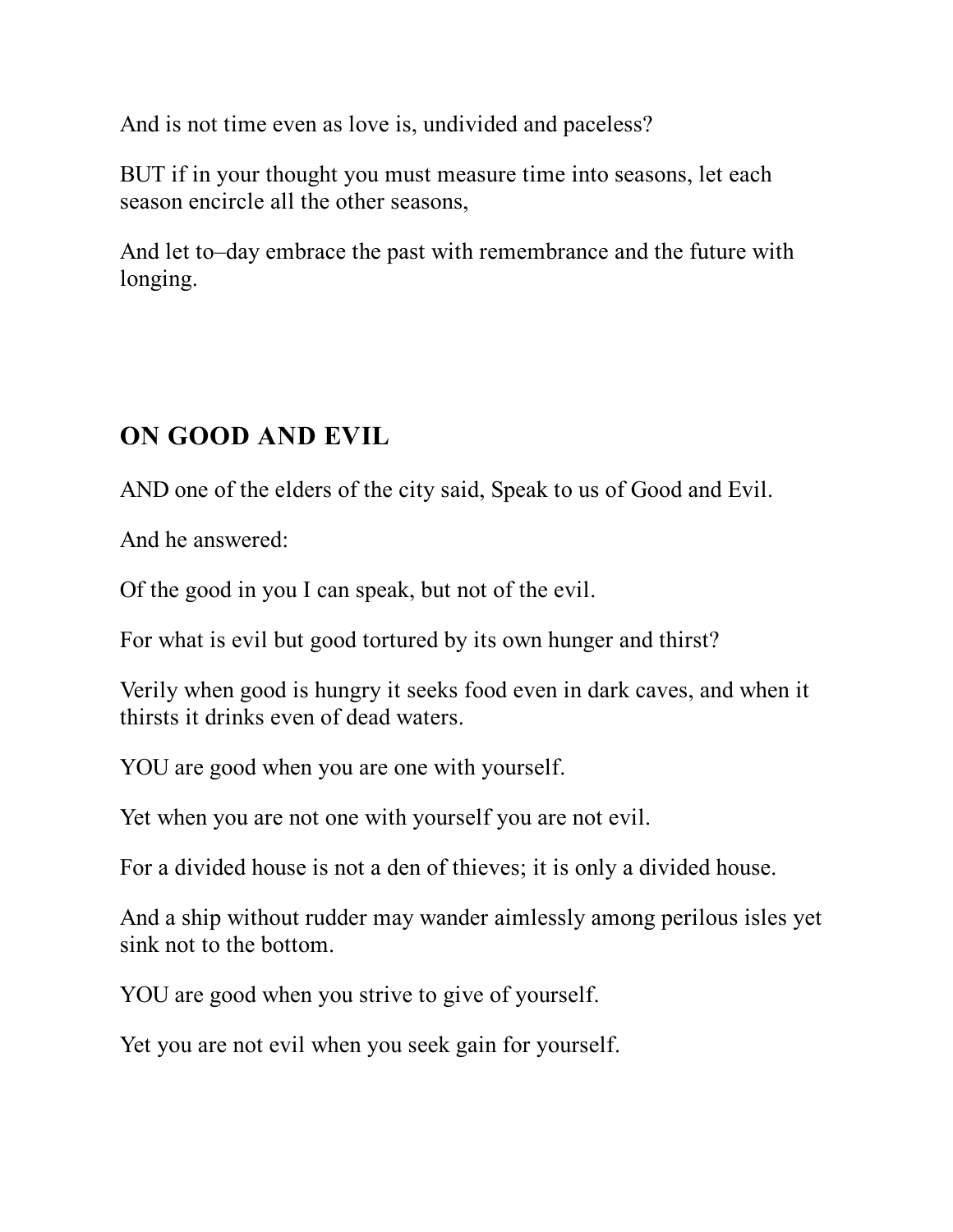For when you strive for gain you are but a root that clings to the earth and sucks at her breast.

Surely the fruit cannot say to the root, "Be like me, ripe and full and ever giving of your abundance."

For to the fruit giving is a need, as receiving is a need to the root.

YOU are good when you are fully awake in your speech.

Yet you are not evil when you sleep while your tongue staggers without purpose.

And even stumbling speech may strengthen a weak tongue.

YOU are good when you walk to your goal firmly and with bold steps.

Yet you are not evil when you go thither limping.

Even those who limp go not backward.

But you who are strong and swift, see that you do not limp before the lame, deeming it kindness.

YOU are good in countless ways, and you are not evil when you are not good, You are only loitering and sluggard.

Pity that the stags cannot teach swiftness to the turtles.

IN your longing for your giant self lies your goodness: and that longing is in all of you.

But in some of you that longing is a torrent rushing with might to the sea, carrying the

secrets of the hillsides and the songs of the forest.

And in others it is a flat stream that loses itself in angles and bends and lingers before it reaches the shore.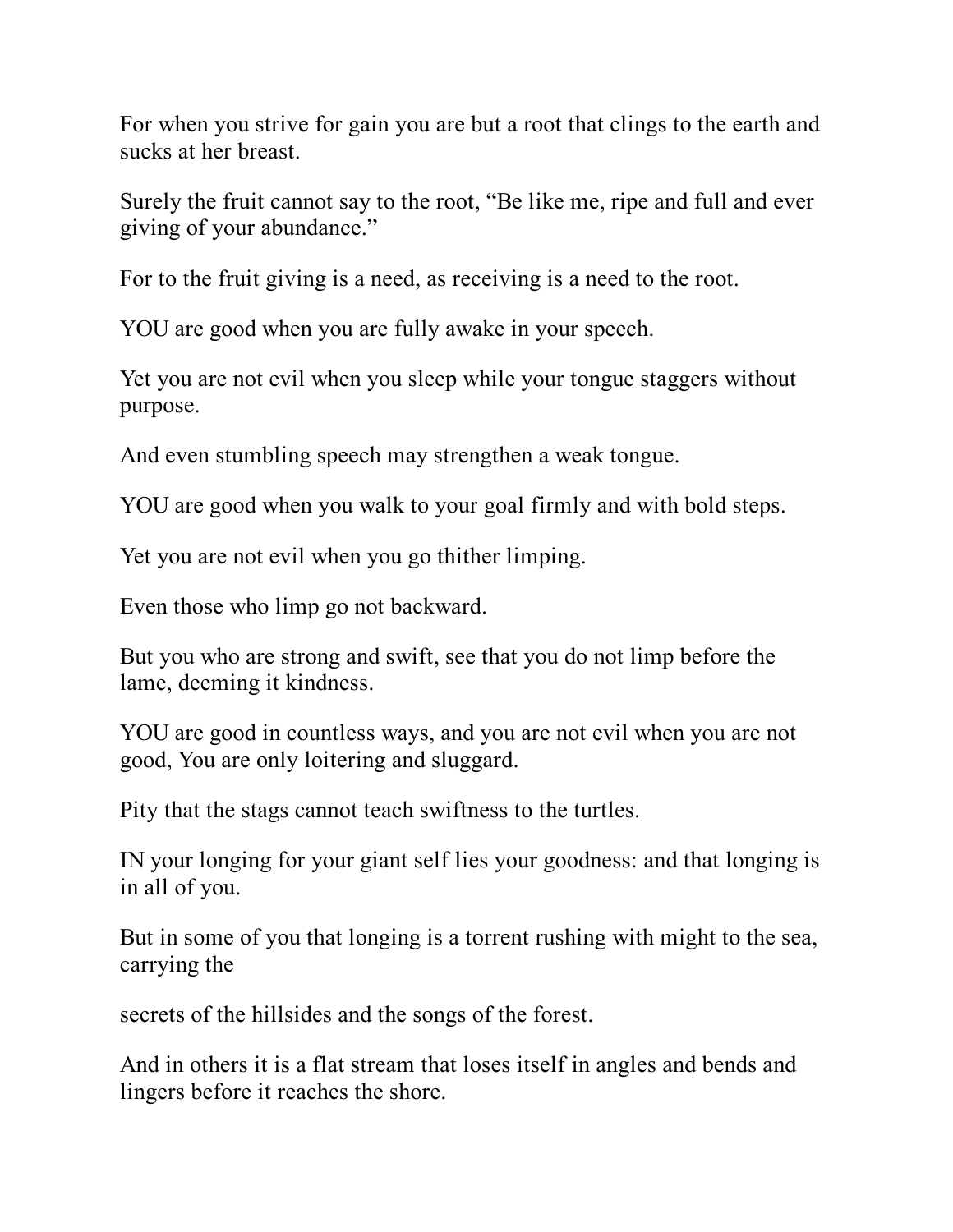But let not him who longs much say to him who longs little, "Wherefore are you slow and halting?"

For the truly good ask not the naked, "Where is your garment?" nor the houseless, "What has befallen your house?"

#### <span id="page-40-0"></span>**ON PRAYER**

THEN a priestess said, "Speak to us of Prayer."

And he answered, saying:

You pray in your distress and in your need; would that you might pray also in the fullness of your joy and in your days of abundance.

FOR what is prayer but the expansion of your self into the living ether?

And if it is for your comfort to pour your darkness into space, it is also for your delight to pour forth the dawning of your heart.

And if you cannot but weep when your soul summons you to prayer, she should spur you again and yet again, though weeping, until you shall come laughing.

When you pray you rise to meet in the air those who are praying at that very hour, and whom save in prayer you may not meet.

Therefore let your visit to that temple invisible be for naught but ecstasy and sweet communion.

For if you should enter the temple for no other purpose than asking you shall not receive: And if you should enter into it to humble yourself you shall not be lifted: Or even if you should enter into it to beg for the good of others you shall not be heard.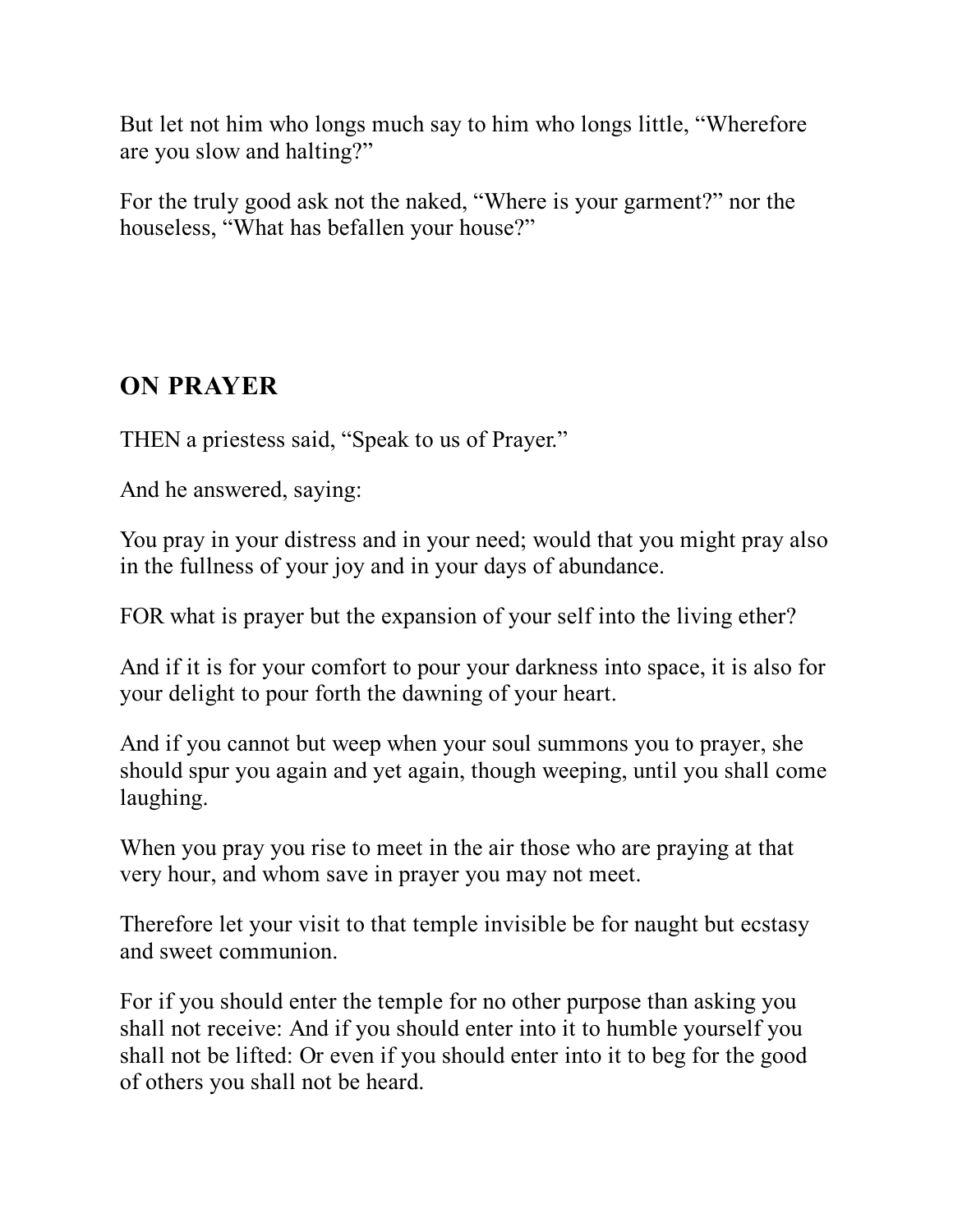It is enough that you enter the temple invisible.

I CANNOT teach you how to pray in words.

God listens not to your words save when He Himself utters them through your lips.

And I cannot teach you the prayer of the seas and the forests and the mountains.

But you who are born of the mountains and the forests and the seas can find their prayer in your heart,

And if you but listen in the stillness of the night you shall hear them saying in silence:

"Our God, who art our winged self, it is thy will in us that willeth.

"It is thy desire in us that desireth.

"It is thy urge in us that would turn our nights, which are thine, into days, which are thine also.

"We cannot ask thee for aught, for thou knowest our needs before they are born in us:

"Thou art our need; and in giving us more of thyself thou givest us all."

#### <span id="page-41-0"></span>**ON PLEASURE**

THEN a hermit, who visited the city once a year, came forth and said, Speak to us of Pleasure.

And he answered, saying: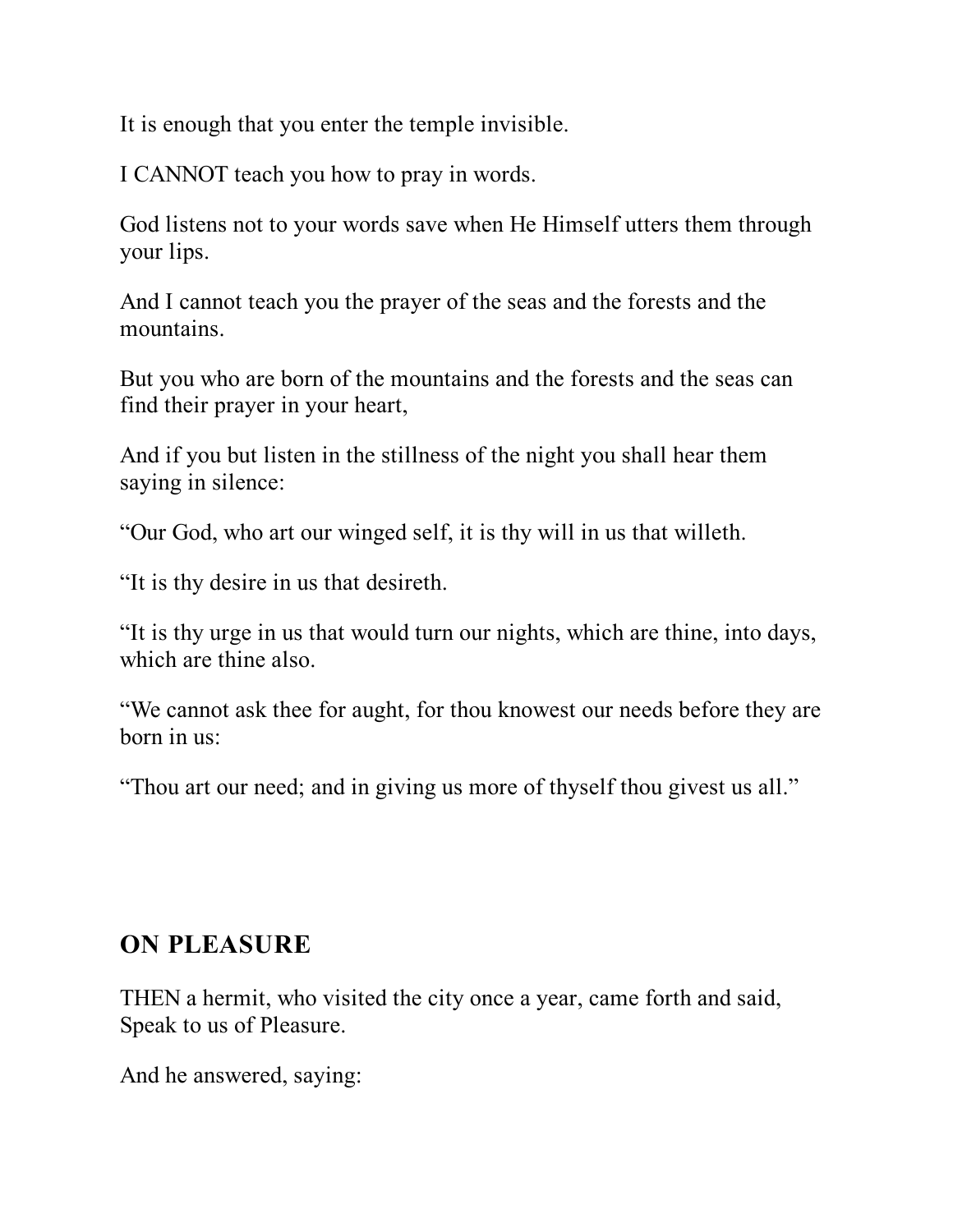Pleasure is a freedom–song,

But it is not freedom.

It is the blossoming of your desires,

But it is not their fruit.

It is a depth calling unto a height,

But it is not the deep nor the high.

It is the caged taking wing,

But it is not space encompassed.

Aye, in very truth, pleasure is a freedom–song.

And I fain would have you sing it with fullness of heart; yet I would not have you lose your hearts in the singing.

SOME of your youth seek pleasure as if it were all, and they are judged and rebuked.

I would not judge nor rebuke them. I would have them seek.

For they shall find pleasure, but not her alone; Seven are her sisters, and the least of them is more beautiful than pleasure.

Have you not heard of the man who was digging in the earth for roots and found a treasure?

AND some of your elders remember pleasures with regret like wrongs committed in drunkenness.

But regret is the beclouding of the mind and not its chastisement.

They should remember their pleasures with gratitude, as they would the harvest of a summer.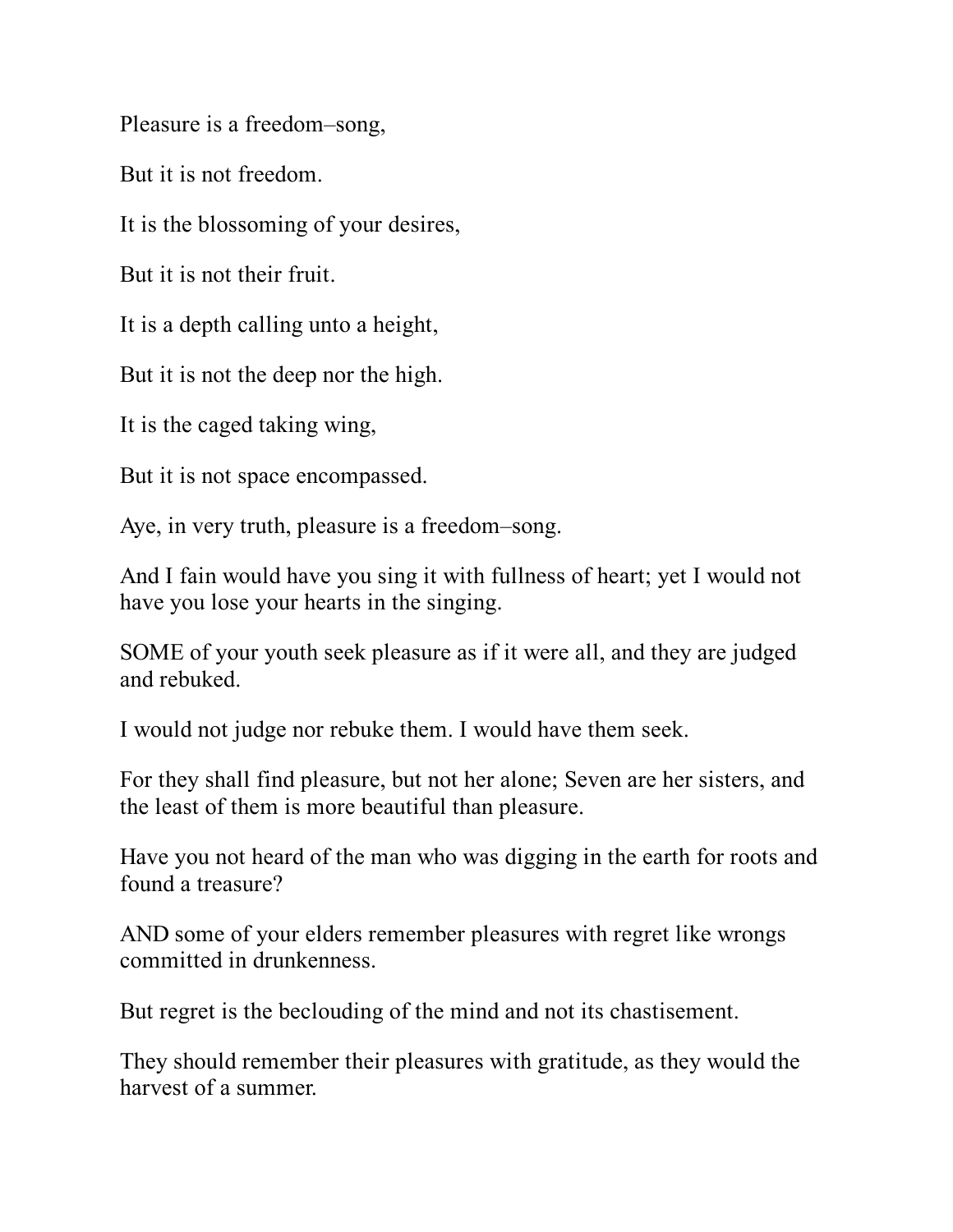Yet if it comforts them to regret, let them be comforted.

AND there are among you those who are neither young to seek nor old to remember; And in their fear of seeking and remembering they shun all pleasures, lest they neglect the spirit or offend against it.

But even in their foregoing is their pleasure.

And thus they too find a treasure though they dig for roots with quivering hands.

But tell me, who is he that can offend the spirit?

Shall the nightingale offend the stillness of the night, or the firefly the stars?

And shall your flame or your smoke burden the wind?

Think you the spirit is a still pool which you can trouble with a staff?

OFTENTIMES in denying yourself pleasure you do but store the desire in the recesses of your being.

Who knows but that which seems omitted to day, waits for to–morrow?

Even your body knows its heritage and its rightful need and will not be deceived.

And your body is the harp of your soul,

And it is yours to bring forth sweet music from it or confused sounds.

AND now you ask in your heart, "How shall we distinguish that which is good in pleasure from that which is not good?"

Go to your fields and your gardens, and you shall learn that it is the pleasure of the bee to gather honey of the flower,

But it is also the pleasure of the flower to yield its honey to the bee.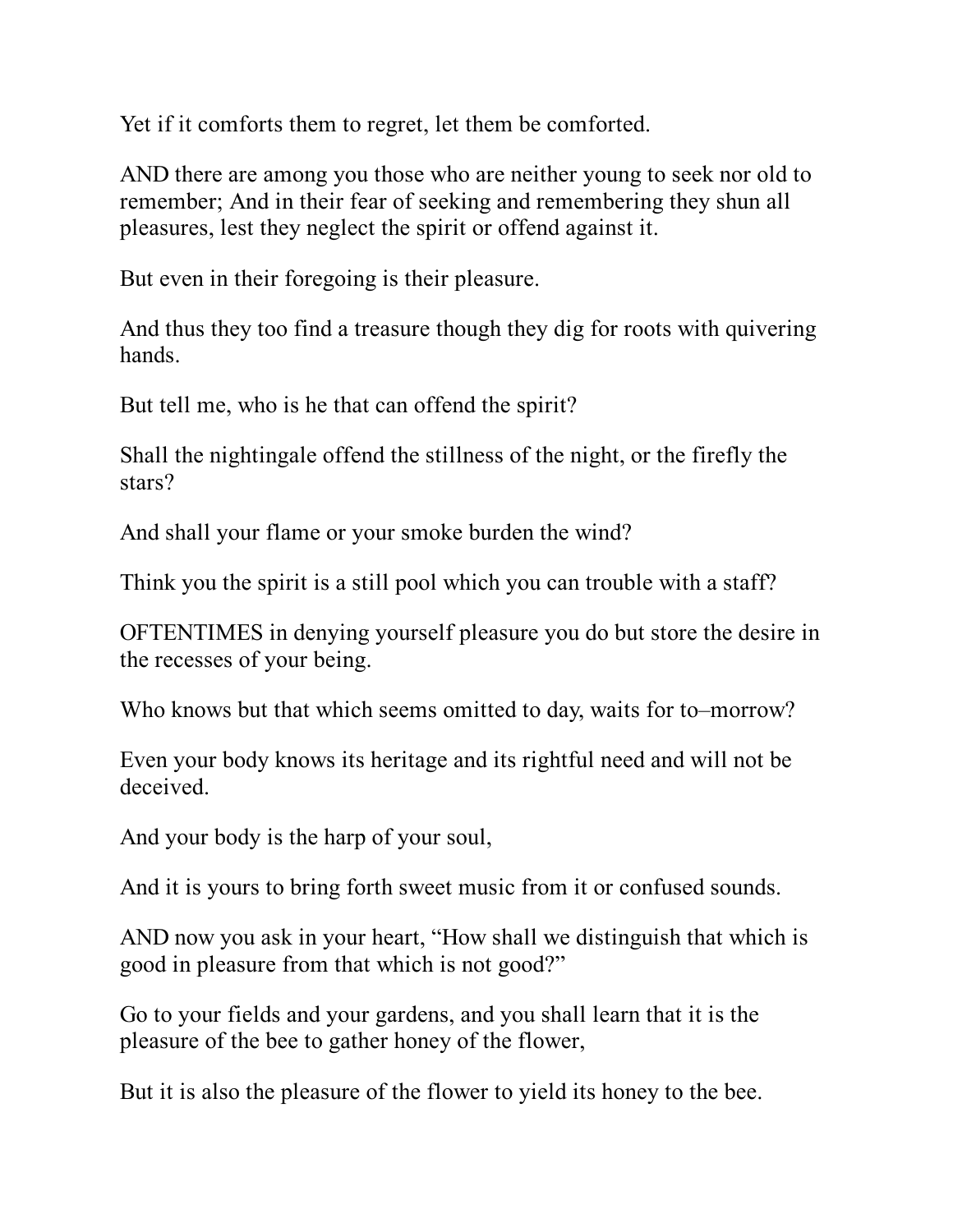For to the bee a flower is a fountain of life, And to the flower a bee is a messenger of love, And to both, bee and flower, the giving and the receiving of pleasure is a need and an ecstasy.

PEOPLE of Orphalese, be in your pleasures like the flowers and the bees.

#### <span id="page-44-0"></span>**ON BEAUTY**

AND a poet said, Speak to us of Beauty.

And he answered:

Where shall you seek beauty, and how shall you find her unless she herself be your way and your guide?

And how shall you speak of her except she be the weaver of your speech?

THE aggrieved and the injured say, "Beauty is kind and gentle.

"Like a young mother half–shy of her own glory she walks among us."

And the passionate say, "Nay, beauty is a thing of might and dread.

"Like the tempest she shakes the earth beneath us and the sky above us."

THE tired and the weary say, "Beauty is of soft whisperings.

"She speaks in our spirit.

"Her voice yields to our silences like a faint light that quivers in fear of the shadow."

But the restless say, "We have heard her shouting among the mountains,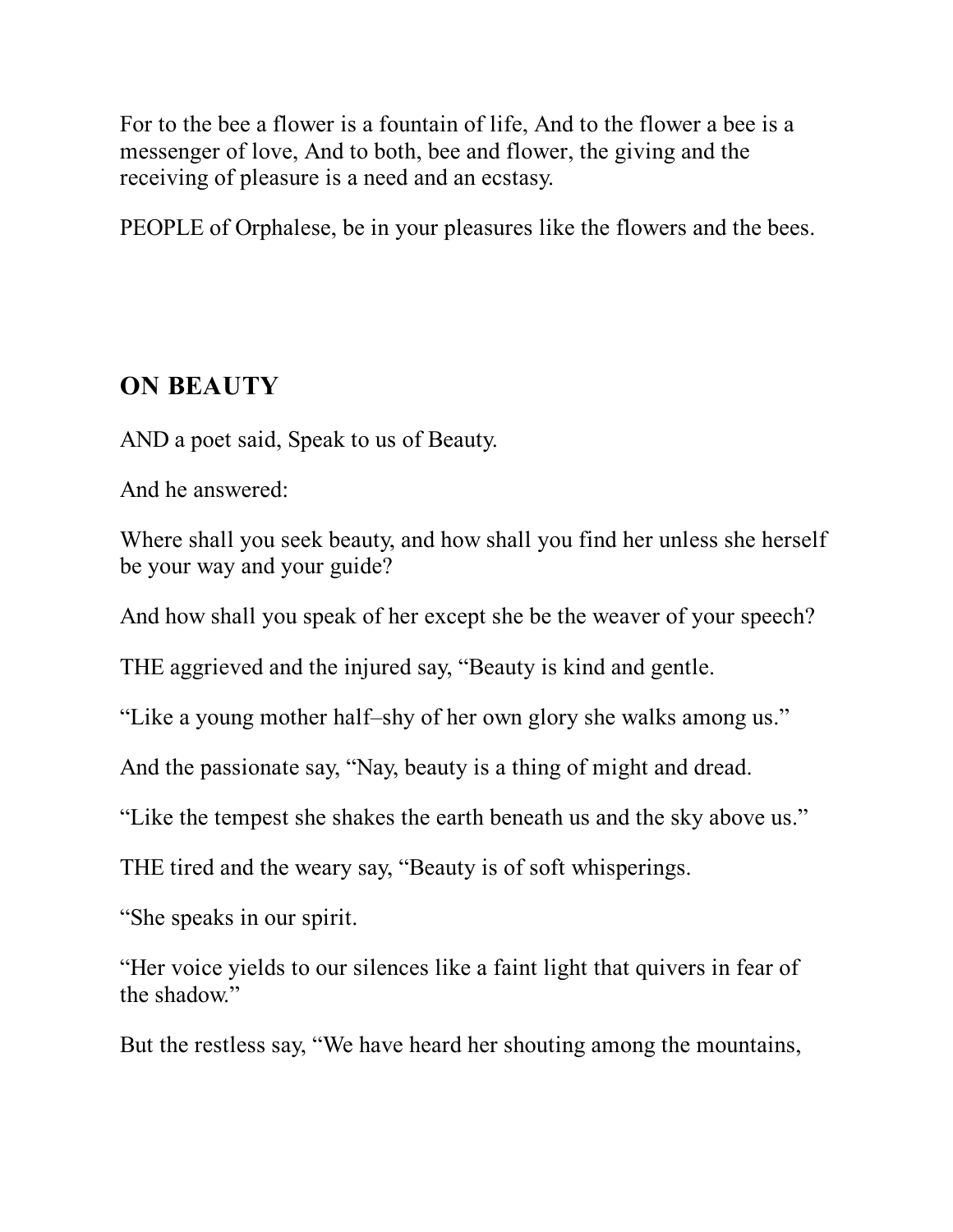"And with her cries came the sound of hoofs, and the beating of wings and the roaring of lions."

AT night the watchmen of the city say, "Beauty shall rise with the dawn from the east."

And at noontide the toilers and the wayfarers say, "We have seen her leaning over the earth from the windows of the sunset."

IN winter say the snow–bound, "She shall come with the spring leaping upon the hills."

And in the summer heat the reapers say, "We have seen her dancing with the autumn leaves, and we saw a drift of snow in her hair."

All these things have you said of beauty,

Yet in truth you spoke not of her but of needs unsatisfied, And beauty is not a need but an ecstasy.

It is not a mouth thirsting nor an empty hand stretched forth, But rather a heart inflamed and a soul enchanted.

It is not the image you would see nor the song you would hear, But rather an image you see though you close your eyes and a song you hear though you shut your ears.

It is not the sap within the furrowed bark, nor a wing attached to a claw, But rather a garden for ever in bloom and a flock of angels for ever in flight.

PEOPLE of Orphalese, beauty is life when life unveils her holy face.

But you are life and you are the veil.

Beauty is eternity gazing at itself in a mirror.

But you are eternity and you are the mirror.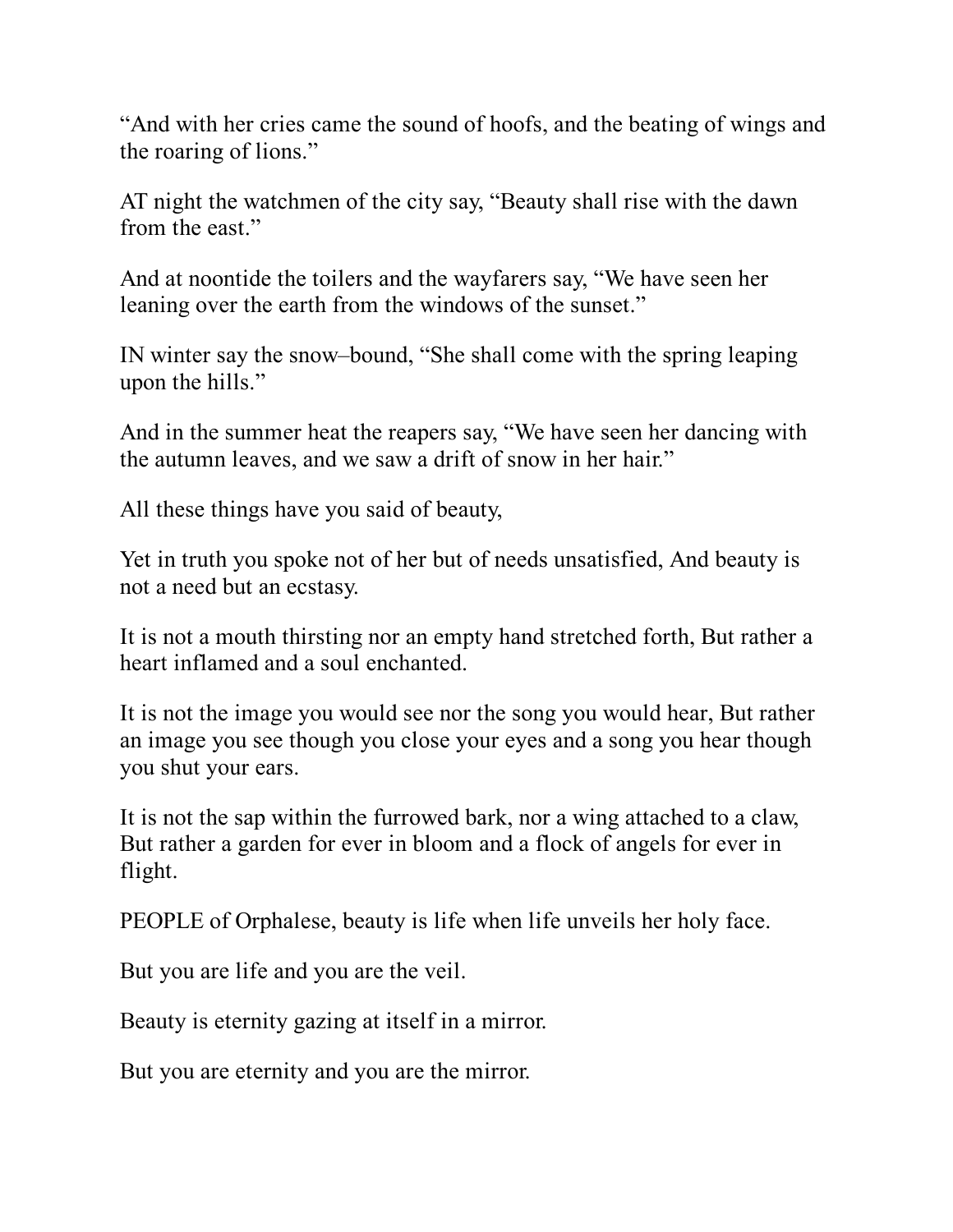#### <span id="page-46-0"></span>**ON RELIGION**

AND an old priest said, "Speak to us of Religion."

And he said:

Have I spoken this day of aught else?

Is not religion all deeds and all reflection, And that which is neither deed nor reflection, but a wonder and a surprise ever springing in the soul, even while the hands hew the stone or tend the loom?

Who can separate his faith from his actions, or his belief from his occupations?

Who can spread his hours before him, saying,

"This for God and this for myself;

"This for my soul and this other for my body"?

All your hours are wings that beat through space from self to self.

He who wears his morality but as his best garment were better naked.

The wind and the sun will tear no holes in his skin.

And he who defines his conduct by ethics imprisons his song–bird in a cage.

The freest song comes not through bars and wires.

And he to whom worshipping is a window, to open but also to shut, has not yet visited the house of his soul whose windows are from dawn to dawn.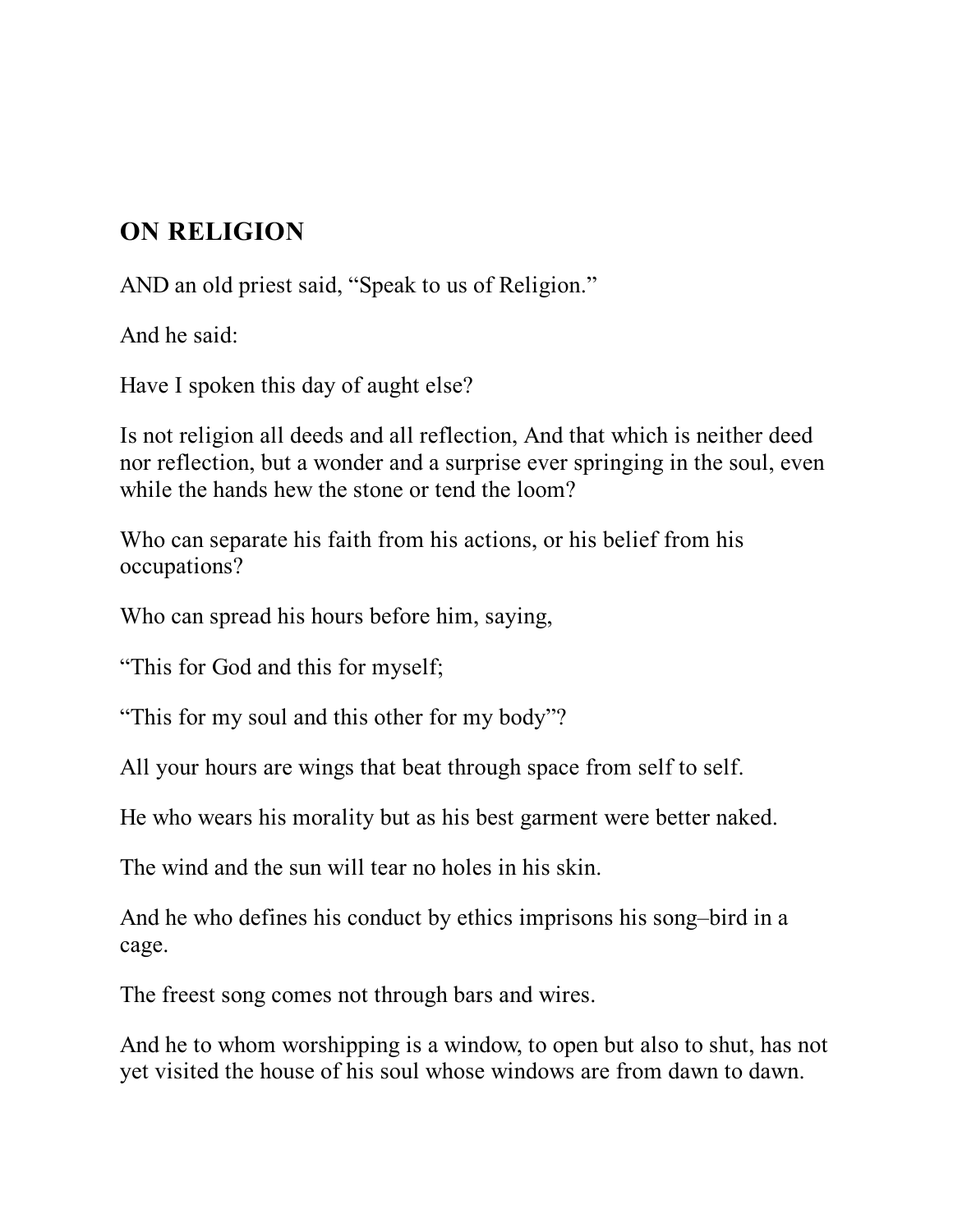YOUR daily life is your temple and your religion.

Whenever you enter into it take with you your all.

Take the slough and the forge and the mallet and the lute, The things you have fashioned in necessity or for delight.

For in reverie you cannot rise above your achievements nor fall lower than your failures.

And take with you all men:

For in adoration you cannot fly higher than their hopes nor humble yourself lower than their despair.

AND if you would know God, be not therefore a solver of riddles.

Rather look about you and you shall see Him playing with your children.

And look into space; you shall see Him walking in the cloud, outstretching His arms in the lightning and descending in rain.

You shall see Him smiling in flowers, then rising and waving His hands in trees.

# <span id="page-47-0"></span>**ON DEATH**

THEN Almitra spoke, saying, "We would ask now of Death."

And he said:

You would know the secret of death.

But how shall you find it unless you seek it in the heart of life?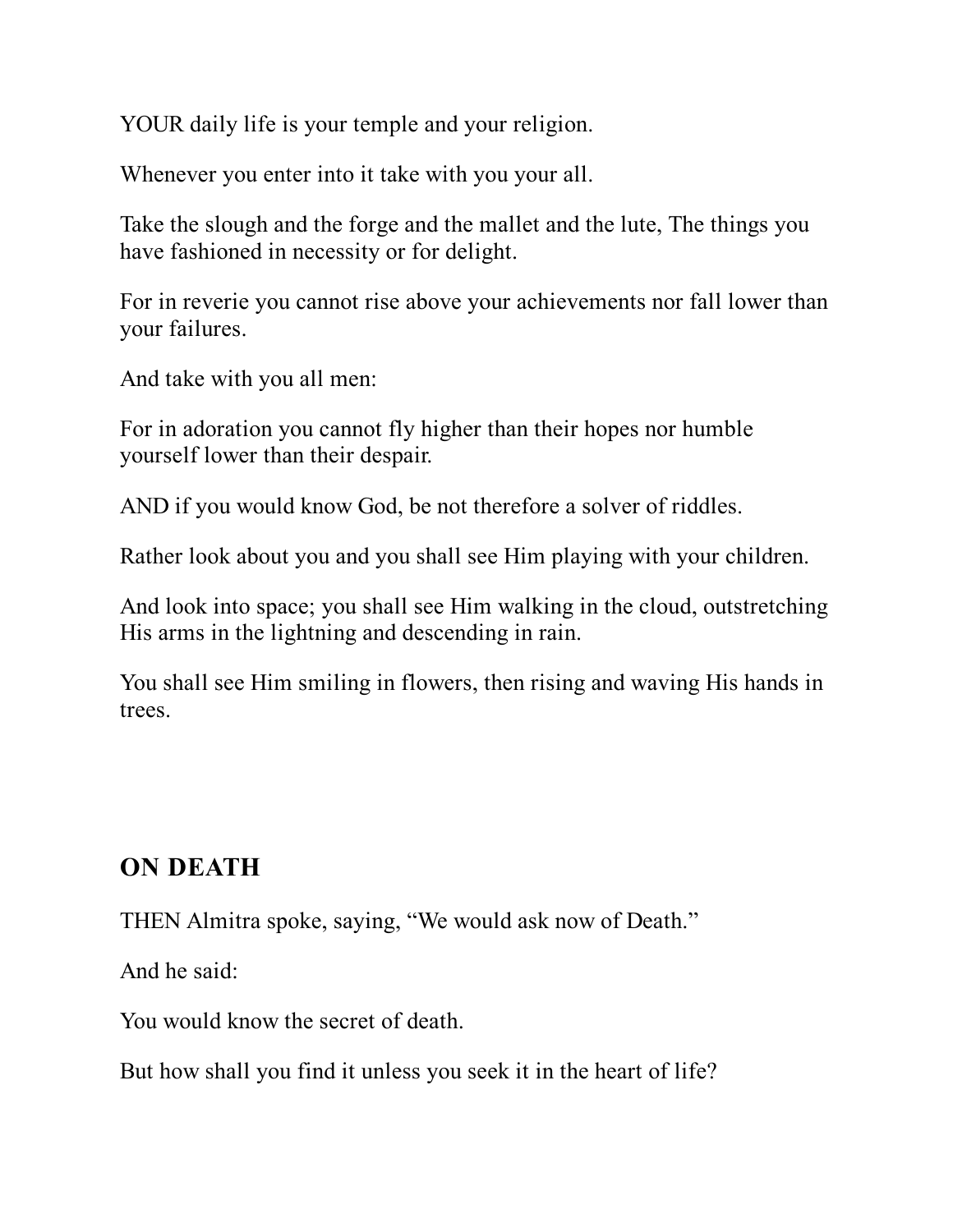The owl whose night–bound eyes are blind unto the day cannot unveil the mystery of light.

If you would indeed behold the spirit of death, open your heart wide unto the body of life.

For life and death are one, even as the river and the sea are one.

IN the depth of your hopes and desires lies your silent knowledge of the beyond; And like seeds dreaming beneath the snow your heart dreams of spring.

Trust the dreams, for in them is hidden the gate to eternity.

Your fear of death is but the trembling of the shepherd when he stands before the king whose hand is to be laid upon him in honour.

Is the shepherd not joyful beneath his trembling, that he shall wear the mark of the king?

Yet is he not more mindful of his trembling?

FOR what is it to die but to stand naked in the wind and to melt into the sun?

And what is it to cease breathing but to free the breath from its restless tides, that it may rise and expand and seek God unencumbered?

ONLY when you drink from the river of silence shall you indeed sing.

And when you have reached the mountain top, then you shall begin to climb.

And when the earth shall claim your limbs, then shall you truly dance.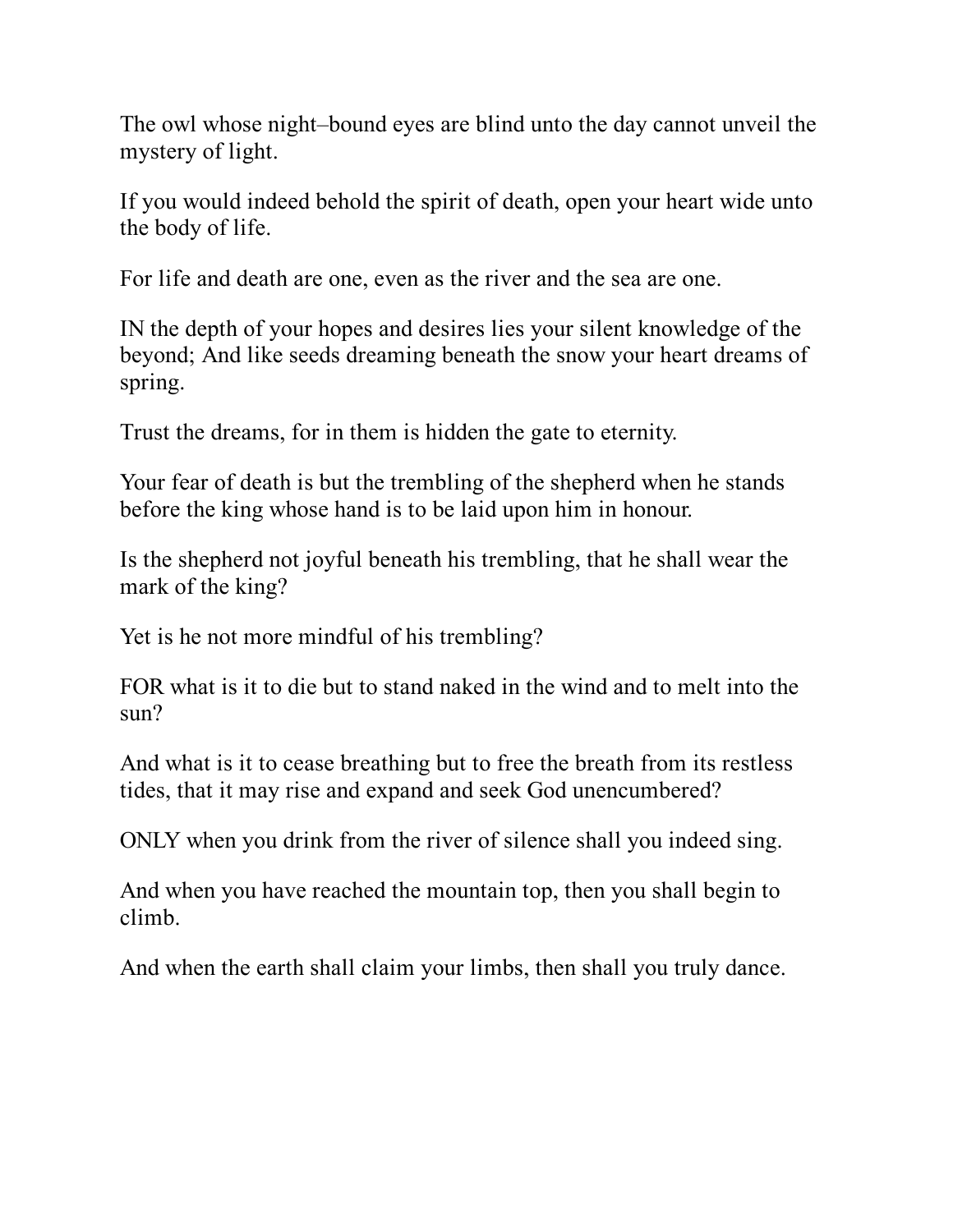#### <span id="page-49-0"></span>**THE FAREWELL**

AND now it was evening.

And Almitra the seeress said, "Blessed be this day and this place and your spirit that has spoken."

And he answered,

Was it I who spoke?

Was I not also a listener?

THEN he descended the steps of the Temple and all the people followed him.

And he reached his ship and stood upon the deck.

And facing the people again, he raised his voice and said: People of Orphalese, the wind bids me leave you.

Less hasty am I than the wind, yet I must go.

We wanderers, ever seeking the lonelier way, begin no day where we have ended another day; and no sunrise finds us where sunset left us.

Even while the earth sleeps we travel.

We are the seeds of the tenacious plant, and it is in our ripeness and our fullness of heart that we are given to the wind and are scattered.

BRIEF were my days among you, and briefer still the words I have spoken.

But should my voice fade in your ears, and my love vanish in your memory, then I will come again,

And with a richer heart and lips more yielding to the spirit will I speak.

Yea, I shall return with the tide,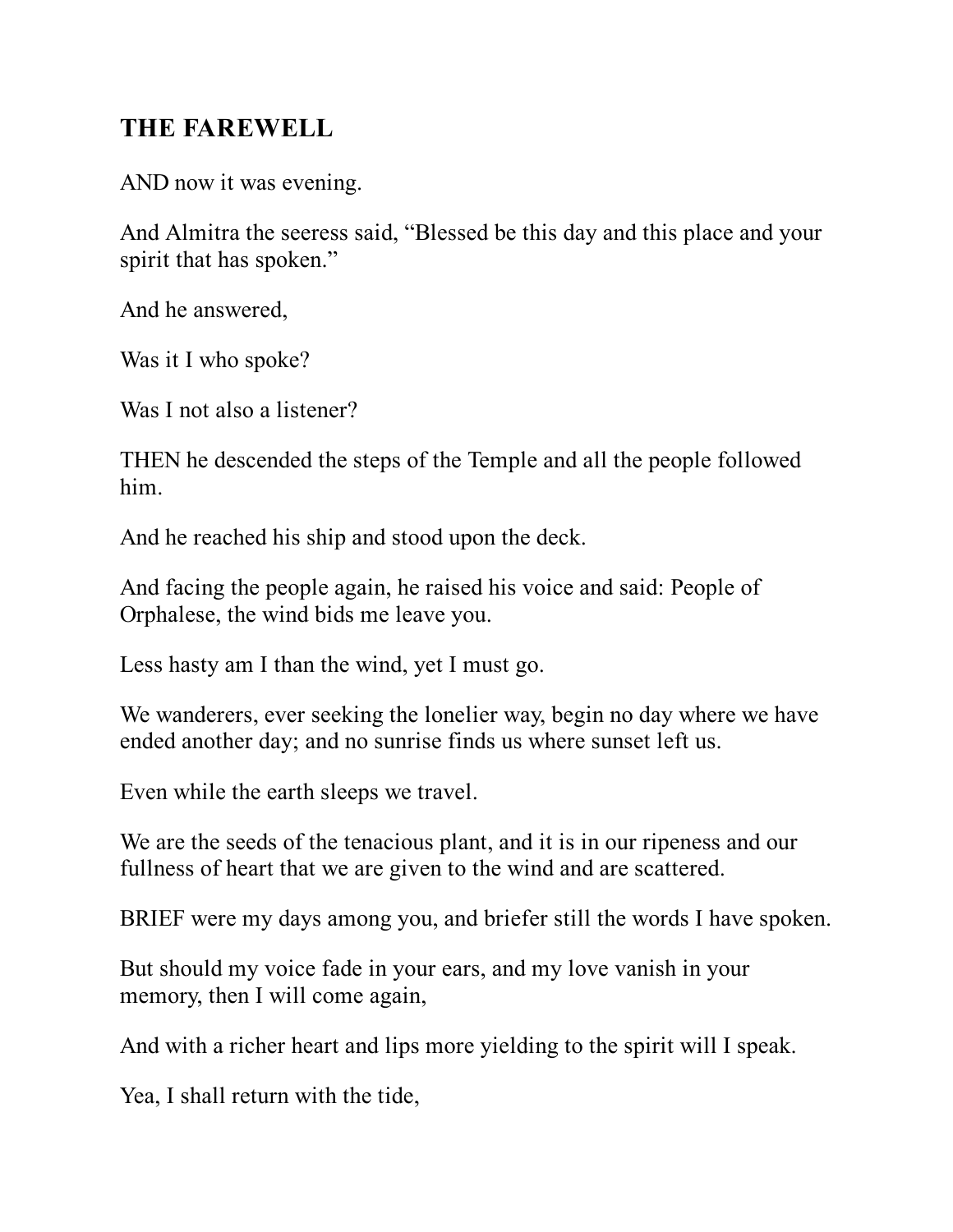And though death may hide me, and the greater silence enfold me, yet again will I seek your under standing.

And not in vain will I seek.

If aught I have said is truth, that truth shall reveal itself in a clearer voice, and in words more kin to your thoughts.

I GO with the wind, people of Orphalese, but not down into emptiness; And if this day is not a fulfillment of your needs and my love, then let it be a promise till another day.

Man's needs change, but not his love, nor his desire that his love should satisfy his needs.

Know, therefore, that from the greater silence I shall return.

The mist that drifts away at dawn, leaving but dew in the fields, shall rise and gather into a cloud and then fall down in rain.

And not unlike the mist have I been.

In the stillness of the night I have walked in your streets, and my spirit has entered your houses,

And your heart–beats were in my heart, and your breath was upon my face, and I knew you all.

Aye, I knew your joy and your pain, and in your sleep your dreams were my dreams.

And oftentimes I was among you a lake among the mountains.

I mirrored the summits in you and the bending slopes, and even the passing flocks of your thoughts and your desires.

And to my silence came the laughter of your children in streams, and the longing of your youths in rivers.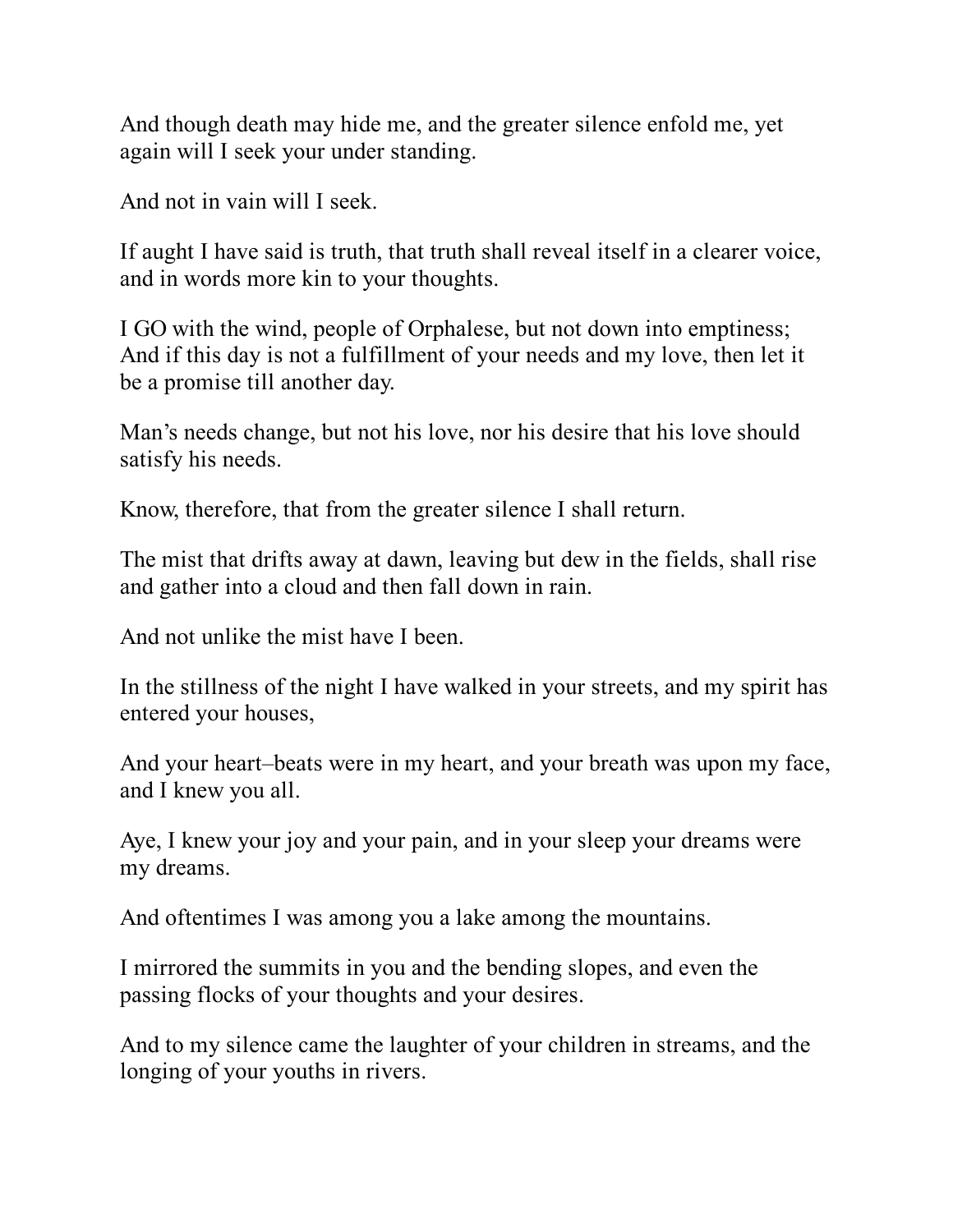And when they reached my depth the streams and the rivers ceased not yet to sing.

BUT sweeter still than laughter and greater than longing came to me.

It was the boundless in you;

The vast man in whom you are all but cells and sinews; He in whose chant all your singing is but a soundless throbbing.

It is in the vast man that you are vast,

And in beholding him that I beheld you and loved you.

For what distances can love reach that are not in that vast sphere?

What visions, what expectations and what presumptions can outsoar that flight?

Like a giant oak tree covered with apple blossoms is the vast man in you.

His might binds you to the earth, his fragrance lifts you into space, and in his durability you are deathless.

You have been told that, even like a chain, you are as weak as your weakest link.

This is but half the truth.

You are also as strong as your strongest link.

To measure you by your smallest deed is to reckon the power of ocean by the frailty of its foam.

To judge you by your failures is to cast blame upon the seasons for their inconstancy.

AYE, you are like an ocean,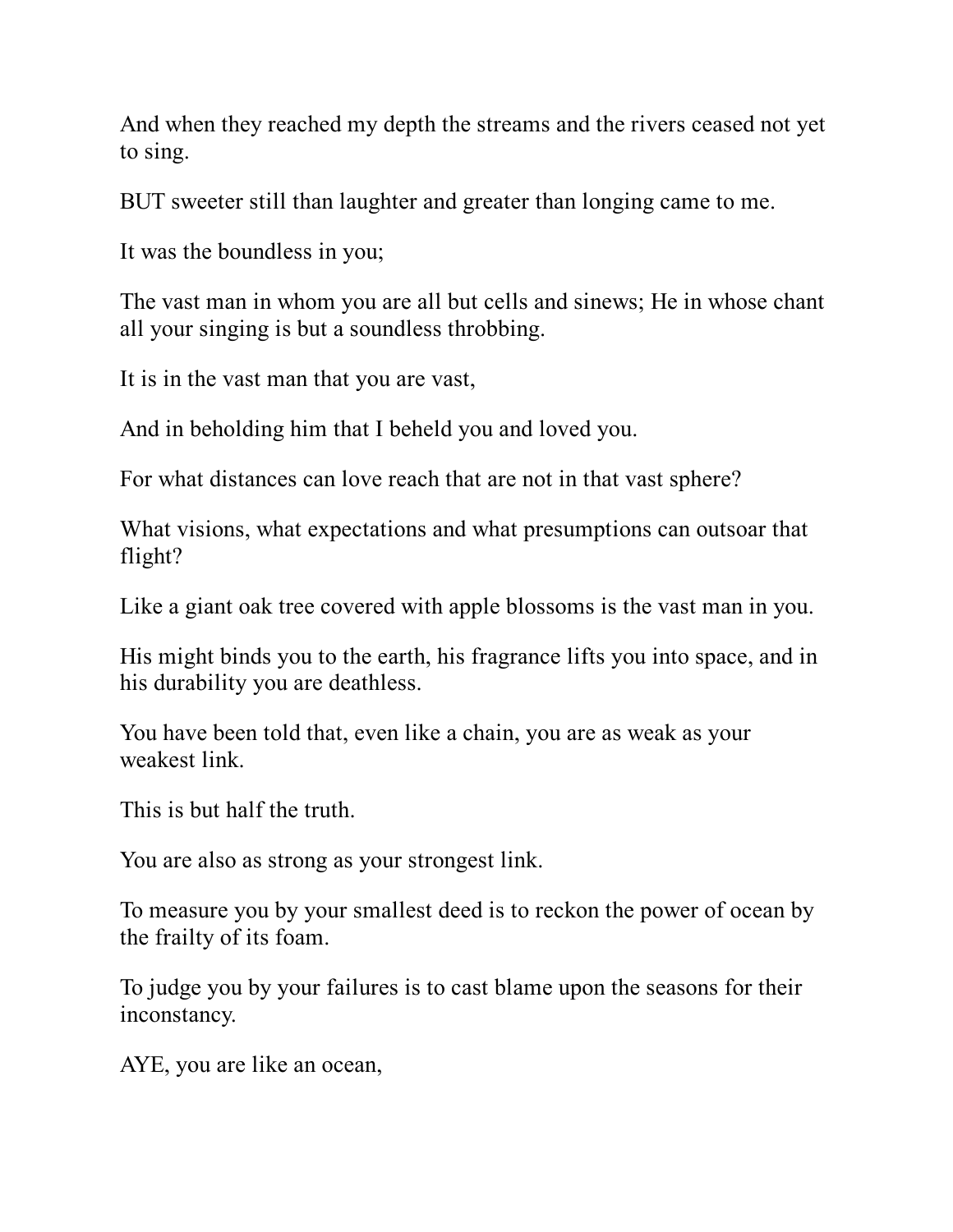And though heavy–grounded ships await the tide upon your shores, yet, even like an ocean, you cannot hasten your tides.

And like the seasons you are also,

And though in your winter you deny your spring, Yet spring, reposing within you, smiles in her drowsiness and is not offended.

Think not I say these things in order that you may say the one to the other,

"He praised us well.

"He saw but the good in us."

I only speak to you in words of that which you yourselves know in thought.

And what is word knowledge but a shadow of wordless knowledge?

Your thoughts and my words are waves from a sealed memory that keeps records of our yesterdays,

And of the ancient days when the earth knew not us nor herself, And of nights when earth was upwrought with confusion.

WISE men have come to you to give you of their wisdom.

I came to take of your wisdom:

And behold I have found that which is greater than wisdom.

It is a flame spirit in you ever gathering more of itself, While you, heedless of its expansion, bewail the withering of your days.

It is life in quest of life in bodies that fear the grave.

THERE are no graves here.

These mountains and plains are a cradle and a stepping–stone.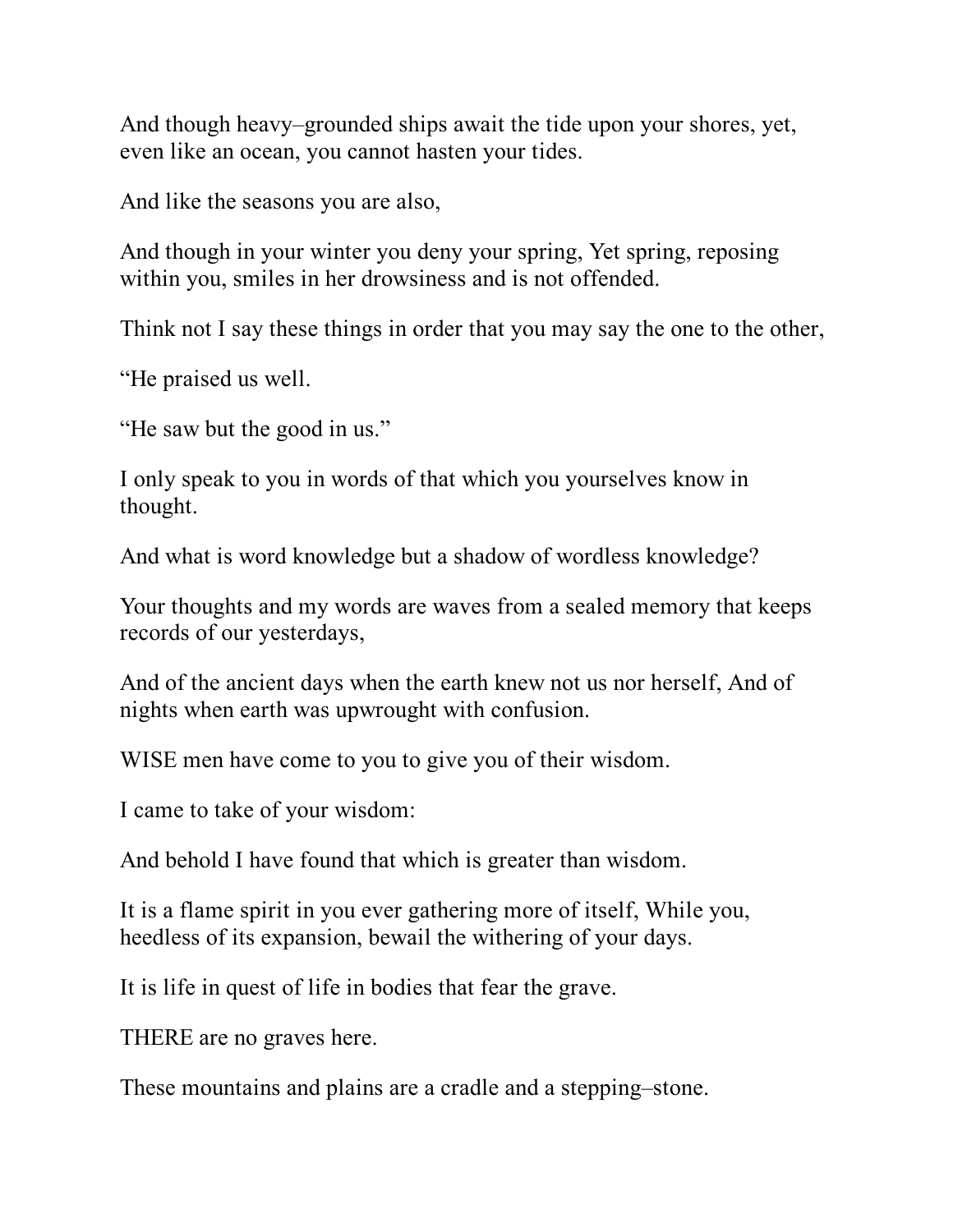Whenever you pass by the field where you have laid your ancestors look well thereupon, and you shall see yourselves and your children dancing hand in hand.

Verily you often make merry without knowing.

OTHERS have come to you to whom for golden promises made unto you faith you have given but riches and power and glory.

Less than a promise have I given, and yet more generous have you been to me.

You have given me my deeper thirsting after life.

Surely there is no greater gift to a man than that which turns all his aims into parching lips and all life into a fountain.

And in this lies my honour and my reward,—

That whenever I come to the fountain to drink I find the living water itself thirsty; And it drinks me while I drink it.

SOME of you have deemed me proud and over shy to receive gifts.

Too proud indeed am I to receive wages, but not gifts.

And though I have eaten berries among the hills when you would have had me sit at your board,

And slept in the portico of the temple when you would gladly have sheltered me, Yet it was not your loving mindfulness of my days and my nights that made food sweet to my mouth and girdled my sleep with visions?

FOR this I bless you most:

You give much and know not that you give at all.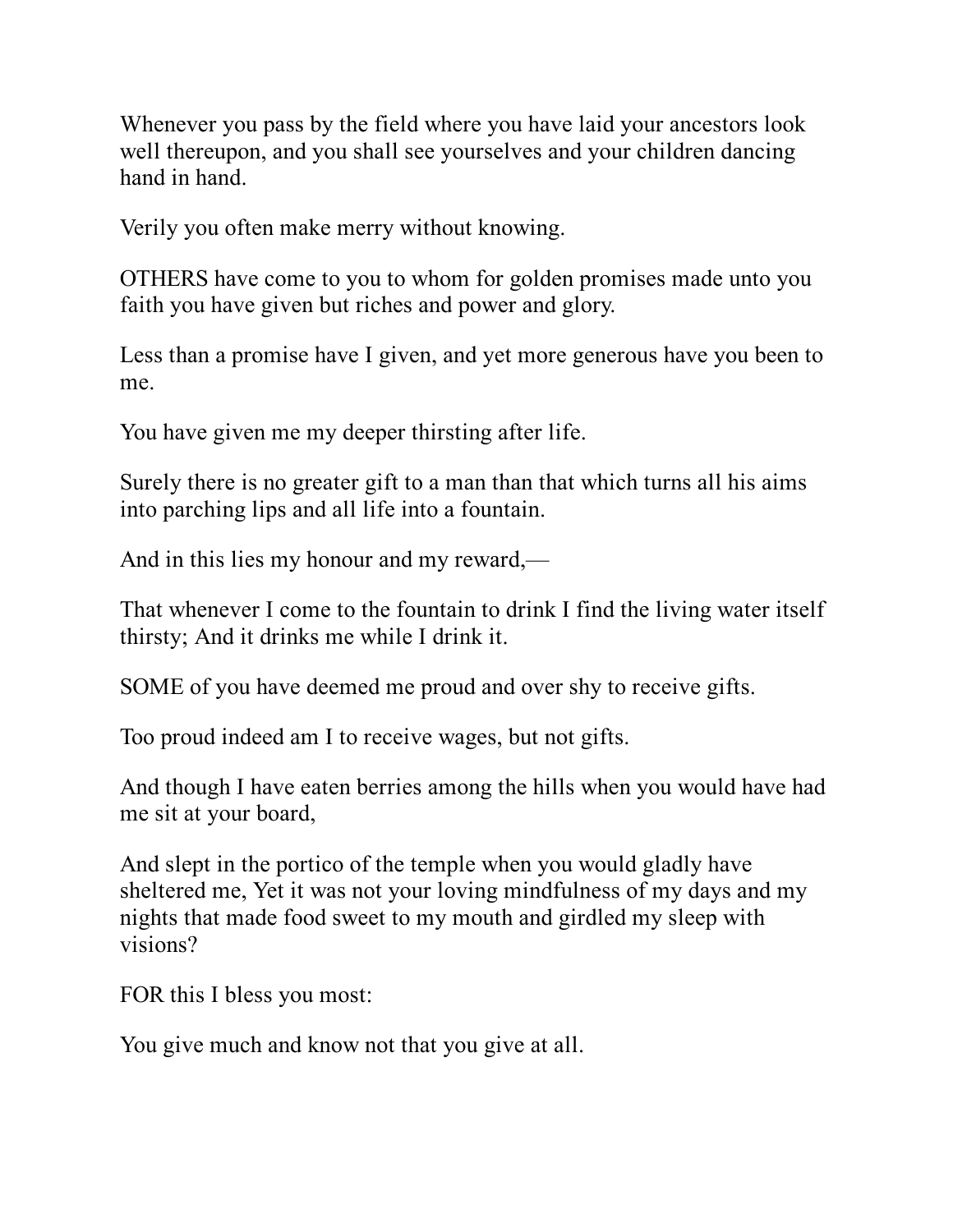Verily the kindness that gazes upon itself in a mirror turns to stone, And a good deed that calls itself by tender names becomes the parent to a curse.

AND some of you have called me aloof, and drunk with my own aloneness, And you have said,

"He holds council with the trees of the forest, but not with men.

"He sits alone on hill–tops and looks down upon our city."

True it is that I have climbed the hills and walked in remote places.

How could I have seen you save from a great height or a great distance?

How can one be indeed near unless he be far?

AND others among you called unto me, not in words, and they said:

"Stranger, stranger, lover of unreachable heights, why dwell you among the summits where eagles build their nests?

"Why seek you the unattainable?

"What storms would you trap in your net,

"And what vaporous birds do you hunt in the sky?

"Come and be one of us.

"Descend and appease your hunger with our bread and quench your thirst with our wine."

In the solitude of their souls they said these things; But were their solitude deeper they would have known that I sought but the secret of your joy and your pain,

And I hunted only your larger selves that walk the sky.

BUT the hunter was also the hunted;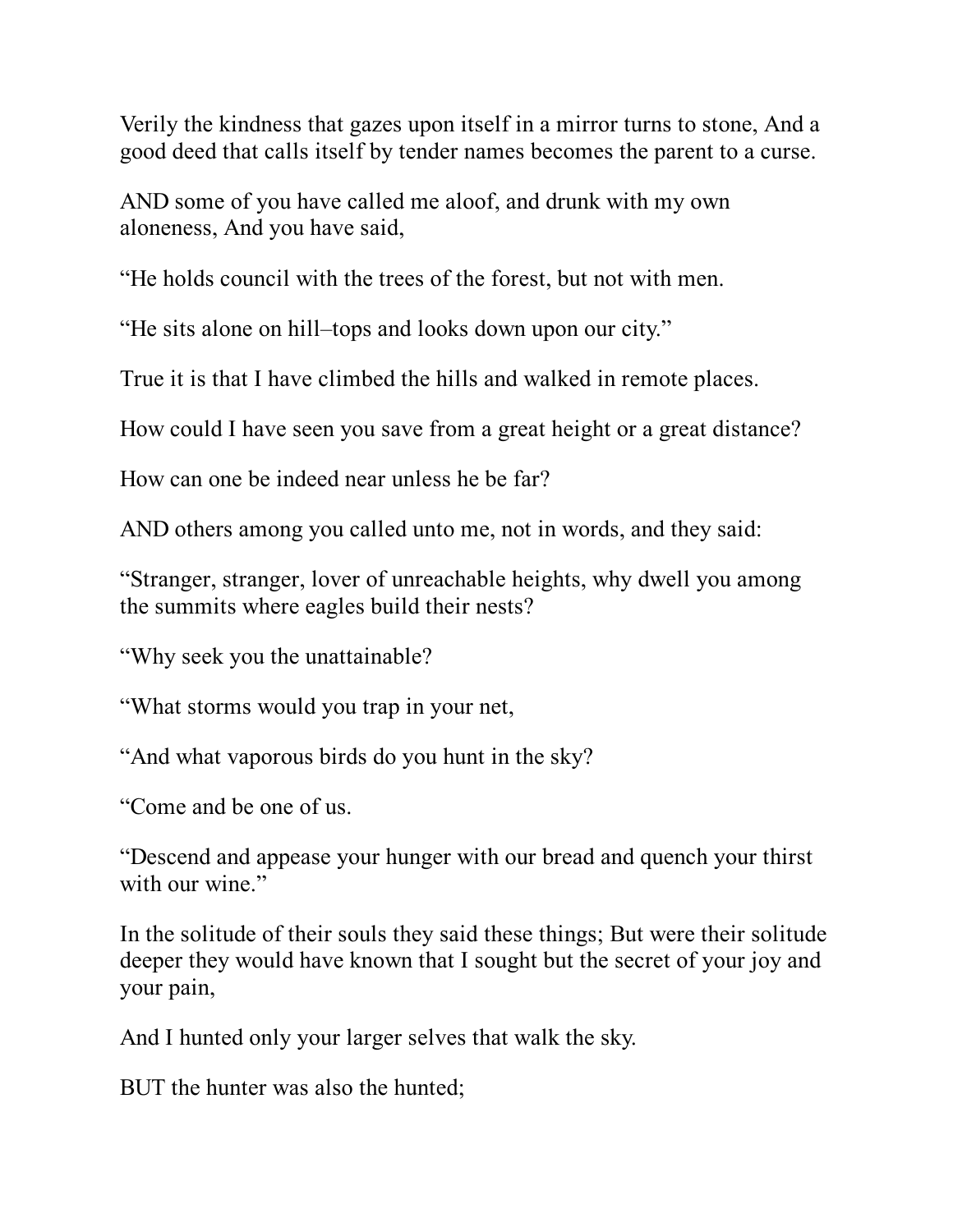For many of my arrows left my bow only to seek my own breast.

And the flier was also the creeper;

For when my wings were spread in the sun their shadow upon the earth was a turtle.

And I the believer was also the doubter;

For often have I put my finger in my own wound that I might have the greater belief in you and the greater knowledge of you.

AND it is with this belief and this knowledge that I say, You are not enclosed within your bodies, nor confined to houses or fields.

That which is you dwells above the mountain and roves with the wind.

It is not a thing that crawls into the sun for warmth or digs holes into darkness for safety, But a thing free, a spirit that envelops the earth and moves in the ether.

IF these be vague words, then seek not to clear them.

Vague and nebulous is the beginning of all things, but not their end, And I fain would have you remember me as a beginning.

Life, and all that lives, is conceived in the mist and not in the crystal.

And who knows but a crystal is mist in decay?

THIS would I have you remember in remembering me: That which seems most feeble and bewildered in you is the strongest and most determined.

Is it not your breath that has erected and hardened the structure of your bones?

And is it not a dream which none of you remember having dreamt, that built your city and fashioned all there is in it?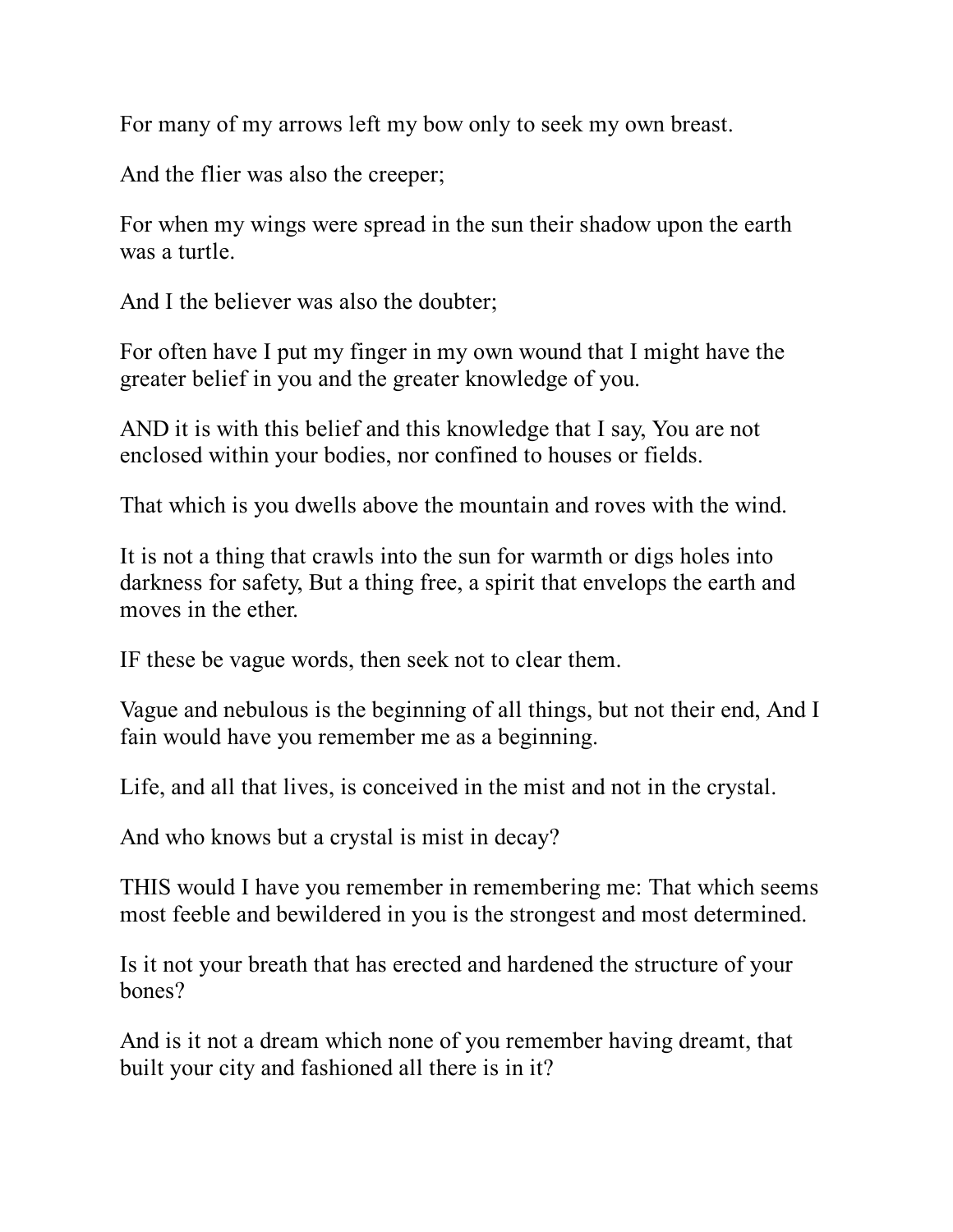Could you but see the tides of that breath you would cease to see all else, And if you could hear the whispering of the dream you would hear no other sound.

BUT you do not see, nor do you hear, and it is well.

The veil that clouds your eyes shall be lifted by the hands that wove it, And the clay that fills your ears shall be pierced by those fingers that kneaded it.

And you shall see.

And you shall hear.

Yet you shall not deplore having known blindness, nor regret having been deaf.

For in that day you shall know the hidden purposes in all things, And you shall bless darkness as you would bless light.

AFTER saying these things he looked about him, and he saw the pilot of his ship standing by the helm and gazing now at the full sails and now at the distance.

And he said:

Patient, over patient, is the captain of my ship.

The wind blows, and restless are the sails;

Even the rudder begs direction; Yet quietly my captain awaits my silence.

And these my mariners, who have heard the choir of the greater sea, they too have heard me patiently.

Now they shall wait no longer.

I am ready.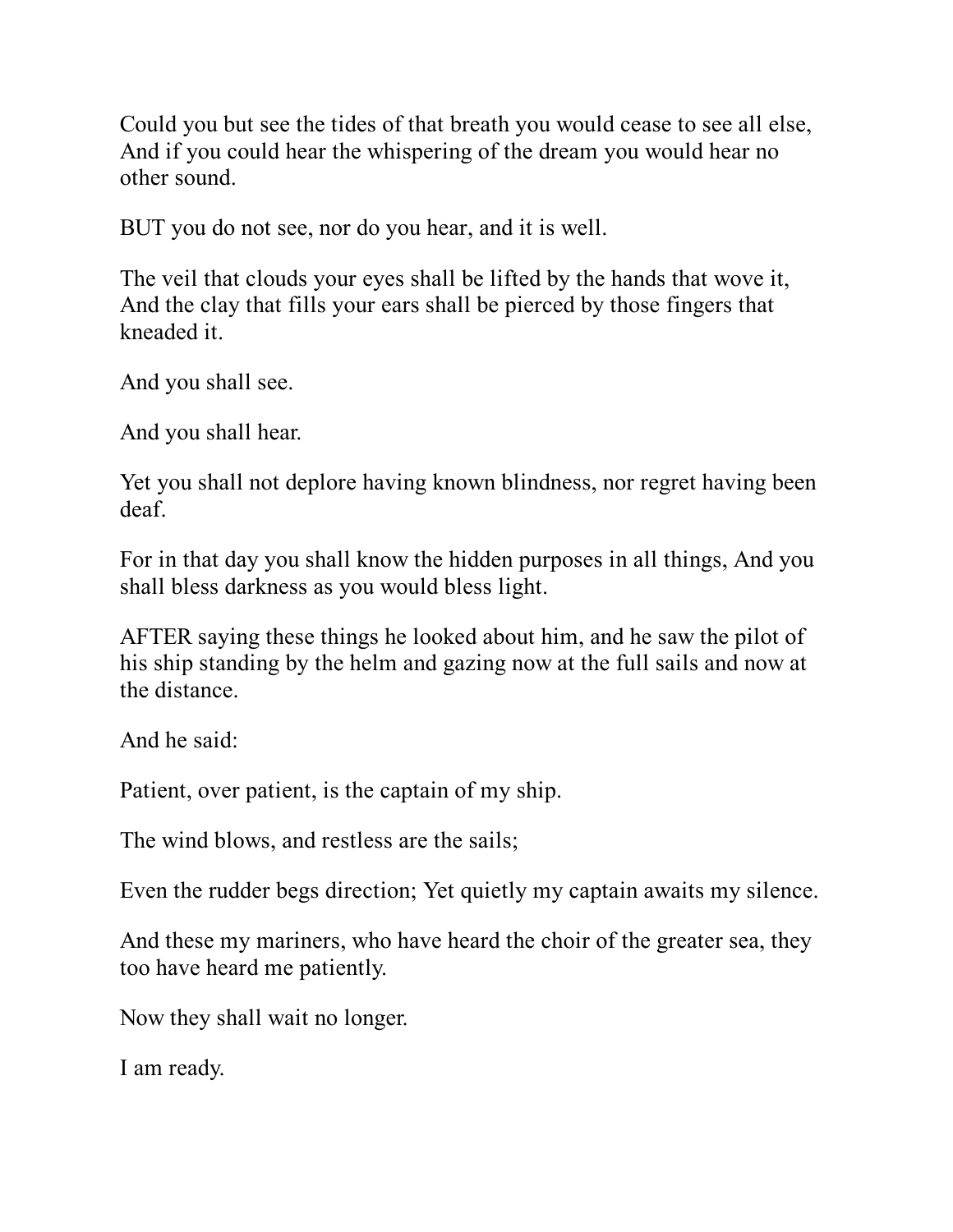The stream has reached the sea, and once more the great mother holds her son against her breast.

FARE you well, people of Orphalese.

This day has ended.

It is closing upon us even as the water–lily upon its own to–morrow.

What was given us here we shall keep,

And if it suffices not, then again must we come together and together stretch our hands unto the giver.

Forget not that I shall come back to you.

A little while, and my longing shall gather dust and foam for another body.

A little while, a moment of rest upon the wind, and another woman shall bear me.

FAREWELL to you and the youth I have spent with you.

It was but yesterday we met in a dream.

You have sung to me in my aloneness, and I of your longings have built a tower in the sky.

But now our sleep has fled and our dream is over, and it is no longer dawn.

The noontide is upon us and our half waking has turned to fuller day, and we must part.

If in the twilight of memory we should meet once more, we shall speak again together and you shall sing to me a deeper song.

And if our hands should meet in another dream we shall build another tower in the sky.